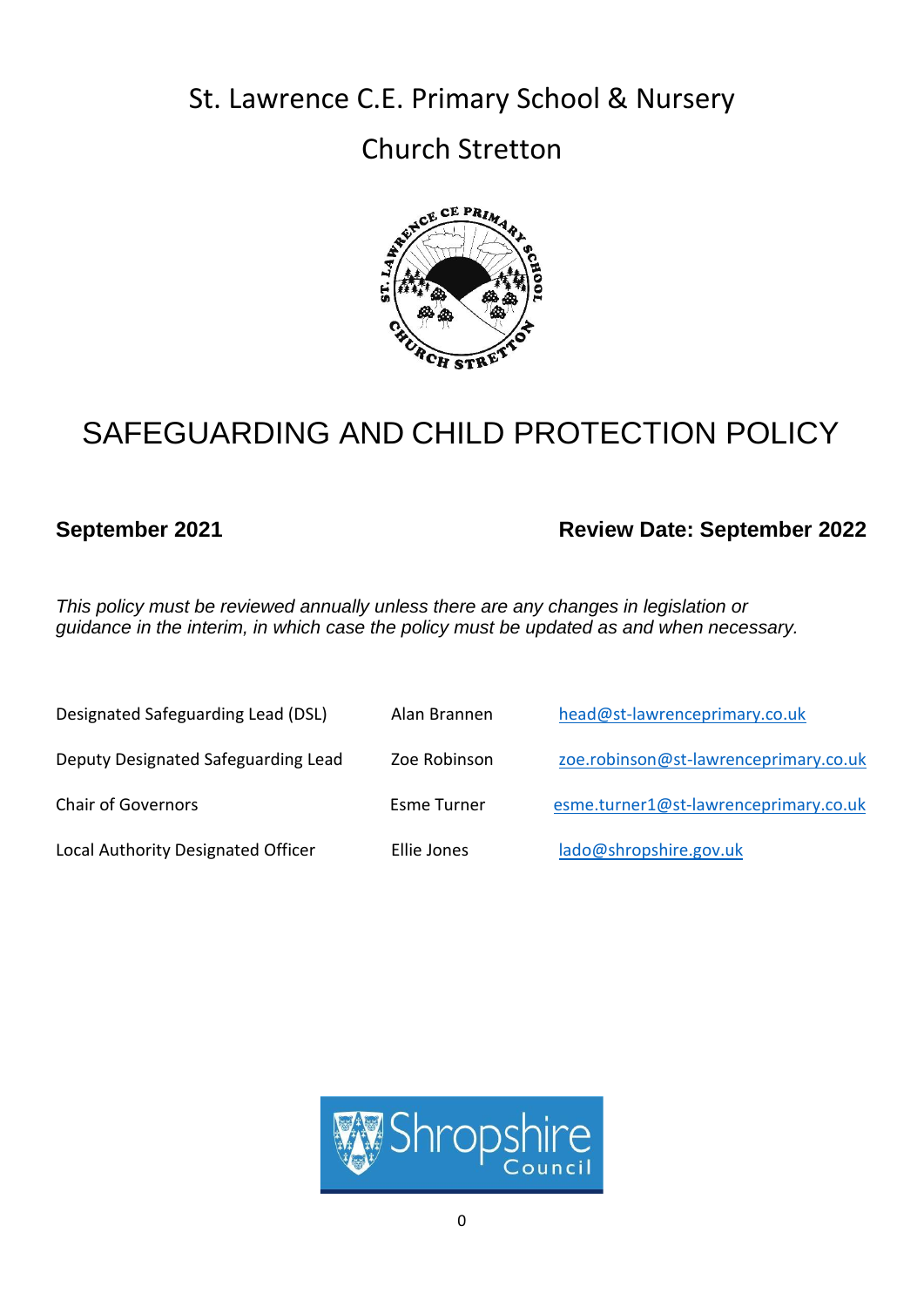### **Contents**

| 1              | <b>Policy Statement</b>                                                                 |  |
|----------------|-----------------------------------------------------------------------------------------|--|
| $\overline{2}$ | <b>Policy Procedures</b>                                                                |  |
| 2.1            | <b>Adult Roles</b>                                                                      |  |
| 2.2            | <b>Record Keeping</b>                                                                   |  |
| 2.3            | <b>Decision Making</b>                                                                  |  |
| 2.4            | Partnership with families                                                               |  |
| 2.5            | <b>Specific Legal Duties</b>                                                            |  |
| 2.6            | <b>Specific Safeguarding Issues</b>                                                     |  |
| 2.7            | Safeguarding children with special educational needs and disabilities                   |  |
| 2.8            | <b>Alternative Provision</b>                                                            |  |
| 2.9            | <b>Children Missing Education</b>                                                       |  |
| 2.10           | <b>Elective Home Education</b>                                                          |  |
| 2.11           | Safeguarding children who are Looked After                                              |  |
| 2.12           | <b>Injuries</b>                                                                         |  |
| 2.13           | Safe use of ICT and mobile phones                                                       |  |
| 2.14           | Escalating/ de-escalating concerns                                                      |  |
| 2.15           | The Impact of abuse                                                                     |  |
| 2.16           | Taking action                                                                           |  |
| 2.17           | Prevention in the curriculum                                                            |  |
| 2.18           | Managing allegations of abuse against staff, students or volunteers                     |  |
| 2.19           | <b>Recruiting staff</b>                                                                 |  |
| 2.20           | Staff supervision                                                                       |  |
| 2.21           | Resolution of professional disagreements                                                |  |
| 2.22           | Use of school/setting premises for non-school/college activities                        |  |
| Appendix A     | Early Years - Role of Designated Safeguarding Lead                                      |  |
| Appendix B     | Schools & Colleges - Role of Designated Safeguarding Lead                               |  |
| Appendix C     | File Transfer and Record of Receipt                                                     |  |
| Appendix D     | <b>Fundamental British Values in Early Years</b>                                        |  |
| Appendix E     | Early Years -Serious accidents, injuries and deaths - what you must report to<br>Ofsted |  |
| Appendix F     | <b>Concern Reporting Form</b>                                                           |  |
| Appendix G     | Quality Assurance checklist Alternative Provision                                       |  |
| Appendix H     | The Local Authority Designated Officer                                                  |  |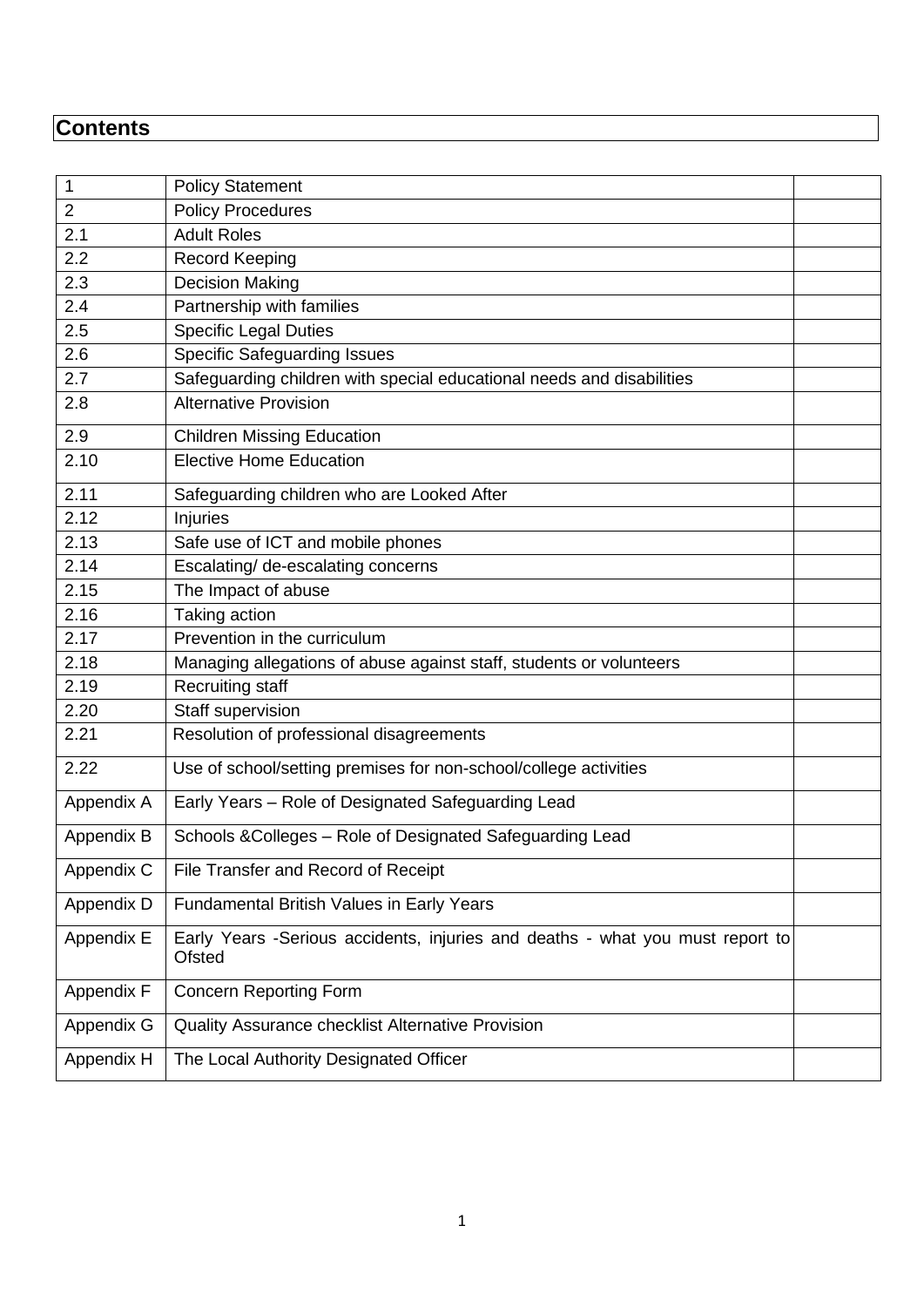### **Safeguarding and Child Protection Policy and Procedures**

### **1. Policy statement:**

At St. Lawrence's we believe that it is always unacceptable for a child or young person to experience abuse of any kind and recognise that safeguarding the welfare of all children and young people is everyone's responsibility. We follow Shropshire Safeguarding Community Partnership (SSCP) procedures and acknowledge that the welfare of the child is paramount.

At St. Lawrence's it is our duty to respond promptly and appropriately to all concerns, incidents or allegations of abuse or neglect of a child. We work in partnership with children, young people, their parents, carers and other agencies. Our statutory duties and supporting guidance are set out in The Safeguarding and Welfare Requirements in the Statutory Framework for the Early Years Foundation Stage (EYFS) 2021, the Ofsted Compulsory Childcare Register, Working Together to Safeguard Children 2018 and Keeping Children Safe in Education 2021.

Safeguarding and promoting the welfare of children is defined for the purposes of this policy as:

- Protecting children from maltreatment;
- Preventing impairment of children's mental and physical health or development;
- Ensuring that children grow up in circumstances consistent with the provision of safe and effective care; and
- Taking action to enable all children to have the best outcomes.

This policy is also based on the following legislation and guidance:

• The Children Act 1989 and 2004 - Safeguarding and promoting the welfare of children is defined as; protecting children from maltreatment, preventing impairment of children's health or development, ensuring that children are growing up in circumstances consistent with the provision of safe and effective care and undertaking that role to enable those children to have optimum life chances and to enter adulthood successfully.

Section 3 (5) of the Children Act 1989 states that the law empowers anyone who has care of a child to do all that is reasonable in the circumstances to safeguard his/her welfare.

- Counterterrorism and Security Act 2015 preventing people being drawn into terrorism and promotion of British values to ensure children are kept safe from radicalisation
- Female Genital Mutilation Act 2003 Serious Crime Act 2015 mandatory reporting of FGM from 31st October 2015
- Education and Training (Welfare of Children) Act 2021
- The Rehabilitation of Offenders Act 1974, which outlines when people with criminal convictions can work with children
- Schedule 4 of the Safeguarding Vulnerable Groups Act 2006, which defines what 'regulated activity' is in relation to children
- Statutory guidance on the Prevent duty, which explains schools' duties under the Counterterrorism and Security Act 2015 with respect to protecting people from the risk of radicalisation and extremism
- Keeping Children Safe in Education 2021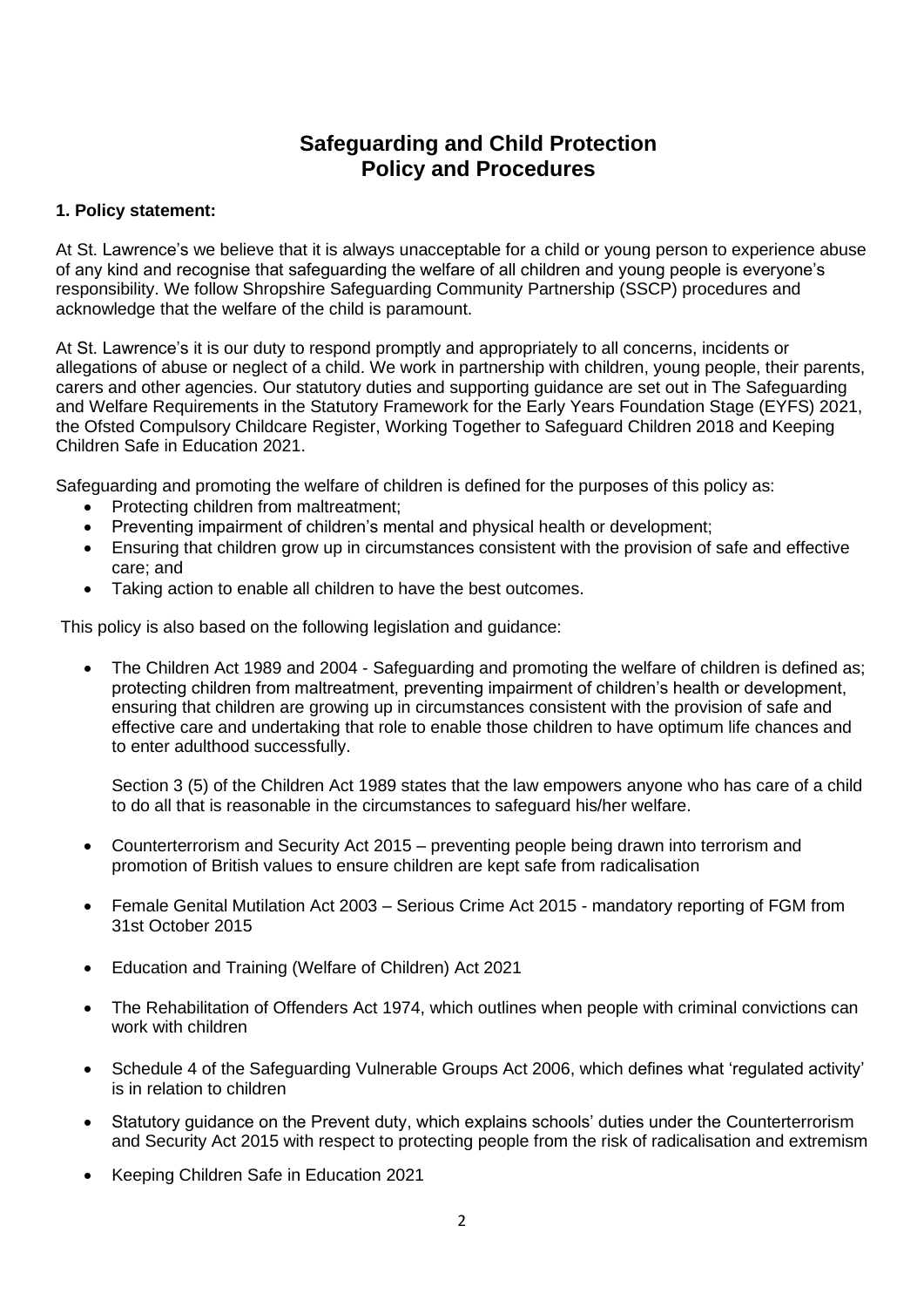- The Statutory Framework for the Early Years Foundation Stage (EYFS) 2021
- The Ofsted Compulsory Childcare Register
- [Shropshire Safeguarding Partnership Threshold Guidance](https://westmidlands.procedures.org.uk/local-content/2gjN/thresholds-guidance/?b=Shropshire)
- [West Midlands Procedures](https://westmidlands.procedures.org.uk/)

During COVID-19 pandemic the school has implemented a Safeguarding and Child Protection Addendum to ensure that additional safeguarding measures have been put in place. Staff are to refer to the Addendum for specific procedures during COVID-19 as well as following this policy.

This policy and procedure will also link to other school policies & procedures:

- Behaviour
- Staff Code of Conduct
- Anti-Bullying
- Safer Recruitment
- Special Educational Needs
- **Attendance**
- Health and Safety
- Risk Assessment
- Relationship, Sex and Health education
- E-safety/ICT
- Looked After Children
- Private Fostering
- Preventing Extremism and Radicalisation
- Whistleblowing

### **2. Procedure**

### 2.1 Adult Roles & Responsibilities

All members of staff (including students and volunteers) at St. Lawrence's are familiar with the definitions and signs and symptoms of abuse or neglect stated in Working Together to Safeguard Children March 2018 as set out in the [West Midlands Procedures.](https://westmidlands.procedures.org.uk/ykpzl/statutory-child-protection-procedures/additional-guidance#s531)

All staff are aware of their individual roles in safeguarding and promoting the welfare of children including their responsibility to be alert to any issues for concern in the child's life at home or elsewhere. We ensure that all staff (including students and volunteers) undergo an induction process where they are given copies of the procedures they must follow if they suspect abuse or neglect. On-going support is provided through regular supervision and appraisals to ensure these policies and procedures are put into practice to protect children.

As part of induction, training will include the school's behaviour policy and the school's procedures for managing children who are missing education, as well as the staff code of conduct, and the child protection policy. Keeping Children Safe in Education 2021 Part 1 must be read by all members of the staff. Governing bodies and proprietors, working with the senior leadership team and especially the designated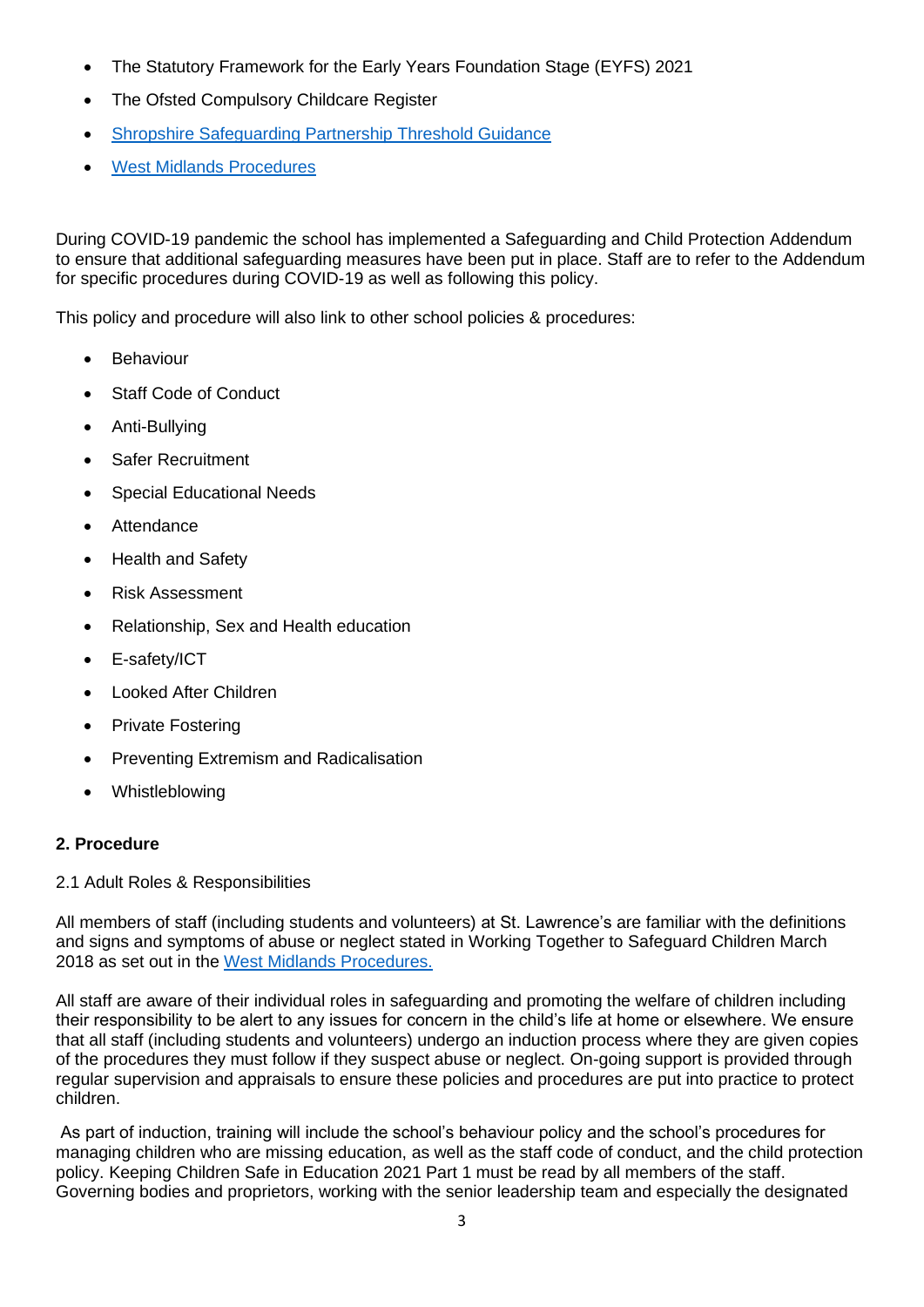safeguarding lead, should ensure that those staff who do not work directly with children read either Part 1 or Annex A. All Designated Safeguarding Leads, management and governing bodies should read KCSiE 2021 in its entirety.

All staff are expected to update their safeguarding and child protection training at least every three years. In addition, all staff members should receive regular safeguarding and child protection updates (emails and face to face messages from DSL and Deputy DSL as required, but at least annually, to provide them with relevant skills and knowledge to safeguard children effectively.

The Designated Safeguarding Lead (DSL) who will take the lead for safeguarding and child protection issues is: **Alan Brannen**

The deputy Designated Safeguarding Lead is **Zoe Robinson**.

The Safeguarding Link Governor who oversees this work is: **Esme Turner**

Our Designated Safeguarding Lead will update their child protection/safeguarding training every two years and has specific responsibilities as listed in **Appendix A** and **Appendix B**

The governing body will:

- Facilitate a whole-school approach to safeguarding, ensuring that safeguarding and child protection are at the forefront and underpin all relevant aspects of process and policy development;
- Evaluate and approve this policy at each review, ensuring it complies with the law, and hold the headteacher to account for implementation;
- Appoint a link governor to monitor the effectiveness of this policy in conjunction with the full governing body;

N.B. The Chair of Governors will act as the 'case manager' in the event that an allegation of abuse is made against the headteacher. All governors will read 'Keeping Children Safe in Education' in its entirety. All governors receive training about safeguarding, to make sure they have the knowledge and information needed to perform their functions and understand their responsibilities

### **2.2 Record Keeping**

When a concern about a child's welfare or safety is raised it will be discussed with the designated lead and recorded. The designated lead will decide if the concern should be shared with another agency (see **decision making** below) or kept on record (CPOMS) in case future concerns arise.

Records should include:

- a clear and comprehensive summary of the concern;
- details of how the concern was followed up and resolved;
- a note of any action taken, decisions reached and the outcome.

All records will be stored on CPOMS.

Where children leave the school or college (including in year transfers) the designated safeguarding lead should ensure their child protection file is transferred to the new school or college as soon as possible, and within 5 days for an in-year transfer or within the first 5 days of the start of a new term. When a child/pupil transfers to another school/setting within this or another authority, the confidential information held is forwarded under confidential cover and separate from the child's/pupil's main file to the DSL for child protection in the receiving school/setting. This should be transferred separately from the main pupil file, ensuring secure transit and confirmation of receipt should be obtained (**Appendix C**).

In addition to the child protection file the DSL will consider sharing information with the new setting/school/college in advance of a child leaving.

Information sharing is vital in identifying and tackling all forms of abuse and neglect, and in promoting children's welfare, including their educational outcomes. Schools and colleges have clear powers to share,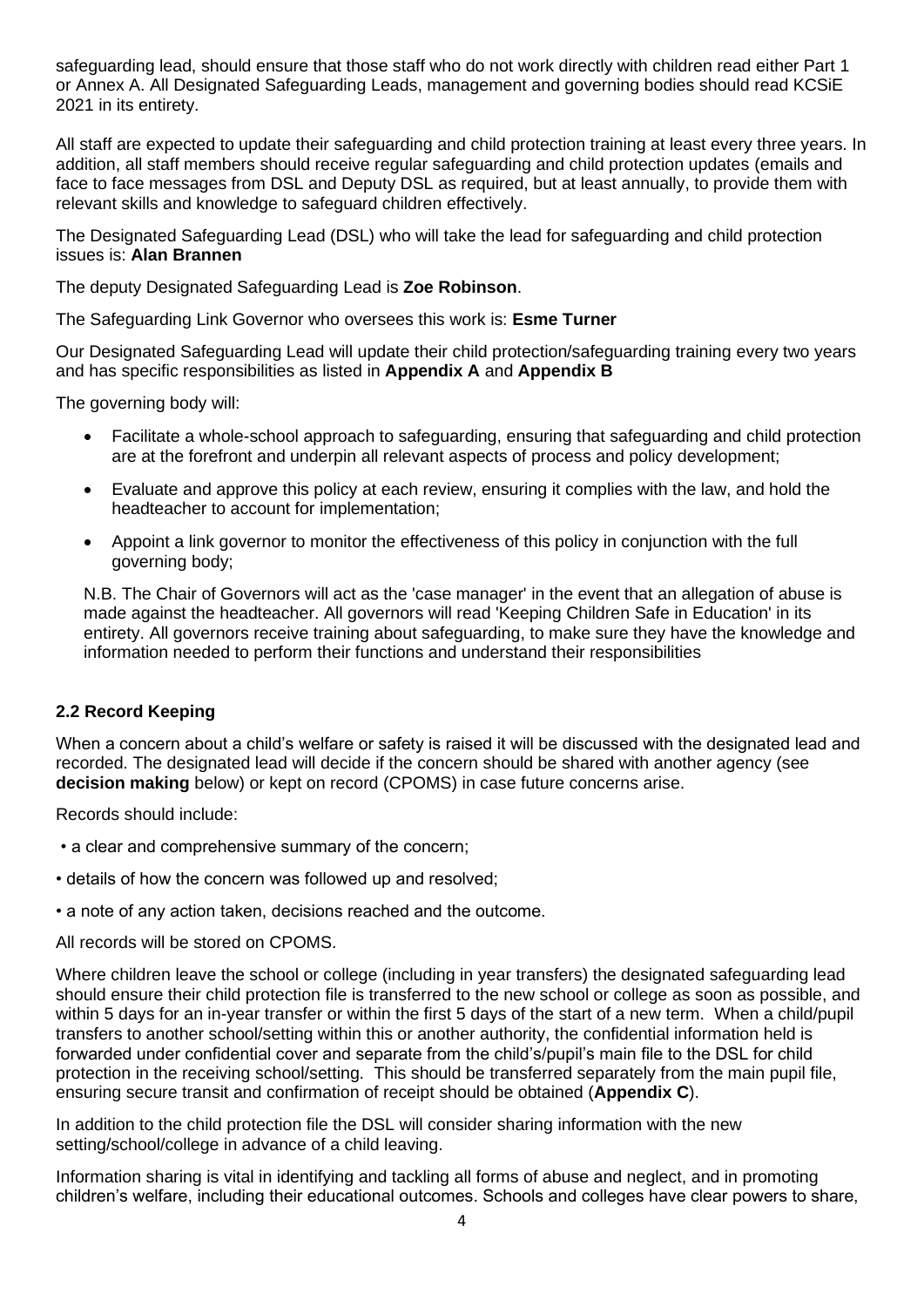hold and use information for these purposes. We follow the guidance in the HM Government (HMG) 2018 guide 'Information sharing: advice for practitioners providing safeguarding services to children, young people, parents and carers' and the HMG 2015 guide 'What to do if you are worried a child is being abused'.

Staff should be proactive in sharing information as early as possible to help identify, assess, and respond to risks or concerns about the safety and welfare of children, whether this is when problems are first emerging, or where a child is already known to the local authority children's social care. Governing bodies and proprietors are aware that among other obligations, the Data Protection Act 2018, and the UK General Data Protection Regulation (UK GDPR) place duties on organisations and individuals to process personal information fairly and lawfully and to keep the information they hold safe and secure.

When information is being accumulated prior to possible referral we will start a chronology of events using a CPOMS record of incidents/concerns. Some chronologies will need to be produced for a specific reason for example, when a new relationship is started, during multi-agency meetings, from the start of a significant event, or from the start of the date parameters set by a statutory case review. The chronology should then continue throughout the intervention, or for as long as is required.

The designated lead will regularly review all child protection chronologies to decide if the accumulation of events is having a detrimental impact on a child and must be referred to Compass. If the designated lead decides not to refer, the reason will be noted on the child's chronology.

### **2.3 Decision making – 'Accessing the right service at the right time'**

We take a holistic approach to safeguarding all children in our care and recognise that different families need a different level of support at different times. To enable us to recognise at which level a family might require support; we use the Shropshire Safeguarding Community Partnership Multi-Agency Guidance on Threshold Criteria to help support Children, Young People and their Families in Shropshire. Shropshire [Threshold Doc](https://westmidlands.procedures.org.uk/local-content/2gjN/thresholds-guidance/?b=Shropshire)ument

This guidance identifies four levels to ensure all children receive the support and intervention they need to achieve a positive life experience. Of central importance in understanding where a child's needs might lie on this continuum, is the cooperation and engagement of parents and carers and we aim to develop good, professional relationships to ensure that we have a shared understanding of each child's needs.

It should be noted that if parents demonstrate a lack of co-operation or appreciation about the concerns we identify, this may raise the level of the need and required level of action.

### **Level 1 – Universal**

Children with no additional needs and where there are no concerns. Typically, these children are likely to live in a resilient and protective environment where their needs are met. These children will require no additional support beyond that which is universally available.

We follow the Statutory Framework for the Early Years Foundation Stage 2021 to provide individual support for all children. Each child is allocated a key person who will make a relationship both with the child and his or her family. The key person will make observations and keep records to ensure there are no barriers to a child's learning and establish stable and affectionate relationships.

Consent must be sought to access services and share information with others. Any information sharing between agencies without consent must be clear as to its legal basis.

Ensure privacy information is shared with the family and a consent form completed.

Support is provided by services identified as universal in local communities and are available to all. These include: schools, colleges, early years and childcare provision, primary healthcare provision (i.e. GP, hospitals), and the voluntary and community sector.

Universal support will most likely be provided by a single agency and/or existing support from family, friends, the community.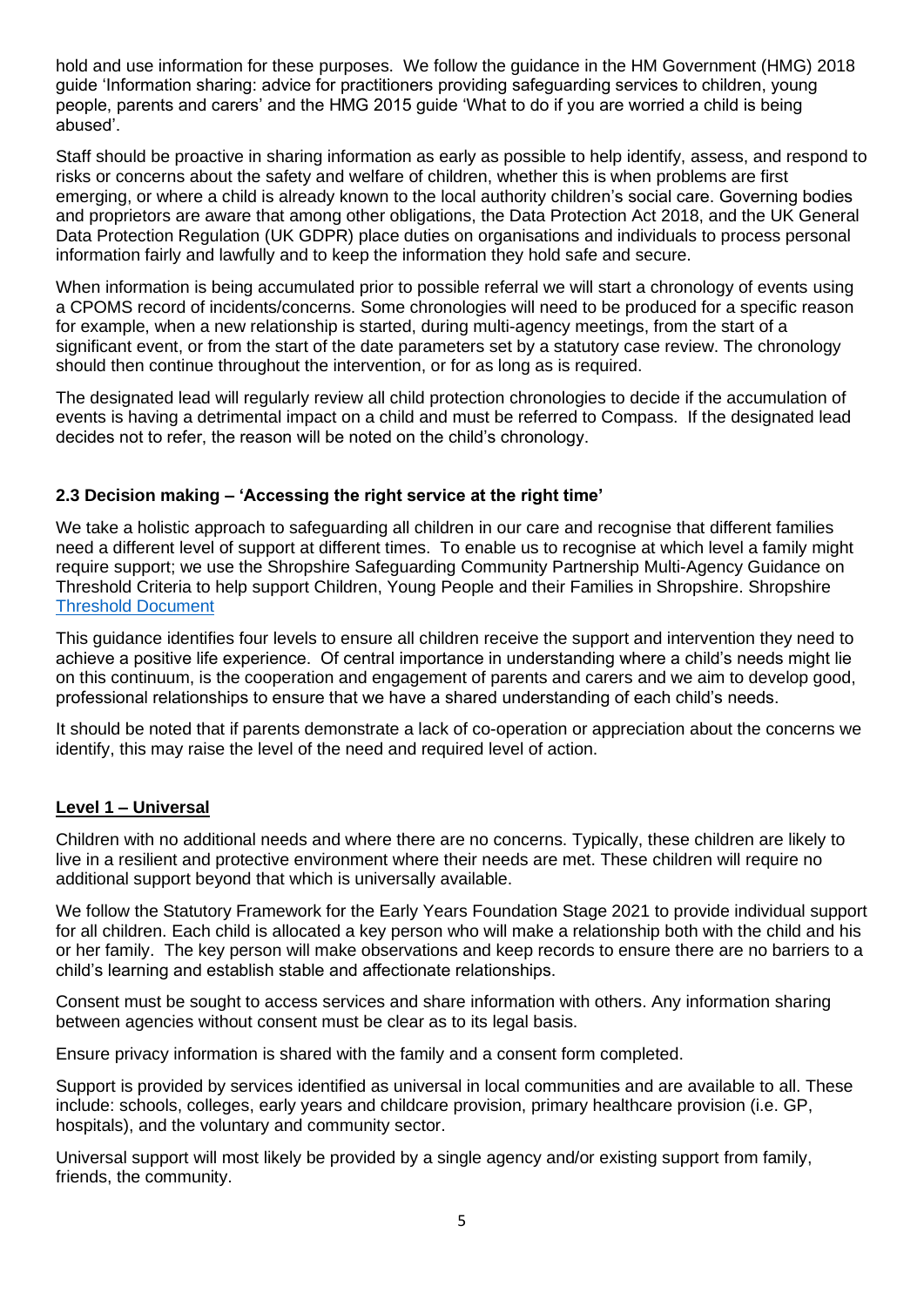It is these Universal Services who are best placed to ensure children and families have access to the Early Help Offer. The needs of the child/young person are appropriately met within this framework.

Universal Services are constant and remain involved if/when the child/family move up to other levels of need.

### **Level 2 – Children in need of Early Help**

These children can be defined as needing some additional support without which they would be at risk of not meeting their full potential.

Their identified needs may relate to their health, educational, or social development, and are likely to be short term needs. If ignored these issues may develop into more worrying concerns for the child.

In addition to the Whole Family Assessment, specific local tools and pathways should be used where there are concerns about possible harm to the child.

Early Help aims to provide a multi-agency response when a single agency is not able to progress and help the child and their family.

The existing single agency or multi-agency team should work with the family and each other to complete a Whole Family Assessment and Action Plan.

At this stage a lead professional/practitioner should be identified who can build a relationship with the whole family and ensure that the whole family's needs are met and any actions progressed.

Consent must be sought to access services. Any information sharing between agencies without consent must be clear as to its legal basis.

Ensure privacy information is shared with the family and a consent form completed.

In our school, Early Help will use consist of support from Zoe Robinson (Family Support Worker); Anna Forster (Emotional Literacy Support Assistant) or Kay Brophy (Acorn Counselling Service).

### **Level 3 –Targeted Early Help**

This level applies to those children identified as requiring targeted support and who meet at least 2 of the 6 Strengthening Families criteria in the Whole Family Assessment. It is likely that for these children their needs and care are compromised.

These children will be those who are vulnerable to harm or experiencing adversity. In addition to the Whole Family Assessment, specific local tools and pathways should be used where there are concerns about possible harm to the child.

These children are potentially at risk of developing acute/ complex needs if they do not receive targeted early help.

If a child continues to have unmet needs which cannot be met by Universal or Early Help support, then the existing single agency or multi-agency team should work with the family and each other to review the Whole Family Assessment and Action Plan and follow the Request for Intervention Pathway to request more intensive family support from a Targeted Early Help Family Support Worker.

Consent must be sought from the family to access services. Any information sharing between agencies without consent must be clear as to its legal basis.

Ensure privacy information is shared with the family and a consent form completed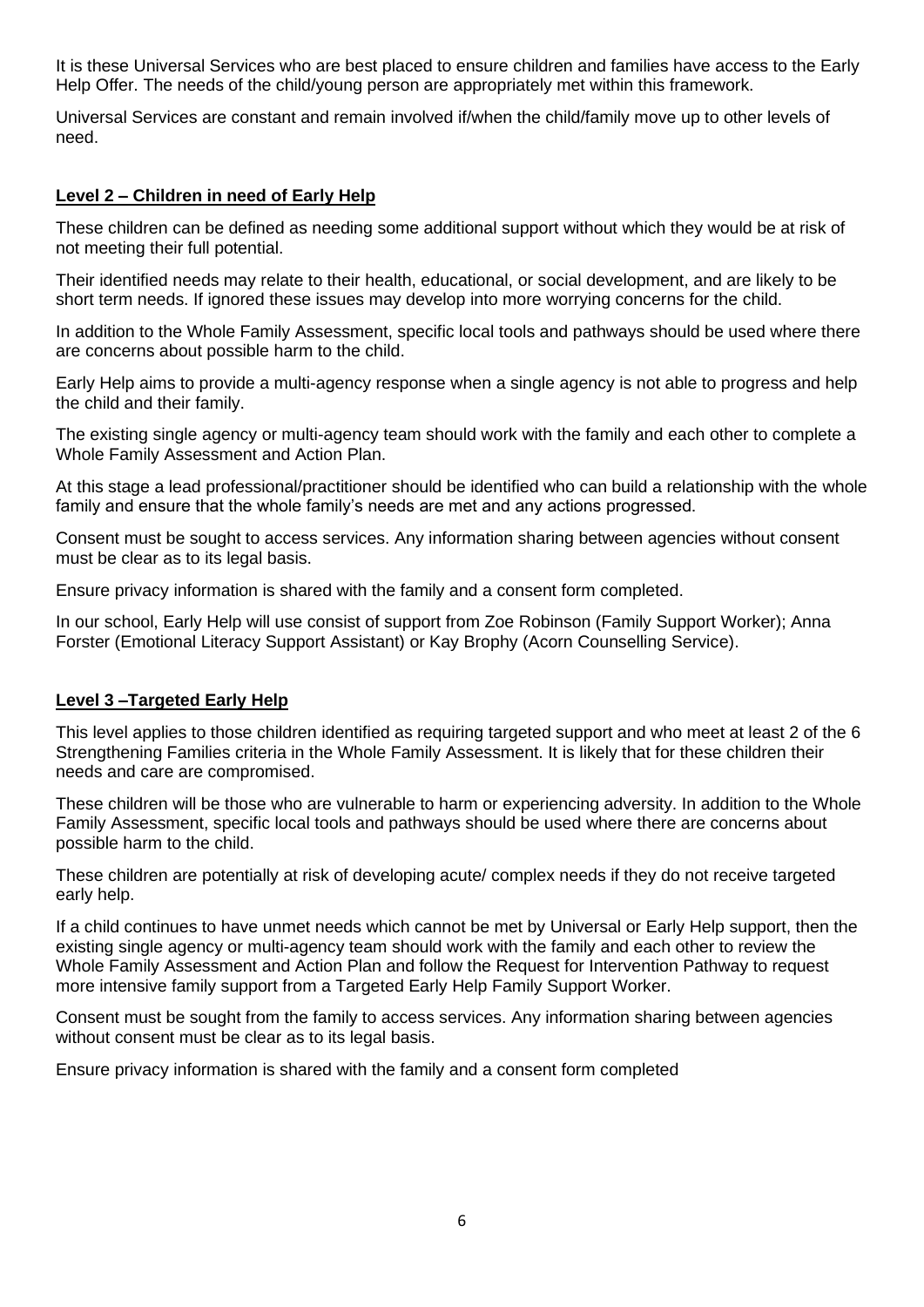### **Level 4 – Complex Significant Needs**

These are children whose needs and care at the present time are likely to be significantly compromised and or they are suffering or likely to suffer significant harm and so who require intervention from Shropshire Council Children's Social Care.

An immediate referral to Compass should be made for assessment under Section 17 or Section 47 of the Children Act 1989.

Specific local tools and pathways and the Shropshire Threshold Matrix should be used to support their referral and help practitioners to assess significant harm to the child.

### Child in Need

Section 17 of the Children Act (1989) states that a child shall be considered in need if:

• They are unlikely to achieve, maintain or have the opportunity of achieving or maintaining a reasonable standard of health or development without the provision of services by a local authority.

• Their health and development is likely to be significantly impaired, or further impaired, without the provisions of such services

and/or;

• They are disabled.

### Child Protection

Section 47 of the Children Act 1989 states that the authority shall make necessary enquiries to enable them to decide whether they should take action to safeguard or promote the child's welfare where there is reasonable cause to suspect a child is suffering or likely to suffer significant harm.

Where it is suspected that a child may be suffering or be at risk of suffering significant harm; referring practitioners must inform parents or carers that they are making a referral to Compass, and seek consent unless to do so may:

- Place the child at increased risk of significant harm; or
- Place any other person at risk of injury; or
- Obstruct or interfere with any potential Police investigation; or
- Lead to unjustified delay in making enquiries about allegations of significant harm.

Guidance for assessment practice can be found on page 13 of the Shropshire Threshold document.

(Taken from: Multi-agency Guidance on Threshold Criteria to help support Children, Young People and their Families in Shropshire 2021) *[Threshold Doc](https://westmidlands.procedures.org.uk/local-content/2gjN/thresholds-guidance/?b=Shropshire)ument*

### **2.4 Partnership with families**

A copy of this policy is made available to all parents prior to their child joining our school/setting as well as details of the complaints procedure. In general, any concerns will be discussed with parents and we will offer support. All conversations, whatever the outcome, should be recorded appropriately to show that they took place, identify what was agreed and evaluate how effectively they enabled needs to be met. In this way quality conversations can demonstrate their impact on successful practice, including improvements in decision making and joint working. Conversations should continue to inform the on-going planning and reviewing.

Practitioners working with families at a Universal, Early Help or Targeted level will need to obtain the consent of the family before any information is held or shared with other agencies. If the practitioner does not gain the family's consent and in future has ongoing concerns, they should consider contacting Compass for advice and guidance. Except for child protection matters, referrals to Compass cannot be accepted without parents having been consulted first.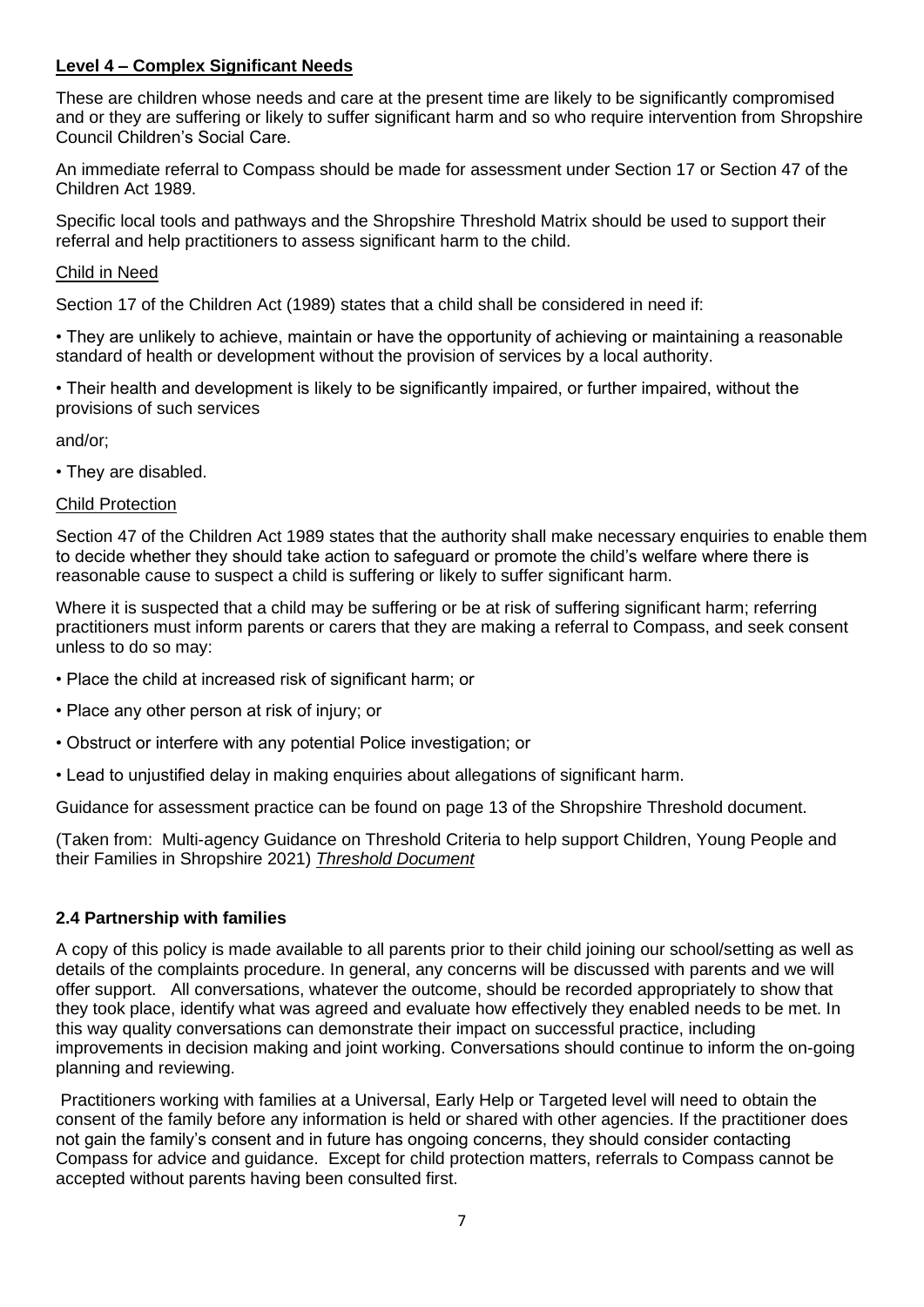Consent is not required for child protection referrals where it is suspected that a child may be suffering or be at risk of suffering significant harm; however, the referring practitioner, would need to inform parents or carers that they are making a referral, unless to do so may:

- Place the child at increased risk of Significant Harm; or
- Place any other person at risk of injury; or
- Obstruct or interfere with any potential Police investigation; or
- Lead to unjustified delay in making enquiries about allegations of significant harm.

The child's interest must be the overriding consideration in making such decisions. Decisions should be recorded. If consent is withheld by the parent:

- If it is felt that the child's needs can be met through Early Help, then discussion with the family should take place about the completion of an Early Help Assessment and provision of services through an Early Help Plan. Early help consultations are available from the Early Help Advisors for support in managing these situations.
- For another agency familiar with the child and family to make the approach about information sharing to the family.
- No assessment should take place. The rational for this decision will be recorded on the concerns form.
- The combination of the concerns and the refusal to consent to enquiries being made may result in the concerns being defined as child protection concerns. In this case, information sharing may proceed without parental consent. The consultation and the decision to proceed without consent must be recorded on the case papers.

### **If a child has been injured or is in imminent danger of being injured then we will contact the emergency services, medical or police, immediately on 999.**

When making a level 4 referral to Compass we will ensure we have a record of all details required detailed on a [Shropshire Multi-Agency Referral Form](http://westmidlands.procedures.org.uk/local-content/zgjN/multi-agency-referral-reporting-concerns-marf)

### **2.5 Specific legal duties to report**

Legislation has recognised and criminalised the following types of abuse and placed duties on education settings to report offences to the authorities:

### • **Radicalisation and the Prevent Duty**

The government set out its definition of British values in the 2015 Prevent Strategy – this promotes the values of:

- democracy
- the rule of law
- individual liberty
- mutual respect
- tolerance of those of different faiths and beliefs

Our Nursery setting promotes these values to ensure that children build resilience. (Appendix D)

If a member of staff has a concern about a pupil/s they should follow the school's normal safeguarding procedures, including discussing with the school's/settings designated safeguarding lead as set out in this policy.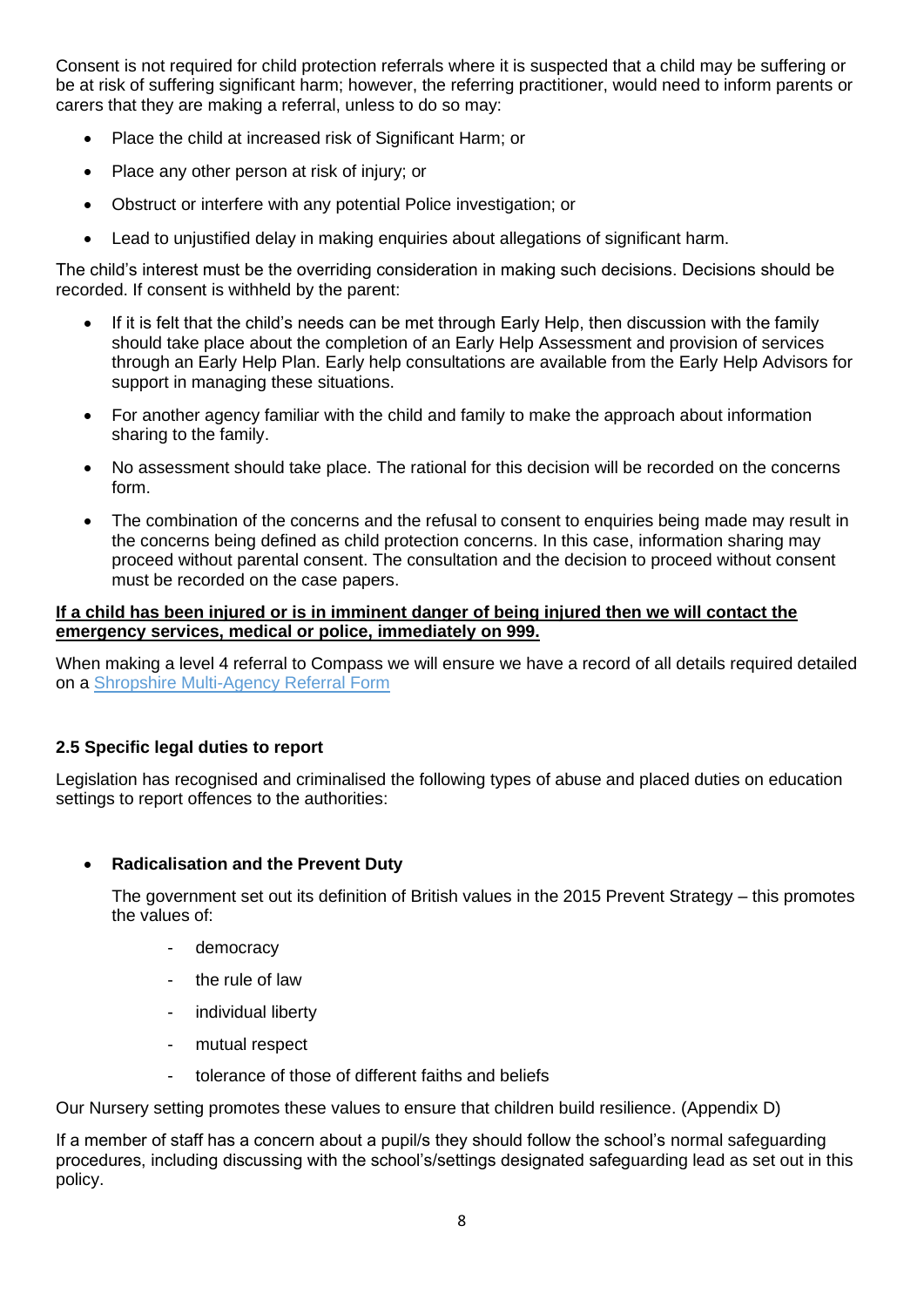The designated lead should contact West Mercia Prevent Team:

Sgt Calum Forsyth – 07970 047227

DC Holly Aungiers – 01386 591815

Prevent@westmercia.pnn.police.uk

All publicly-funded schools in England are required by law to teach a broad and balanced curriculum which promotes the spiritual, moral, cultural, mental and physical development of pupils and prepares them for the opportunities, responsibilities and experiences of life. They must also promote community cohesion.

### **Female Genital Mutilation (FGM)**

Whilst all staff should speak to the designated safeguarding lead (or deputy) about any concerns about female genital mutilation (FGM), there is a specific legal duty on teachers. If a teacher, during their work in the profession, discovers that an act of FGM appears to have been carried out on a girl under the age of 18, the teacher must report this to the police.

Please refer to<https://www.gov.uk/government/publications/female-genital-mutilation-leaflet>

I/We may not seek parental consent if this may put the girl at increased risk.

### • **Domestic abuse and honour-based violence**

Children living in households where there is domestic abuse such as coercion or violence, including honour-based violence, could be at significant risk of harm. We will seek support for victims and their children through Compass.

Depending on the level of risk, I/we may or may not consult parents before contacting Compass.

### **2.6 Specific safeguarding issues**

To ensure that our children and young people are protected from harm, we need to understand what types of behaviour constitute abuse and neglect. Staff are made aware of specific safeguarding issues (listed below) through child protection training, reading up to date guidance such as Keeping Children Safe in Education 2021, Statutory Framework for the Early Years Foundation Stage stated in Section 3 – The Safeguarding and Welfare Requirements and accessing SSCP procedures at <http://www.safeguardingshropshireschildren.org.uk/>

All staff are made aware that mental health problems can, in some cases, be an indicator of abuse. The DSL will liaise with the school mental health lead **(Zoe Robinson)** to ensure information is being shared. If staff have a mental health concern about a child that is also a safeguarding concern, immediate action should be taken, following the child protection policy, and speaking to the designated safeguarding lead or a deputy. [The Mental Health and Behaviour](https://assets.publishing.service.gov.uk/government/uploads/system/uploads/attachment_data/file/755135/Mental_health_and_behaviour_in_schools__.pdf) in Schools guidance sets out how schools and colleges can help prevent mental health problems by promoting resilience as part of an integrated, whole school/college approach to social and emotional wellbeing, which is tailored to the needs of their pupils.

Children may need a social worker due to safeguarding or welfare needs. Local authorities will share this information with the school, and the DSL will hold and use this information so that decisions can be made in the best interests of the child's safety, welfare and educational outcomes.

This school ensures that the DSL is continually updated in all areas below. They are familiar with the referral pathways and specific toolkits and guidance available on the SSCP [website.](http://www.safeguardingshropshireschildren.org.uk/)

All staff should have an awareness of safeguarding issues that can put children at risk of harm. Behaviours linked to issues such as drug taking and or alcohol misuse, deliberately missing education and consensual and non-consensual sharing of nudes and semi-nudes images and/or videos [\(UCKIS\)](https://www.gov.uk/government/publications/sharing-nudes-and-semi-nudes-advice-for-education-settings-working-with-children-and-young-people) can be signs that children are at risk.

Expert and professional organisations are best placed to provide up-to-date guidance and practical support on specific safeguarding issues. For example, information for schools, colleges and early years settings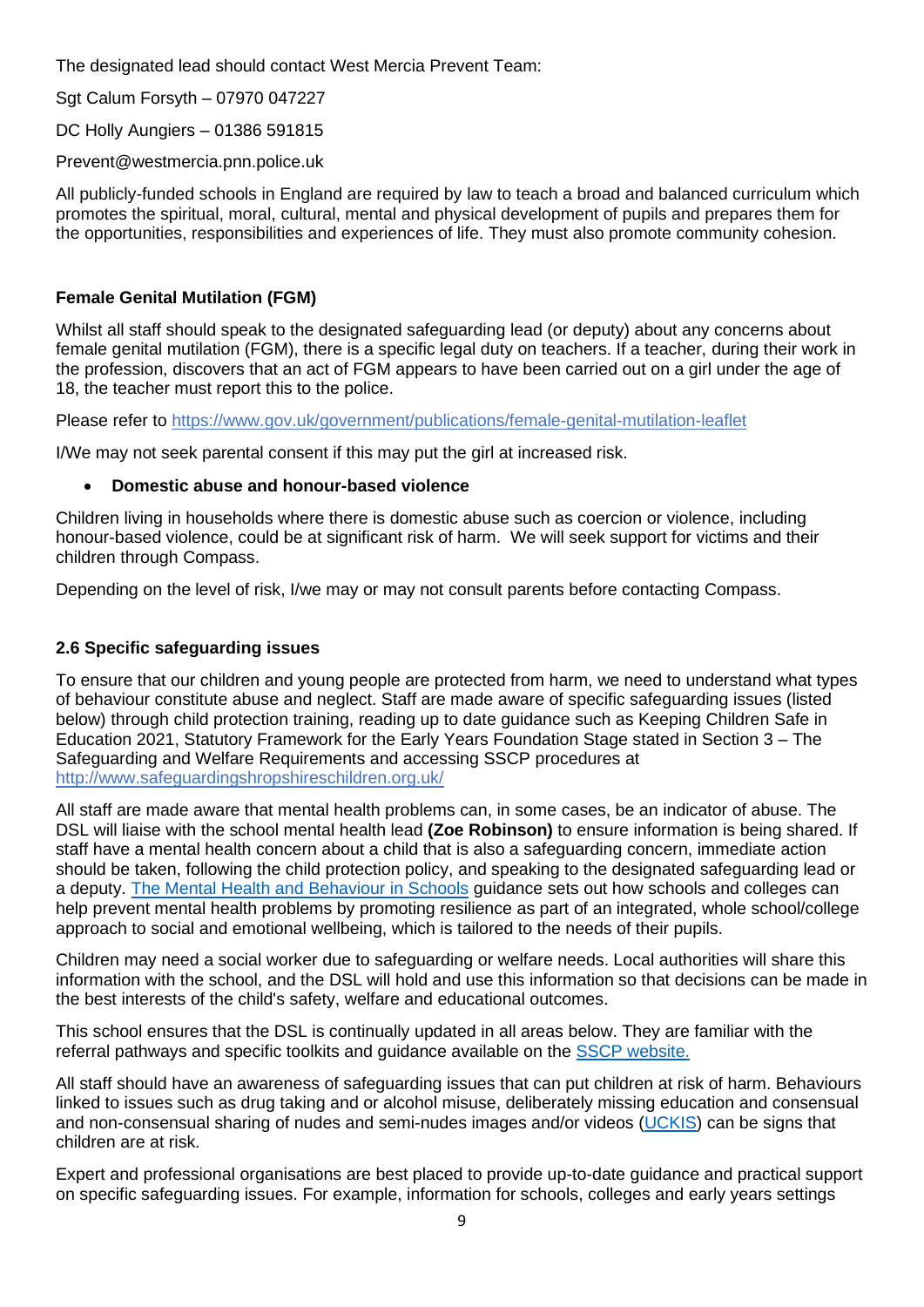can be found on the TES, MindEd and the NSPCC websites. Staff can access government guidance as required on the issues listed below via [Annex B in Keeping Children Safe in Education](https://assets.publishing.service.gov.uk/government/uploads/system/uploads/attachment_data/file/999348/Keeping_children_safe_in_education_2021.pdf) and other government websites.

| Bullying including cyberbullying (cyber crime).<br>Child Criminal Exploitation: County Lines (CCE)<br>Child missing from education, home or care<br>Child sexual exploitation (CSE)<br>Children and the court system<br>Children with family members in prison<br>Domestic violence<br>Drugs<br>Health and Wellbeing e.g. fabricated or induced<br>illness, medical conditions, mental health and<br>behaviour.<br>Faith based abuse<br>So - called honour-based abuse (including<br>Female Genital Mutilation and Forced Marriage.<br>Gangs and youth violence<br>Gender-based violence/violence against women<br>and girls (VAWG) Homelessness | <b>Homelessness</b><br>Hate <b>Hate related Incident Reporting</b><br>Form<br>Missing children and adults' strategy<br><b>Modern Slavery</b><br>Private fostering<br>Preventing radicalisation<br>Relationship abuse<br>Peer on Peer Abuse e.g., Sexting (youth<br>produced sexual imagery), Sexual<br>Violence & Sexual Harassment<br>Trafficking<br><b>Private Fostering</b><br>Online safety |
|--------------------------------------------------------------------------------------------------------------------------------------------------------------------------------------------------------------------------------------------------------------------------------------------------------------------------------------------------------------------------------------------------------------------------------------------------------------------------------------------------------------------------------------------------------------------------------------------------------------------------------------------------|-------------------------------------------------------------------------------------------------------------------------------------------------------------------------------------------------------------------------------------------------------------------------------------------------------------------------------------------------------------------------------------------------|
|--------------------------------------------------------------------------------------------------------------------------------------------------------------------------------------------------------------------------------------------------------------------------------------------------------------------------------------------------------------------------------------------------------------------------------------------------------------------------------------------------------------------------------------------------------------------------------------------------------------------------------------------------|-------------------------------------------------------------------------------------------------------------------------------------------------------------------------------------------------------------------------------------------------------------------------------------------------------------------------------------------------------------------------------------------------|

All staff should be aware that safeguarding incidents and/or behaviours can be associated with factors outside the school or college and/or can occur between children outside of these environments. All staff, but especially the DSL and deputy DSLs should consider whether children are at risk of abuse and exploitation in situations outside their families. Extra-familial harms take a variety of different forms and children can be vulnerable to multiple harms (but not limited to) sexual exploitation, criminal exploitation, and serious youth violence. Please see link [Contextual Safeguarding:](https://contextualsafeguarding.org.uk/)

Both Child sexual exploitation (CSE) and Child criminal exploitation (CCE) are forms of abuse that occur where an individual or group takes advantage of an imbalance in power to coerce, manipulate or deceive a child into taking part in sexual or criminal activity, in exchange for something the victim needs or wants, and/or for the financial advantage or increased status of the perpetrator or facilitator and/or through violence or the threat of violence. CSE and CCE can affect children, both male and female and can include children who have been moved (commonly referred to as trafficking) for the purpose of exploitation. The DSL and Deputy DSL can obtain local information regarding Exploitation from SSCP and by attending local briefings.

### **Peer on Peer (child on child abuse)**

Staff should recognise that children can abuse their peers. Abuse is abuse and should never be tolerated or passed off as "banter" or "part of growing up". Victims of peer abuse should be supported as they would be if they were the victim of any other form of abuse, in accordance with this policy. A zero-tolerance approach will be adopted by all staff at St. Lawrence's.

Peer on peer abuse occurs when a young person is exploited, bullied and/or harmed by their peers who are the same age or similar age.

Staff are aware that safeguarding issues can manifest themselves via peer on peer abuse. This is most likely to include, but may not be limited to:

- bullying (including cyberbullying);
- abuse in personal intimate relationships between peers
- physical abuse such as hitting, kicking, shaking, biting, hair pulling, or otherwise causing physical harm;
- sexual violence such as rape, assault by penetration and sexual assault
- sexual harassment such as sexual comments, remarks, jokes or online
- Causing someone to engage in sexual activity without consent
- sexual or sexist name calling
- inappropriate or unwanted sexualised touching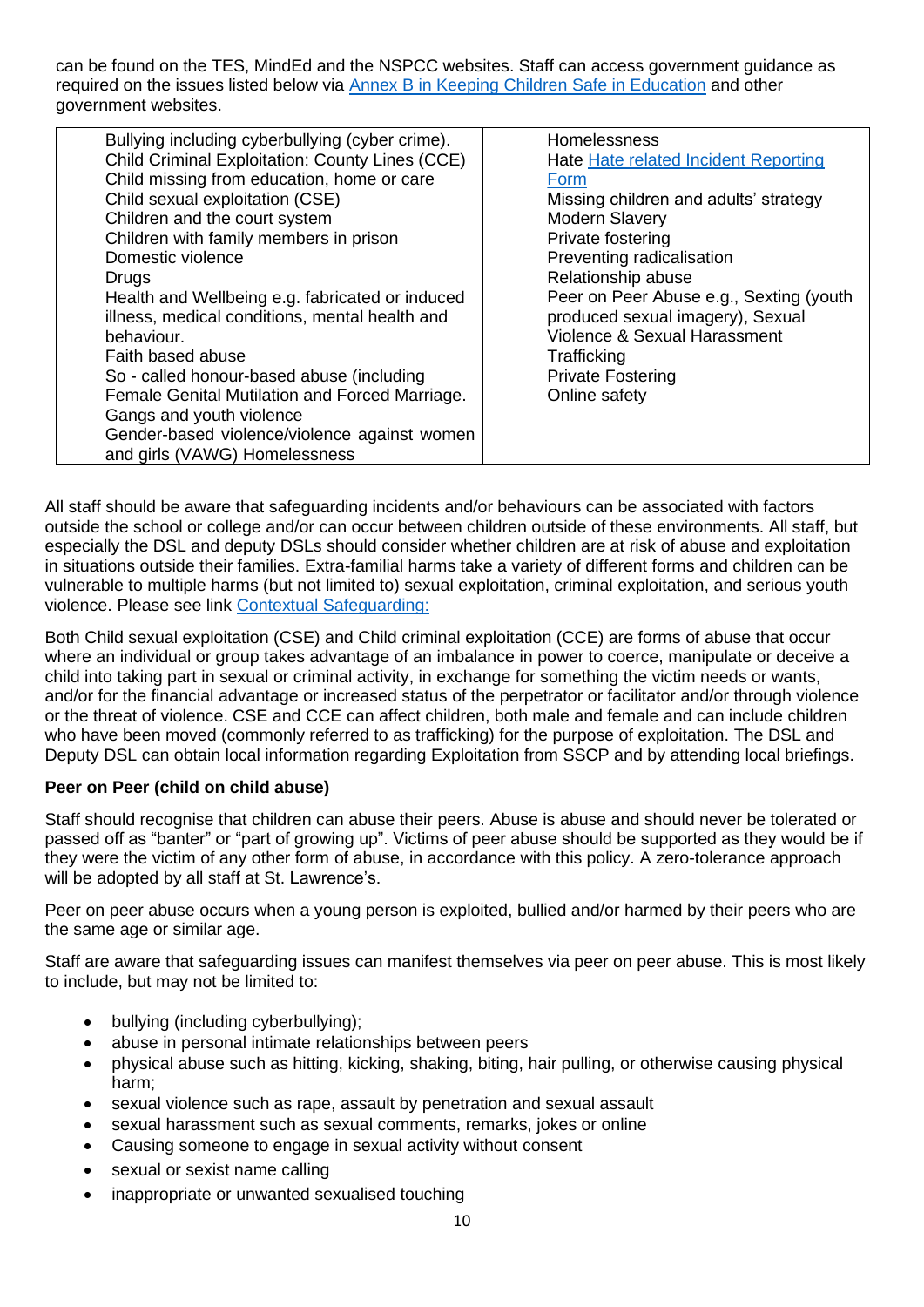- consensual and non-consensual sharing of nudes and semi nudes images and or videos (also known as sexting or youth produced sexual imagery);Upskirting, typically involves taking a picture under a person's clothing without them knowing, with the intention of viewing their genitals or buttocks to obtain sexual gratification, or cause the victim humiliation, distress or alarm.
- sexting (also known as youth produced sexual imagery);
- revenge porn
- initiation/hazing type violence and rituals.

Children can experience peer-on-peer sexual abuse in a wide range of settings, including:

- at school
- at home or in someone else's home
- in public spaces
- online

It can take place in spaces which are supervised or unsupervised. Within a school context, for example, peer-on-peer sexual abuse might take place in spaces such as toilets, the playground, corridors and when children are walking home. All staff should understand, that even if there are no reports in their schools or colleges it does not mean it is not happening, it may be the case that it is just not being reported

All staff should be aware of indicators, which may signal that children are at risk from, or are involved with serious violent crime. These may include increased absence from school, a change in friendships or relationships with older individuals or groups, a significant decline in performance, signs of self-harm or a significant change in wellbeing, or signs of assault or unexplained injuries. Unexplained gifts or new possessions could also indicate that children have been approached by, or are involved with, individuals associated with criminal networks or gangs.

All staff should be aware of the associated risks and understand the measures in place to manage these. Advice for schools and colleges is provided in the Home Office's Preventing youth violence and gang involvement and its Criminal exploitation of children and vulnerable adults: county lines guidance.

Compliance with the Public-Sector Equality Duty (PSED) is a legal requirement for schools and colleges that are public bodies.

Under the PSED, schools and colleges that are public bodies have a general duty to have regard to the need to eliminate unlawful discrimination, harassment and victimisation, to advance equality of opportunity between different groups and to foster good relations between different groups. The duty applies to all protected characteristics and means that whenever significant decisions are being made or policies developed, thought must be given to the equality implications such as, for example, the elimination of sexual violence and sexual harassment.

…………………….. school will ensure that the following areas are covered within the curriculum to try and minimise the risk of peer on peer abuse:

- healthy and respectful relationships;
- what respectful behaviour looks like;
- consent;
- gender roles, stereotyping, equality;
- body confidence and self-esteem;
- prejudiced behaviour;
- that sexual violence and sexual harassment is always wrong; and
- addressing cultures of sexual harassment.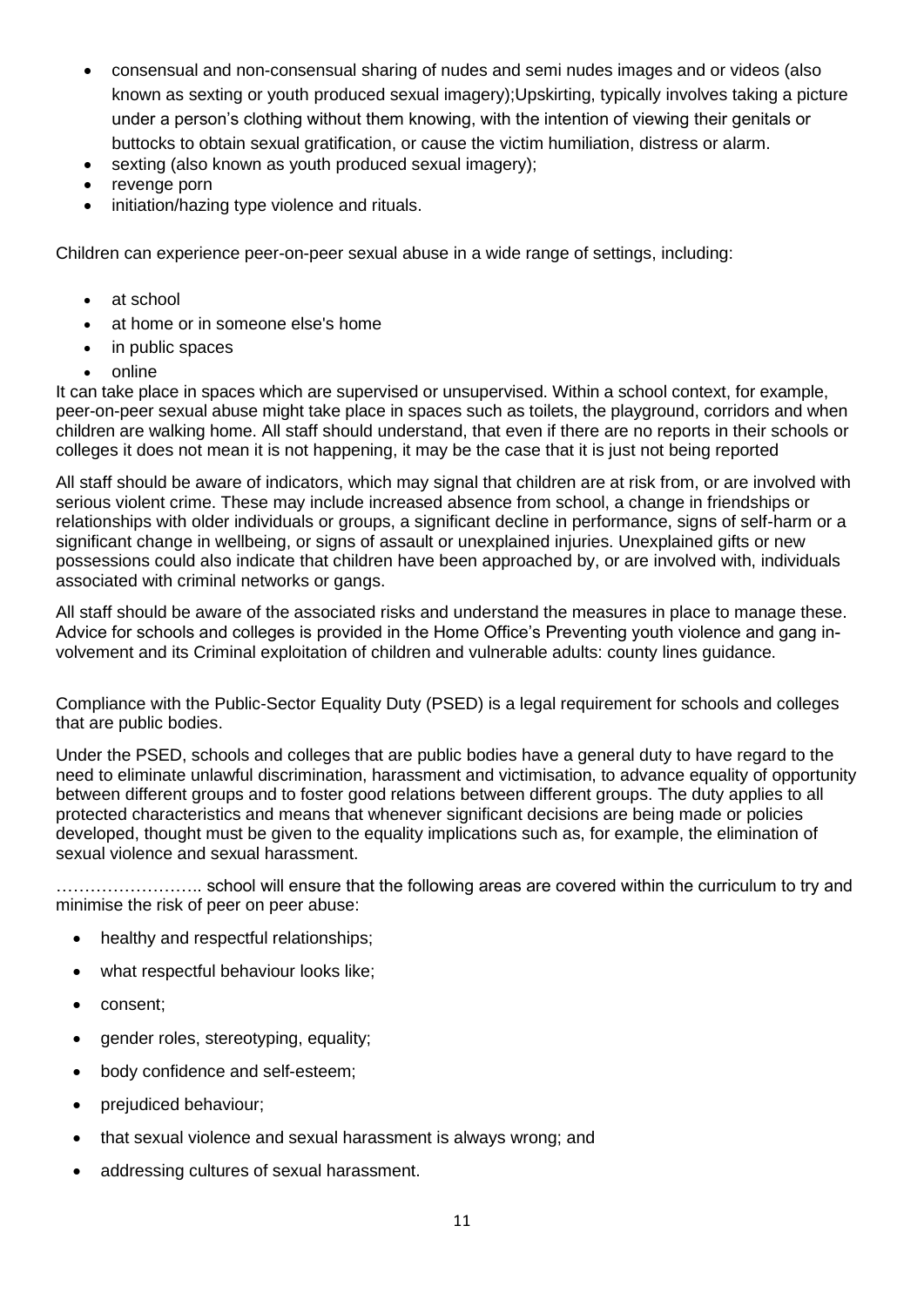Schools often deliver this currently, through planned, high-quality, Sex and Relationship Education (SRE) and Personal, Social, Health and Economic (PSHE). Please refer to the school's RSHE policy for more information.

If staff have any concerns regarding peer on peer abuse, they should speak to their designated safeguarding lead (or deputy). The school would respond to an incident of Peer on Peer abuse by recording the incident on a Concern Reporting Form (Appendix F) and by following guidance as set out in [Sexual](https://assets.publishing.service.gov.uk/government/uploads/system/uploads/attachment_data/file/719902/Sexual_violence_and_sexual_harassment_between_children_in_schools_and_colleges.pdf)  [violence and sexual harassment between children in schools and colleges](https://assets.publishing.service.gov.uk/government/uploads/system/uploads/attachment_data/file/719902/Sexual_violence_and_sexual_harassment_between_children_in_schools_and_colleges.pdf) published by Department for Education and [Part 5 of Keeping Children Safe in Education 2021.](https://assets.publishing.service.gov.uk/government/uploads/system/uploads/attachment_data/file/999348/Keeping_children_safe_in_education_2021.pdf) In summary the process and procedures for managing a sexual violence or sexual harassment incident are;

#### *Whole school approach:*

*Pre-planned risk assessment proforma in place Training for staff on how to report incidents Training on how to manage reports Peer on peer policy in place*

#### *Responding to a report:*

*Victims are reassured, supported and kept safe Record the concern Inform the DSL if not involved in the initial report.*

#### *Risk Assessment:*

*Risk assessment for victim Risk assessment for alleged perpetrator Risk assessment for all other children involved Initial consideration of children sharing a classroom and/or having direct contact in school Initial consideration of contact between children travelling to and from school*

#### *Support*

*Support for victim and alleged perpetrator*

#### *Managing the report:*

*Consider the options to manage the report, including manage internally, early help, referral to children's social care and report to police Consider bail conditions Manage delays in the criminal process*

The school monitors whether there are any patterns of peer on peer abuse by recording on CPOMS and will determine necessary support and intervention.

It is vital that staff understand that the child who is perpetrating the abuse may also be risk of harm. Staff should make every effort to ensure that the perpetrator is also treated as a victim and undertake assessments to conclude this. Sensitive work must be undertaken with the child who is perpetrating, by helping them to understand the nature of their behaviour and the effect it has on others may prevent abuse.

Staff must be able to use their professional judgement in identifying when what may be perceived as "normal developmental childhood behaviour" becomes abusive, dangerous and harmful to others. Designated leads may need to consult with the SSCP Threshold document to help with their decision making.

The Designated Safeguarding Lead has received online Brook Traffic Light Training which will support in identifying developmentally typical behaviours or those that may be referred to as problematic or harmful.

Children do not always feel able to speak out about their experiences of peer-on-peer sexual abuse. They may be afraid of:

- being considered a 'snitch'
- getting in trouble themselves
- how they will be perceived by others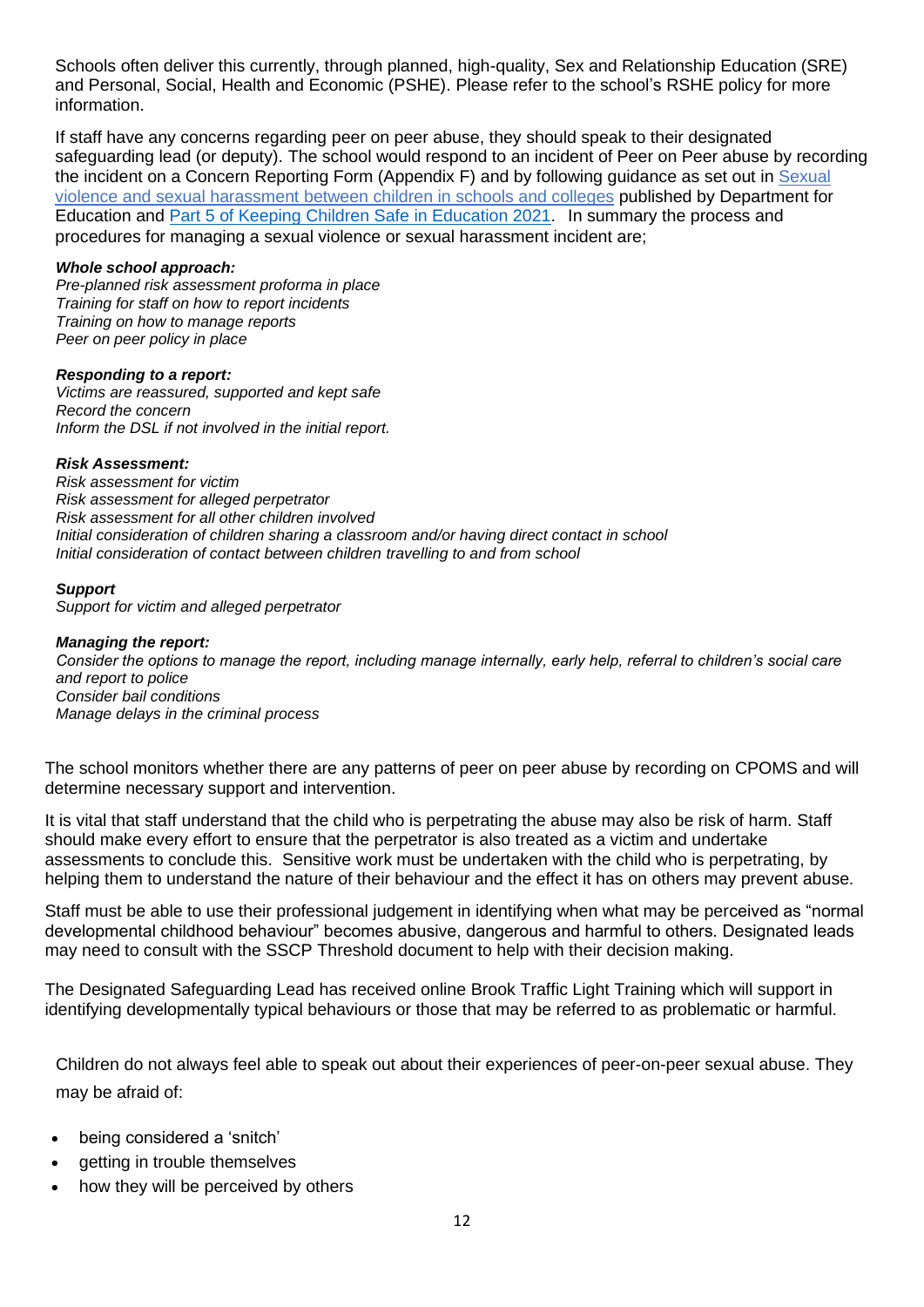- teachers or other adults not being discrete
- their parents being informed

A helpline was launched by the NSPCC on 1<sup>st</sup> April 2021 to support potential victims of sexual harassment and abuse. Run by the NSPCC it aims to provide advice and support to both children and adults who are victims of abuse in school. It will also include how to contact the police to report crimes. The advice line is also available to support professionals and parents. **NSPCC helpline number is 0800 136 663.**

This dedicated helpline will offer support to:

- all children and young people making current and non-recent disclosures of abuse
- any children or young people who want to talk about being involved or witnessing any incidents
- any adults who have experienced non-recent abuse
- parents and carers who have any concerns about their own or other children
- professionals who work in schools and need support in this or related issues.

This school promotes the use of this helpline via;

- Posters around the school
- Newsletters to parents

### **2.7 Safeguarding children with special educational needs and disabilities**

It is recognised that children with special educational needs or disabilities (SEND) can present additional safeguarding challenges. Additional barriers can exist when recognising abuse and neglect in this group of children. These can include: assumptions that indicators of possible abuse such as behaviour, mood and injury, relate to the child's impairment without further exploration; children with SEND can be disproportionately impacted by issues such as bullying, without necessarily showing outward signs; communication barriers.

It is important, therefore, to be particularly sensitive to these issues when considering any aspect of the welfare and safety of such children, and to seek professional advice where necessary.

Any reports of abuse involving children with SEND will therefore require close liaison with the Designated Safeguarding Lead (or deputy) and the SENCO (name) or the named person with oversight for SEN in a college.

### **2.8 Alternative Provision**

The cohort of pupils accessing Alternative Provision often have complex needs, it is important that governing bodies and proprietors are aware of the additional risk of harm that their pupils may be vulnerable to. The Department has issued two pieces of statutory guidance to which commissioners of Alternative Provision should have regard: [Alternative](https://www.gov.uk/government/publications/alternative-provision) Provision and DfE Statutory Guidance Education for children with health [needs who cannot attend school](https://www.gov.uk/government/publications/education-for-children-with-health-needs-who-cannot-attend-school)

St Lawrence's ensures that any alternative provision used for pupils is quality assured. A quality assurance checklist (Appendix G) is used to evidence that safeguarding procedures are being followed and the necessary vetting checks for staff at the Alternative Provision have been undertaken.

### **2.9 Children Missing Education**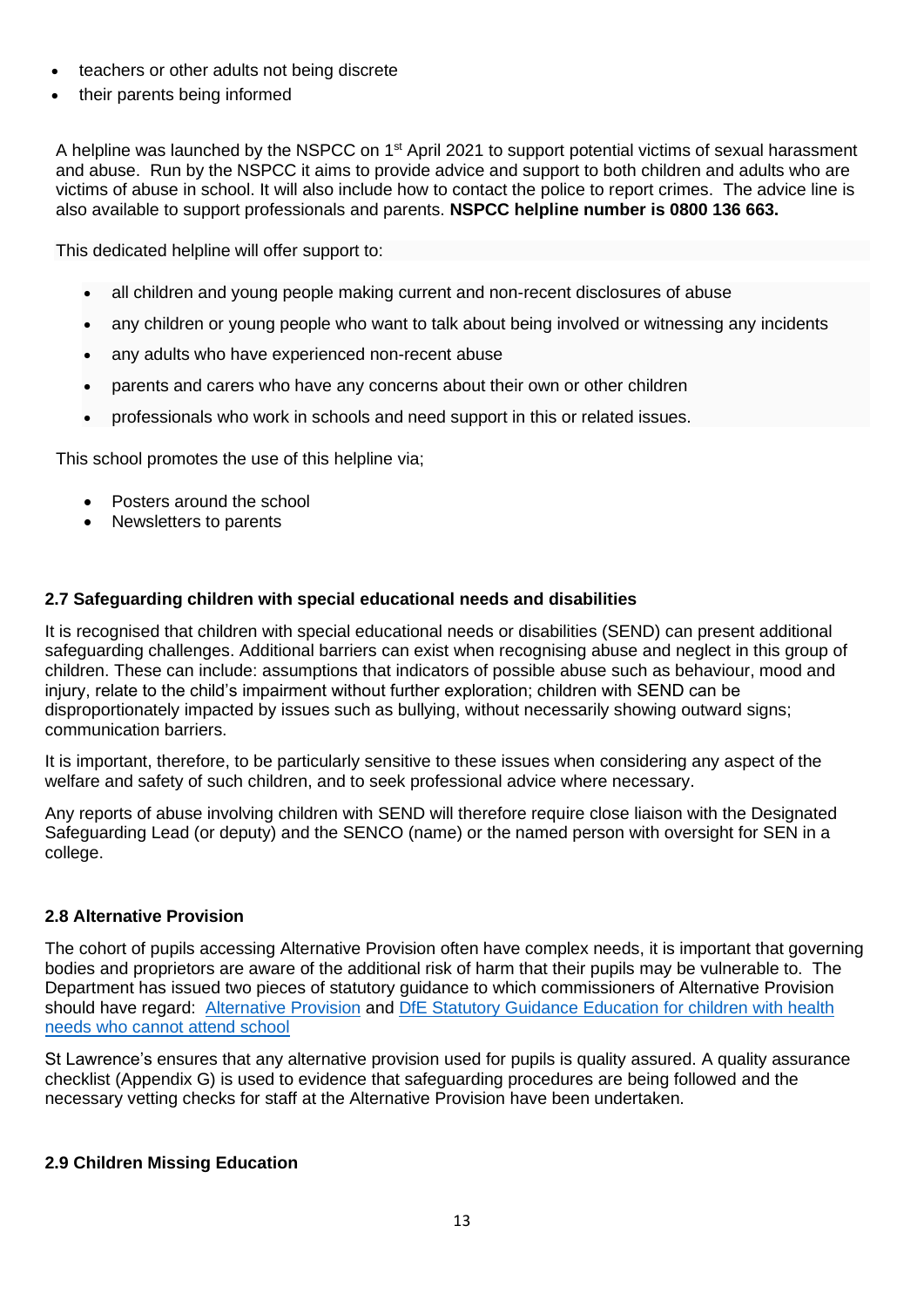All children, regardless of their circumstances, are entitled to a full-time education, which is suitable to their age, ability, aptitude and any special educational needs they may have. Local authorities have a duty to establish, as far as it is possible to do so, the identity of children of compulsory school age who are missing education in their area. Effective information sharing between parents, schools, colleges and local authorities is critical to ensuring that all children are safe and receiving suitable education.

A child going missing from education is a potential indicator of abuse or neglect and such children are at risk of being victims of harm, exploitation or radicalisation. School and college staff should follow their procedures for unauthorised absence and for dealing with children who go missing from education, particularly on repeat occasions, to help identify the risk of abuse and neglect, including sexual exploitation, and to help prevent the risks of going missing in future. Where reasonably possible the school will hold at least two emergency contacts for very child in the school in case of emergency and in case there are welfare concerns at home.

Schools and colleges should put in place appropriate safeguarding policies, procedures and responses for children who go missing from education, particularly on repeat occasions. It is essential that all staff are alert to signs to look out for and the individual triggers to be aware of when considering the risks of potential safeguarding concerns such as travelling to conflict zones, female genital mutilation and forced marriage. Further information about children at risk of missing education can be found in the Children Missing Education guidance or Shropshire Council Learning Gateway. [Children missing education information](https://shropshire.gov.uk/schools-and-education/school-attendance-or-exclusion/children-missing-education-cme/)  [\(Shropshire Council\)](https://shropshire.gov.uk/schools-and-education/school-attendance-or-exclusion/children-missing-education-cme/)

There are many reasons why we want young children to have regular attendance at our setting. As well as supporting their learning and development, we want to try to make sure that children are kept safe, their wellbeing is promoted, and they do not miss out on their entitlements and opportunities. In a small minority of cases, good attendance practice may also lead to the earlier identification of more serious concerns for a child or family and may have a vital part to play in keeping a child or other family members safe from harm.

In our setting, we have procedures for recording and following up any unexplained non-attendance and know how to respond to different problems and where to access advice, support or whom to alert if concerns arise.

### **2.10 Elective Home Education**

Many home educated children have an overwhelmingly positive learning experience. We would expect the parents' decision to home educate to be made with their child's best education at the heart of the decision. However, this is not the case for all, and home education can mean some children are less visible to the services that are there to keep them safe and supported in line with their needs.

If a child is removed from school to be home educated, the headteacher will inform Shropshire's Education Welfare Service.

### **2.11 Safeguarding children who are Looked After**

Staff are aware the most common reason for children becoming looked after is because of abuse and/or neglect. Appropriate staff have the information they need in relation to a child's looked after legal status (whether they are looked after under voluntary arrangements with consent of parents or on an interim or full care order) and contact arrangements with birth parents or those with parental responsibility. Appropriate staff members also have information about the child's care arrangements and the levels of authority delegated to the carer by the authority looking after him/her. The designated safeguarding lead has details of the child's social worker and the name of the virtual school head in the authority that looks after the child.

The designated teacher for looked after children will work with the Local Authority to promote the educational achievement of registered pupils who are looked after or who have left care through adoption, special guardianship, child arrangement orders or who are adopted from state care outside of England and Wales. The appointment of a designated teacher is a statutory requirement for governing bodies of maintained schools and proprietors of academies.

The designated safeguarding lead should have details of the child's social worker and the name of the virtual head teacher. The designated safeguarding lead should work closely with the designated teacher.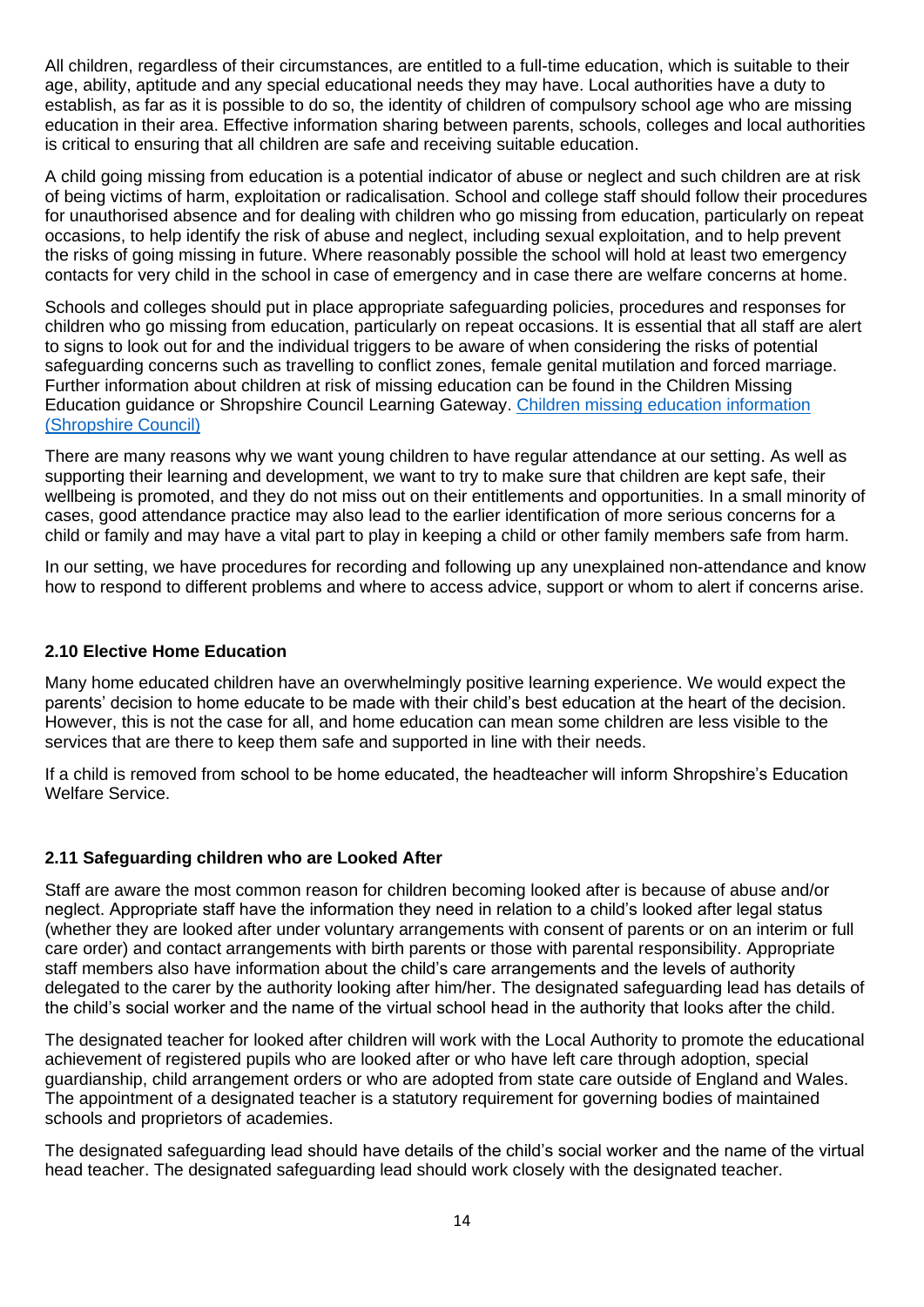The Designated Teacher for LAC is **Lisa Owen (SENDCo).**

### **2.12 Injuries**

At the beginning of each session or school day parents are requested to notify us of any accidents, incidents or injuries which may affect their child before leaving him/her at the setting/school. A note will be made of any existing injuries and how the injury was received will be recorded. A body map may be used to indicate any marks/bruises (Refer to body map in [Multi-agency referral form \(MARF\)](http://westmidlands.procedures.org.uk/local-content/zgjN/multi-agency-referral-reporting-concerns-marf/?b=Shropshire) 

Any serious injury occurring in the school/setting e.g. broken bone, is reported to Health and Safety Executive (HSE) via RIDDOR. This is also reported to Ofsted within 14 days (see **Appendix E**).

### **2.13 Safe use of ICT and mobile phones**

It is essential that children are safeguarded from potentially harmful and inappropriate online material. At our school we ensure that there are appropriate filters and appropriate monitoring systems in place. We have an effective whole school/college approach to online safety empowers us as a school, to protect and educate pupils, students, our staff in their use of technology and establishes mechanisms to identify, intervene in, and escalate any concerns where appropriate.

The breadth of issues classified within online safety is considerable, but can be categorised into four areas of risk:

- **content:** being exposed to illegal, inappropriate or harmful content, for example: pornography, fake news, racism, misogyny, self-harm, suicide, anti-Semitism, radicalisation and extremism.
- **contact:** being subjected to harmful online interaction with other users; for example: peer to peer pressure, commercial advertising and adults posing as children or young adults with the intention to groom or exploit them for sexual, criminal, financial or other purposes.
- **conduct:** personal online behaviour that increases the likelihood of, or causes, harm; for example, making, sending and receiving explicit images (e.g. consensual and non-consensual sharing of nudes and semi-nudes and/or pornography, sharing other explicit images and online bullying; and
- **commerce**  risks such as online gambling, inappropriate advertising, phishing and or financial scams. If you feel your pupils, students or staff are at risk, please report it to the Anti-Phishing Working Group[\(https://apwg.org/\)](https://apwg.org/).

**Training –** The Governing bodies and proprietors should ensure that, as part of the requirement for staff to undergo regular updated safeguarding training, including online safety and the requirement to ensure children are taught about safeguarding, including online safety, that safeguarding training for staff, including online safety training, is integrated, aligned and considered as part of the whole school or college safeguarding approach and wider staff training and curriculum planning.

Where children are being asked to learn online at home the school will follow advice from the Department of Education; [safeguarding and remote education.](https://www.gov.uk/guidance/safeguarding-and-remote-education-during-coronavirus-covid-19) We use the online learning platforms SeeSaw and EExAT.

The use of mobile phones and other electronic devices such as computers, tablets, and game devices are commonplace. However, as a society, we are beginning to recognise that although these devices have brought great benefit, we also need to ensure that we help children to understand there are dangers and how to keep themselves safe. This includes:

- Keeping personal details secure
- Understanding that not all content is appropriate, truthful or legal
- What to do if they do accidently access inappropriate or illegal content
- What to do if they are upset by something they receive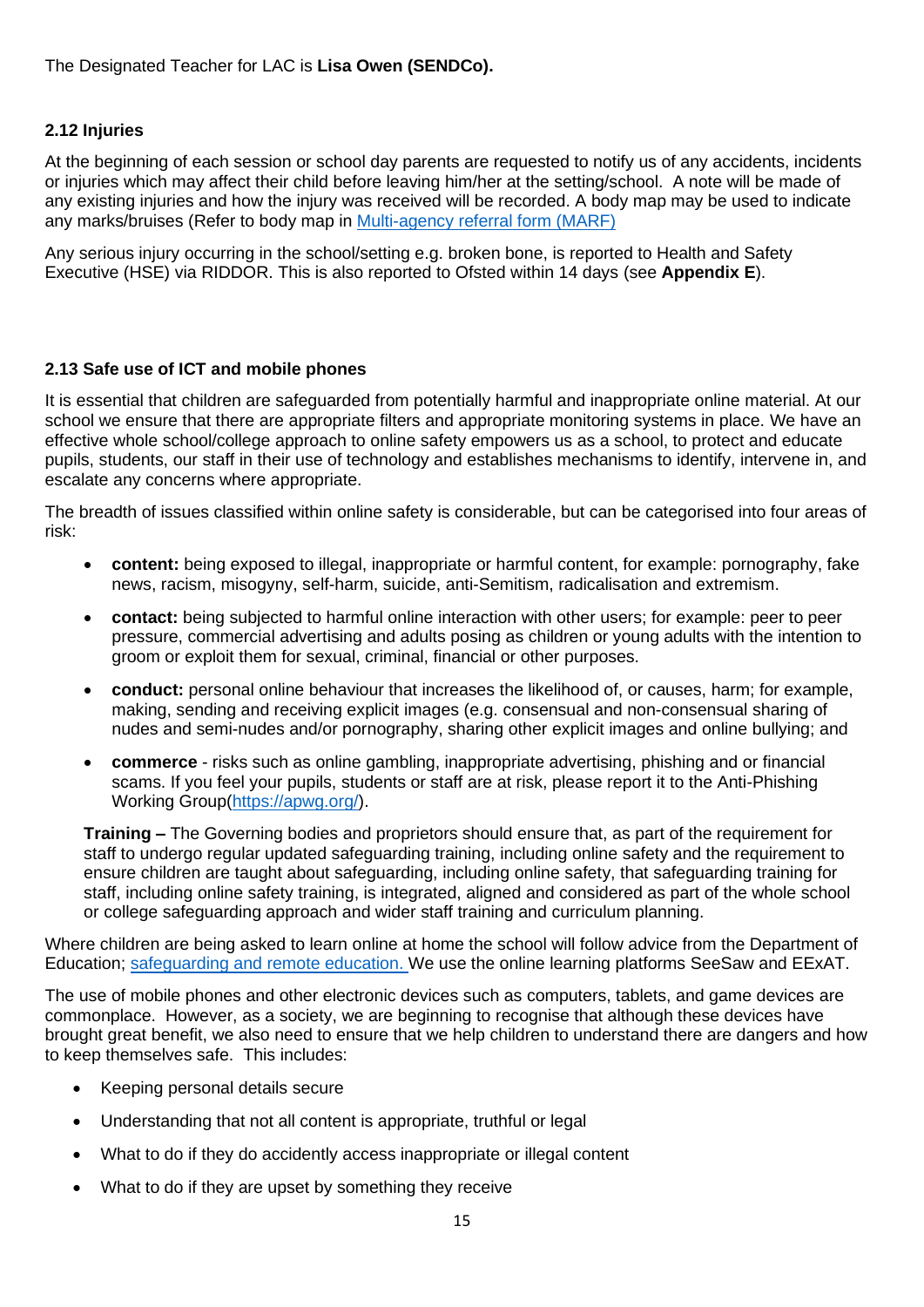• What to do if they are going to physically meet someone they have met on-line

Appropriate use of mobile phones is essential at our and we have a separate policy that outlines usage.

Staff can use their personal mobile phones in rooms where there are no pupils present. During working hours, they must be kept out of the reach of children and parents. All staff are made aware of their duty to follow this procedure, and to challenge anyone not adhering to it.

Visitors to the setting (including/ excluding parents) must not use mobile phones in the presence of children or in communal areas.

We believe that photographs validate children's experiences and achievements and are a valuable way of recording milestones in a child's life. Parental permission for the different ways in which we use photographs is gained as part of the initial registration. We take a mixture of photos that reflect the preschool environment, sometimes this will be when children are engrossed in an activity either on their own or with their peers. To safeguard children and adults and to maintain privacy, cameras are not to be used during intimate care situations by adults or children.

Children's learning and digital work is saved on one of three learning platforms – Seesaw, Google Classroom and EExat. These platforms are securely locked, and password protected, and parents can only access their own child's information.

Our computer network and Chromebook deployment is secured through Telford & Wrekin ICT Services which provide anti-virus software, filtering and parental controls. The search engine used is set to safe mode but this isn't a fool proof system and we always recommend adult supervision when using the internet at school and home.

The students' homepage is configured with shortcuts to commonly used websites to reduce the risk of accidentally accessing inappropriate content.

E-safety sessions are planned and delivered throughout the year. We also provide monthly e-safety newsletters for parents.

Mobile phones are allowed to be brought on site by children, if they are required for contacting parents at the end of the school day. Mobile phones must be turned off and kept in pupils' bags. They must never be used on site for any purpose.

Through induction, staff and volunteers are made aware of our 'acceptable use of technology' policy both at home and in the workplace. If any staff or volunteers breach this policy, then we will take disciplinary action which may result in a referral to the Disclosure and Barring Service.

### **2.14 Escalating / de-escalating concerns**

Just because a child is assessed at a point in time as meeting certain threshold criteria does not mean that they always will. An assessment is an on-going process, not an event; children's needs often change over time. The Designated Lead for Safeguarding will maintain an overview of all children with a plan to ensure children's needs are being met at the right level of intervention. Of central importance in understanding where a child's needs might lie on this continuum, is the cooperation and engagement of the parents and carers – a lack of co-operation or appreciation about the concern may of itself raise the level of the need and required response.

### **2.15 The impact of abuse**

The impact of child abuse should not be underestimated. Many children do recover well and go on to lead healthy, happy and productive lives, although most adult survivors agree that the emotional scars remain, however well buried. For some children, full recovery is beyond their reach, and the rest of their childhood and their adulthood may be characterised by anxiety or depression, self-harm, eating disorders, alcohol and substance misuse, unequal and destructive relationships and long-term medical or psychiatric difficulties.

### **2.16 Taking action**

Key points to remember for taking action are: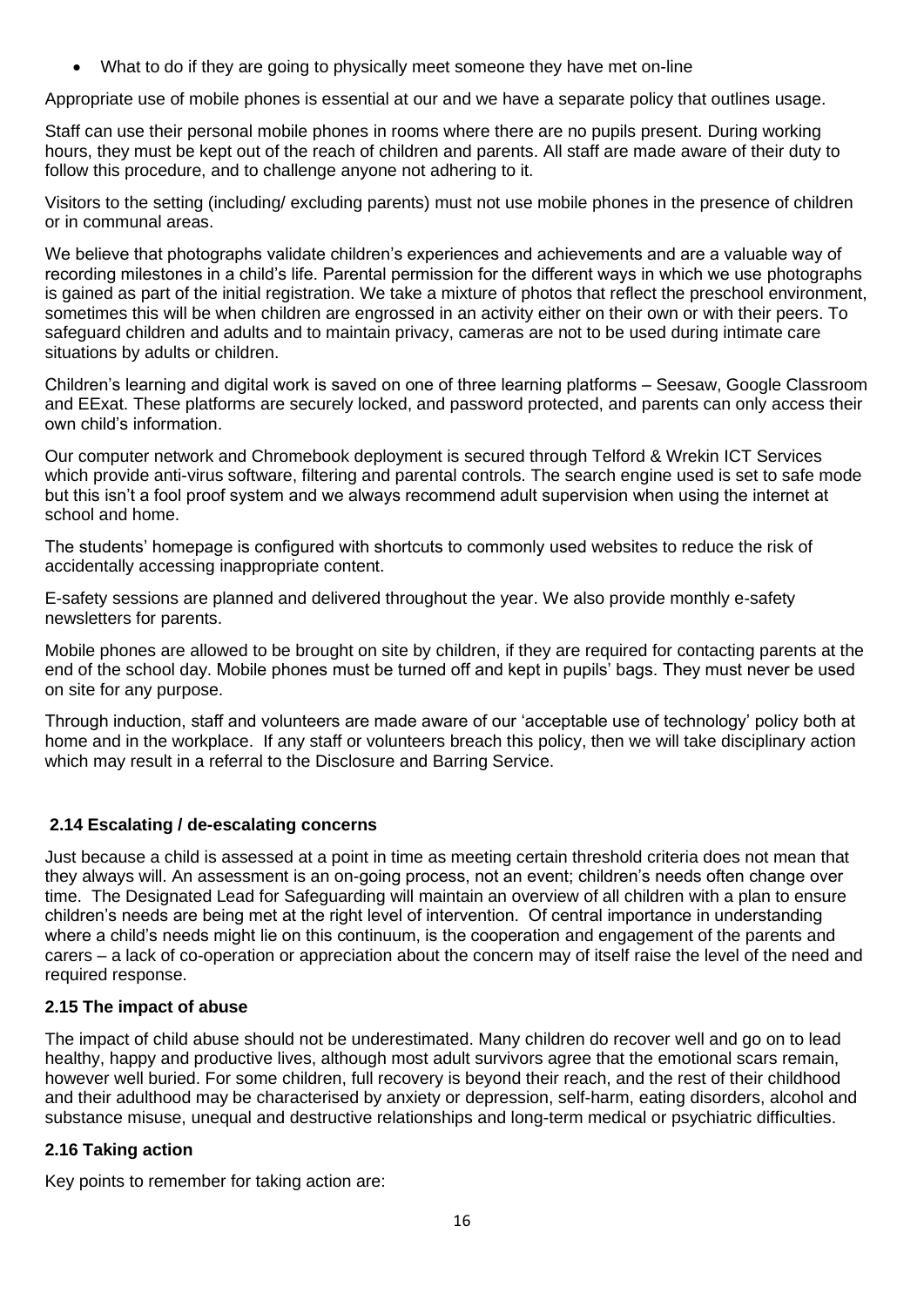- in an emergency take the action necessary to help the child, for example, call 999
- report your concern to the DSL immediately
- if the DSL is not able to be contacted ensure action is taken to report the concern to children's social care
- do not start your own investigation
- share information on a need-to-know basis only do not discuss the issue with colleagues, friends or family
- complete a record of concern on CPOMS
- seek support for yourself if you are distressed.

### **If you suspect a child is at risk of harm**

There will be occasions when you suspect that a child may be at serious risk, but you have no 'real' evidence. The child's behaviour may have changed, or you may have noticed other physical but inconclusive signs. In these circumstances, you should try to give the child the opportunity to talk. The signs you have noticed may be due to a variety of factors and it is fine to ask the child if they are alright or if you can help in any way. Staff at have been made aware of the Shropshire [Children Reporting Concern guidance.](http://www.shropshirelg.net/services/safeguarding/schools-and-early-years/early-years-schools-safeguarding-policies-guidance/)

We use CPOMS to record these early concerns. If the child does begin to reveal that he/she is being harmed, you should follow the advice in the section below 'If a child discloses information to you'.

If, following your conversation, you remain concerned, you should discuss your concerns with the designated person.

If staff have a mental health concern about a child that is also a safeguarding concern, immediate action should be taken, following the procedures set out in this policy and by speaking with the DSL.

### **If a child tells you that he/she has been abused**

It takes a lot of courage for a child to tell someone that they are being neglected and or abused. He/she may feel ashamed, particularly if the abuse is sexual, the abuser may have threatened what will happen if they tell, he/she may have lost all trust in adults, or may believe, or have been told, that the abuse is his/her own fault.

If a child talks to you about any risks to their safety or wellbeing you will need to let them know that you must pass the information on – you are not allowed to keep secrets. The point at which you do this is a matter for professional judgement. If you jump in immediately the child may think that you do not want to listen, if you leave it till the very end of the conversation, the child may feel that you have misled them into revealing more than they would have otherwise.

All staff should be able to reassure victims that they are being taken seriously and that they will be supported and kept safe. A victim should never be given the impression that they are creating a problem by reporting abuse, sexual violence or sexual harassment. Nor should a victim ever be made to feel ashamed for making a report.

### **During your conversation with the child:**

Allow them to speak freely.

- Remain calm and do not overreact the child may stop talking if they feel they are upsetting you.
- Give reassuring nods or words of comfort 'I'm so sorry this has happened', 'I want to help', 'this isn't your fault', 'You are doing the right thing in talking to me'.
- Do not be afraid of silences remember how hard this must be for the child.
- Under no circumstances ask investigative questions such as how many times this has happened, whether it happens to siblings too, or what does the child's mother thinks about all this.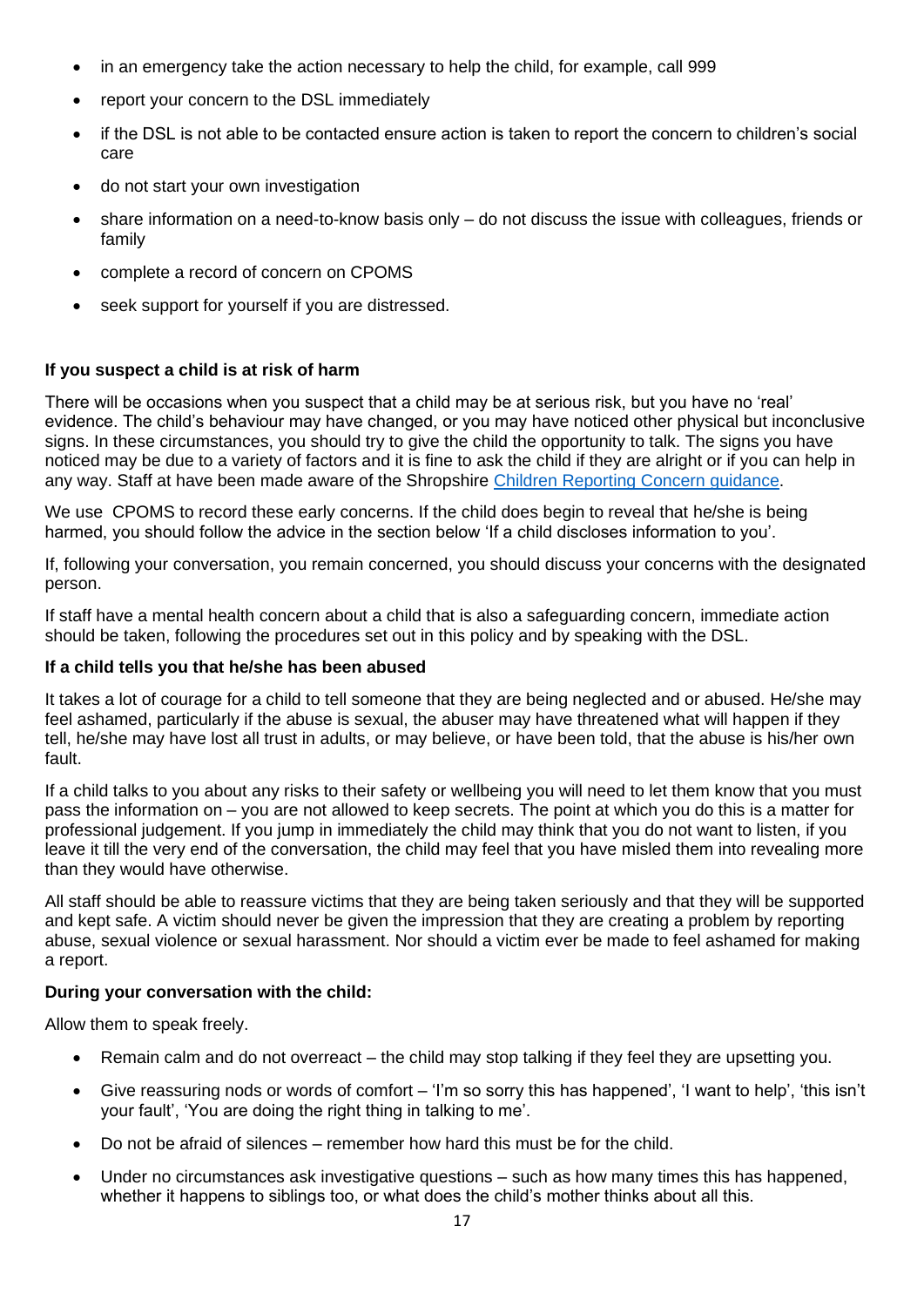- At an appropriate time tell the child that to help them you must pass the information on.
- Do not automatically offer any physical touch as comfort. It may be anything but comforting to a child who has been abused.
- Avoid admonishing the child for not disclosing earlier. Saying 'I do wish you had told me about this when it started' or 'I can't believe what I'm hearing' may be your way of being supportive but the child may interpret it that they have done something wrong.
- Tell the child what will happen next. The child may agree to go with you to see the designated person. Otherwise let them know that someone will come to see them before the end of the day.
- Report verbally to the designated person.
- Write up your conversation as soon as possible on the record of concern form and hand it to the designated person.
- Seek support if you feel distressed.

### **2.17 Prevention in the Curriculum**

We recognise the importance of developing pupils' awareness of behaviour that is unacceptable towards them and others, and how they can help keep themselves and others safe. The school's Behaviour Policy and the St. Lawrence Way are frequently referred to, so that pupils behave appropriately at school and at home. PSHE and RSE lessons also inform pupils.

Relationships Education and Relationships and Sex Education and/or PSHE programmes in each key stage provides personal development opportunities for pupils to learn about keeping safe and who to ask for help if their safety is threatened. As part of developing a healthy, safer lifestyle, pupils are taught to, for example.

- Safely explore their own and others' attitudes.
- Recognise and manage risks in different situations and how to behave responsibly.
- Judge what kind of physical contact is acceptable and unacceptable.
- Recognise when pressure from others (including people they know) threatens their personal safety and well-being and develop effective ways of resisting pressure; including knowing when and where to get help.
- Use assertiveness techniques to resist unhelpful pressure.
- The importance of Internet safety

### **2.18 Managing allegations of abuse made against staff (this includes apprentices & supply staff), students or volunteers**

As part of our whole school approach to safeguarding, this school will ensure that we promote an open and transparent culture in which all concerns about all adults working in or on behalf of the school or college (including supply teachers, volunteers and contractors) are dealt with promptly and appropriately.

There are two levels of concern;

- 1. Allegations that may meet the harms threshold.
- 2. Allegation/concerns that do not meet the harms threshold which may be referred to as 'low level concerns'.

Allegations which might indicate that a person would pose a risk of harm to children if they continue to work in regular or close contact with children in their present position will be taken seriously. We have a duty to inform Ofsted of any serious allegations made against a person which suggests he or she has: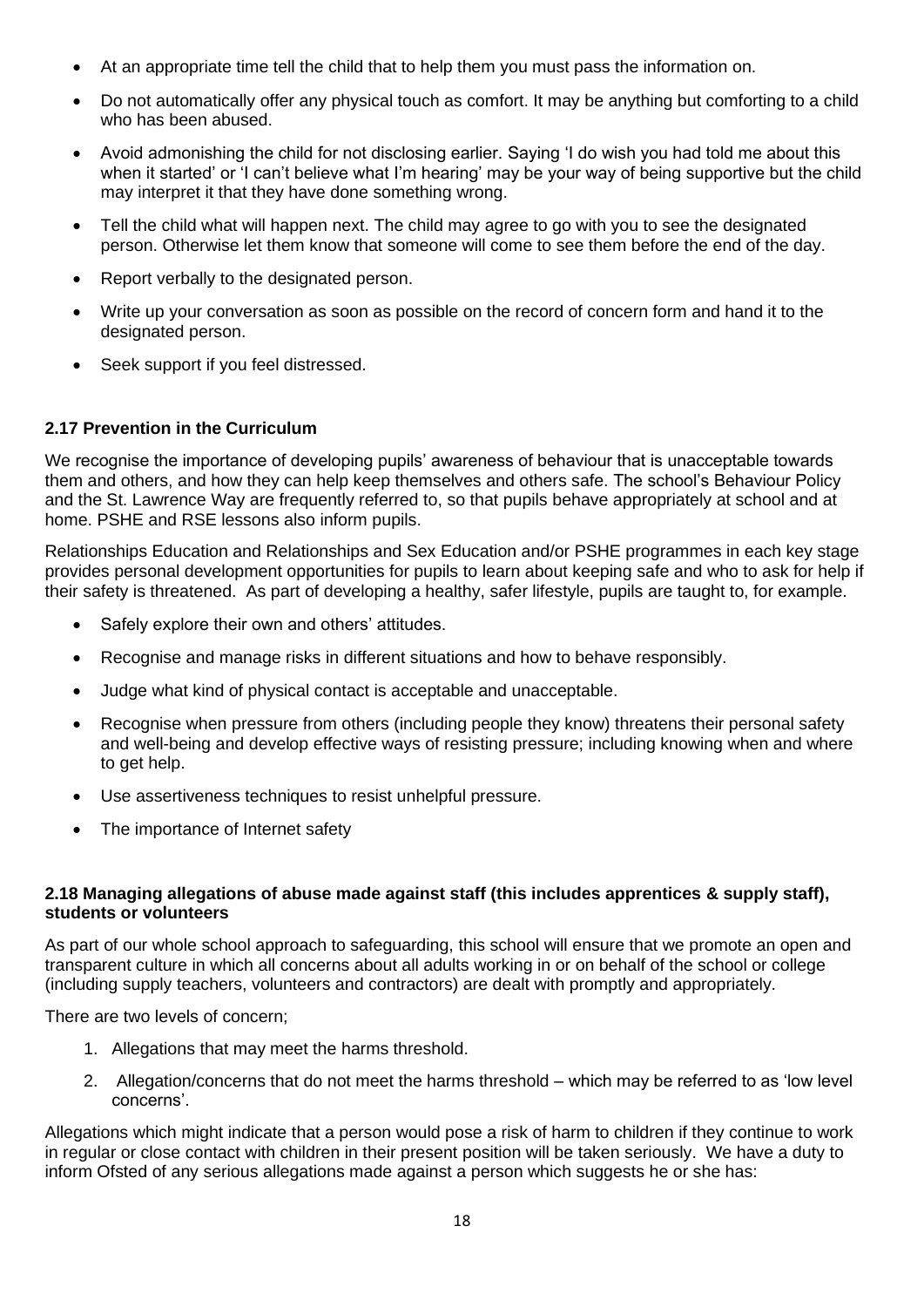- behaved in a way that has harmed a child, or may have harmed a child;
- possibly committed a criminal offence against or related to a child; or
- behaved towards a child or children in a way that indicates he or she would pose a risk of harm to children; or
- behaved or may have behaved in a way that indicates they may not be suitable to work with children.

We also have a duty of care towards our staff. We provide support for anyone facing an allegation and provide employees with a named contact if they are suspended. It is essential that any allegations of abuse made against members of staff or volunteers are dealt with very quickly, in a fair and consistent way that provides effective protection for the child and at the same time supports the person who is the subject of the allegation.

If there are concerns about a staff member then this should be referred to the headteacher or principal. Where there are concerns about the headteacher or principal, this should be referred to the chair of governors, chair of the management committee or proprietor of independent school as appropriate. In the event of allegations of abuse being made against the headteacher, where the headteacher is the sole proprietor of an independent school, allegations should be reported directly to the designated officer of the local authority. Staff may consider discussing any concerns with the schools designated safeguarding lead and make any referral via them.

Where the school or college identify a child has been harmed, that there may be an immediate risk of harm to a child or if the situation is an emergency, they should contact children's social care and as appropriate the police immediately. There are two aspects to consider when an allegation is made:

• Looking after the welfare of the child - the designated safeguarding lead is responsible for ensuring that the child is not at risk and referring cases of suspected abuse to the local authority children's social care.

• Investigating and supporting the person subject to the allegation - the case manager should discuss with the LADO, the nature, content and context of the allegation, and agree a course of action.

The LADO may ask for additional information, such as previous history, whether the child or their family have made similar allegations previously and the individual's current contact with children. There may be situations when the LADO will want to involve the police immediately, for example if the person is deemed to be an immediate risk to children or there is evidence of a possible criminal offence.

The initial sharing of information and evaluation may lead to a decision that no further action is to be taken regarding the individual facing the allegation or concern; in which case, this decision and a justification for it will be recorded by both the Registered Person/Headteacher and the LADO, and agreement reached on what information should be put in writing to the individuals concerned and by whom. The Registered Person/Headteacher will then consider with the LADO what action should follow both in respect of the individual and those who made the initial allegation.

If further action is required, we will follow the advice of the LADO and co-operate with any investigations. We will follow instructions about what can be disclosed to the accused and whether he/she should be suspended whilst further investigations take place. This is not an indication of admission that the alleged incident has taken place but is to protect the staff as well as children and families throughout the process. Clear advice will be given to workers on the process of investigation by other agencies. We will follow advice about how to inform families about the allegation.

In all cases, we will notify Ofsted within 14 days of the allegations first being made and inform them about what actions are being taken by completing the on-line form at: [https://ofstedonline.ofsted.gov.uk/ofsted/Ofsted\\_Early\\_Years\\_Notification.ofml](https://ofstedonline.ofsted.gov.uk/ofsted/Ofsted_Early_Years_Notification.ofml)

If the member of staff/volunteer is found to be a risk to children and vulnerable adults, the Disclosure & Barring Service will be notified. You will need to consider who makes the referral if an allegation is made against the Designated Safeguarding Lead e.g., if an allegation is made against the Designated Safeguarding Lead the Registered Person will make the referral. If we are aware of the details of a child who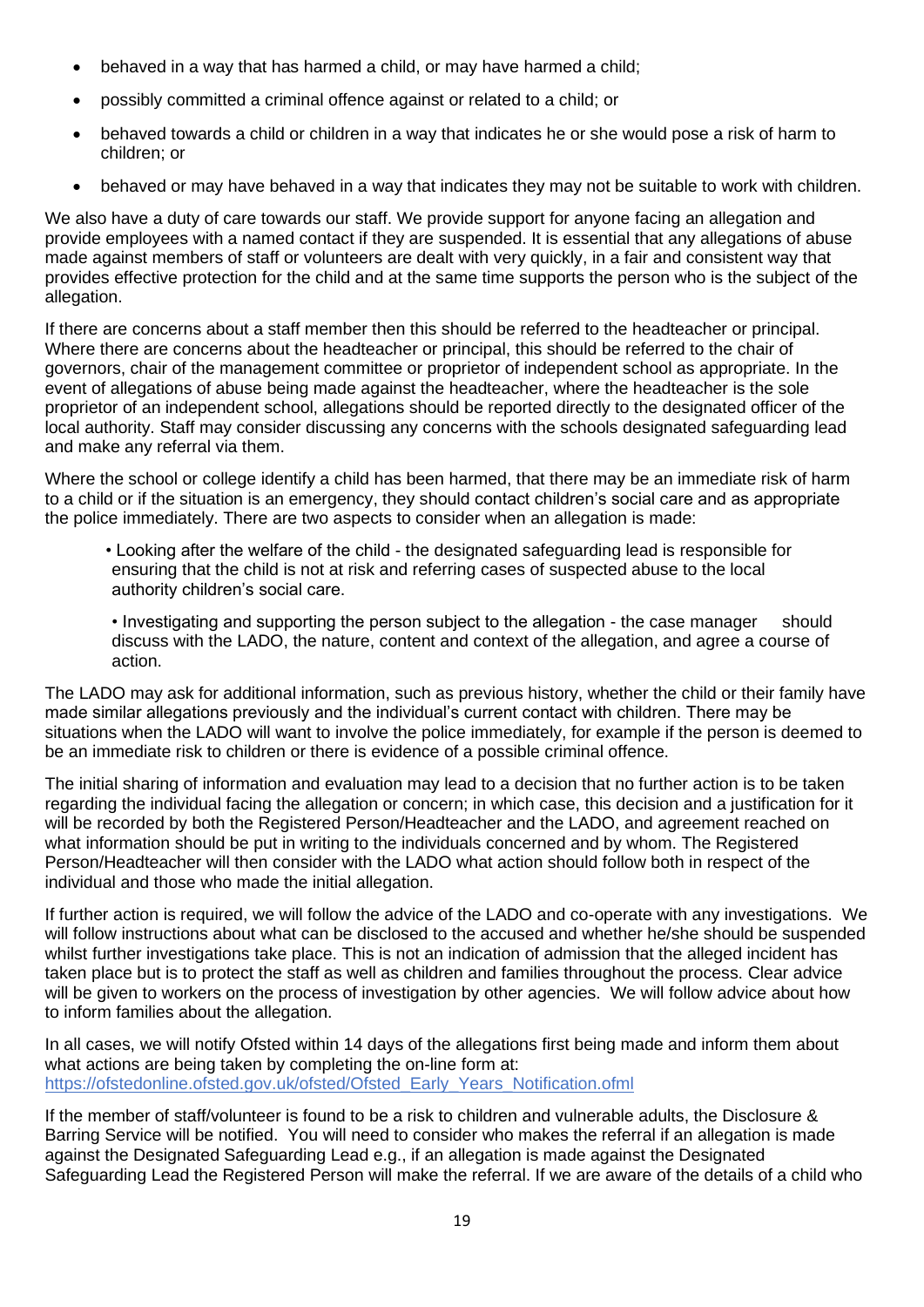has or may have been harmed by a member of staff or volunteer, we will contact Compass to make a referral to seek support for the child.

**There is a legal requirement for employers to make a referral to the DBS where they think that an individual has engaged in conduct that harmed (or is likely to harm) a child; or if a person otherwise poses a risk of harm to a child: [Safeguarding Vulnerable Groups Act 2006](http://www.legislation.gov.uk/ukpga/2006/47/pdfs/ukpga_20060047_en.pdf)**

### **Whistleblowing**

Whistle blowing is a mechanism by which adults can voice their concerns in good faith, without fear of repercussion. Any behaviour by colleagues that raises concern regardless of source will be recorded and reported to the designated practitioner or appropriate agency. We have a Whistleblowing Policy which is on a noticeboard in the staff room.

### **2.19 Recruiting Staff** (Shropshire's Safer Recruitment Policy)

We provide adequate and appropriate staffing resources to meet the needs of children. (More information can be found in our recruitment and retention policy).

Job adverts and application packs refer to our safeguarding policy and procedures.

Applicants for posts are clearly informed that positions are exempt from the Rehabilitation of Offenders Act 1974. We ensure that we meet our responsibilities under the Safeguarding Vulnerable Groups Act 2006.

Where applicants are rejected because of information that has been disclosed, we will inform the applicant about their right to know and to challenge incorrect information.

We comply with the Safeguarding and Welfare Requirements in the Statutory Framework for the Early Years Foundation Stage (EYFS) 2021 and the Compulsory Childcare Register, [Keeping Children Safe in Education](https://assets.publishing.service.gov.uk/government/uploads/system/uploads/attachment_data/file/999348/Keeping_children_safe_in_education_2021.pdf)  [2021](https://assets.publishing.service.gov.uk/government/uploads/system/uploads/attachment_data/file/999348/Keeping_children_safe_in_education_2021.pdf) in respect of references and Enhanced Disclosure and Barring Service checks for staff and volunteers to ensure that no disqualified or unsuitable person works with or has access to the children.

Keeping Children Safe in Education 2021 states that schools will be required to complete a risk assessment for each volunteer to decide whether they need to do an enhanced DBS check or not. (Note that even if it is decided an enhanced DBS is to be requested, if the volunteer is not in regulated activity, then schools are not legally allowed to do a barred list check).

We have procedures for recording the details of visitors, including prospective candidates, to the setting and ensure that we have control over who comes into the premises so that no unauthorised person has unsupervised access to the children.

Where pupils are placed in an alternative provision, the schools should obtain a written statement from the provider that they have completed all the vetting and barring checks that are necessary on their staff.

### **2.20 Staff Supervision (including students and volunteers)**

To ensure that all staff are alert to any issues for concern, staff receive regular training and updates in safeguarding and child protection through a range of training and supervision activities. This includes both formal and informal supervision, annual appraisals, staff meetings and access to SSCP approved training. Individual supervision offers staff an opportunity to receive coaching to improve their practice with children and address any issues resulting in poor performance. Individual supervision also provides a safe space in which to raise any concerns they may have about the conduct of other adults connected with the setting. The Headteacher, Deputy Headteachers, Deputy Safeguarding Lead, Admin Team and Counsellor are always available to provide support and check on the work/activity of members of staff and volunteers

Staff supervision is also used to ensure that all staff remain suitable to work with children. If a member of staff is taking medication which may affect their ability to care for children, the staff member should seek medical advice. The setting will ensure that staff members only work directly with children if medical advice confirms that the medication is unlikely to impair that staff member's ability to look after children properly.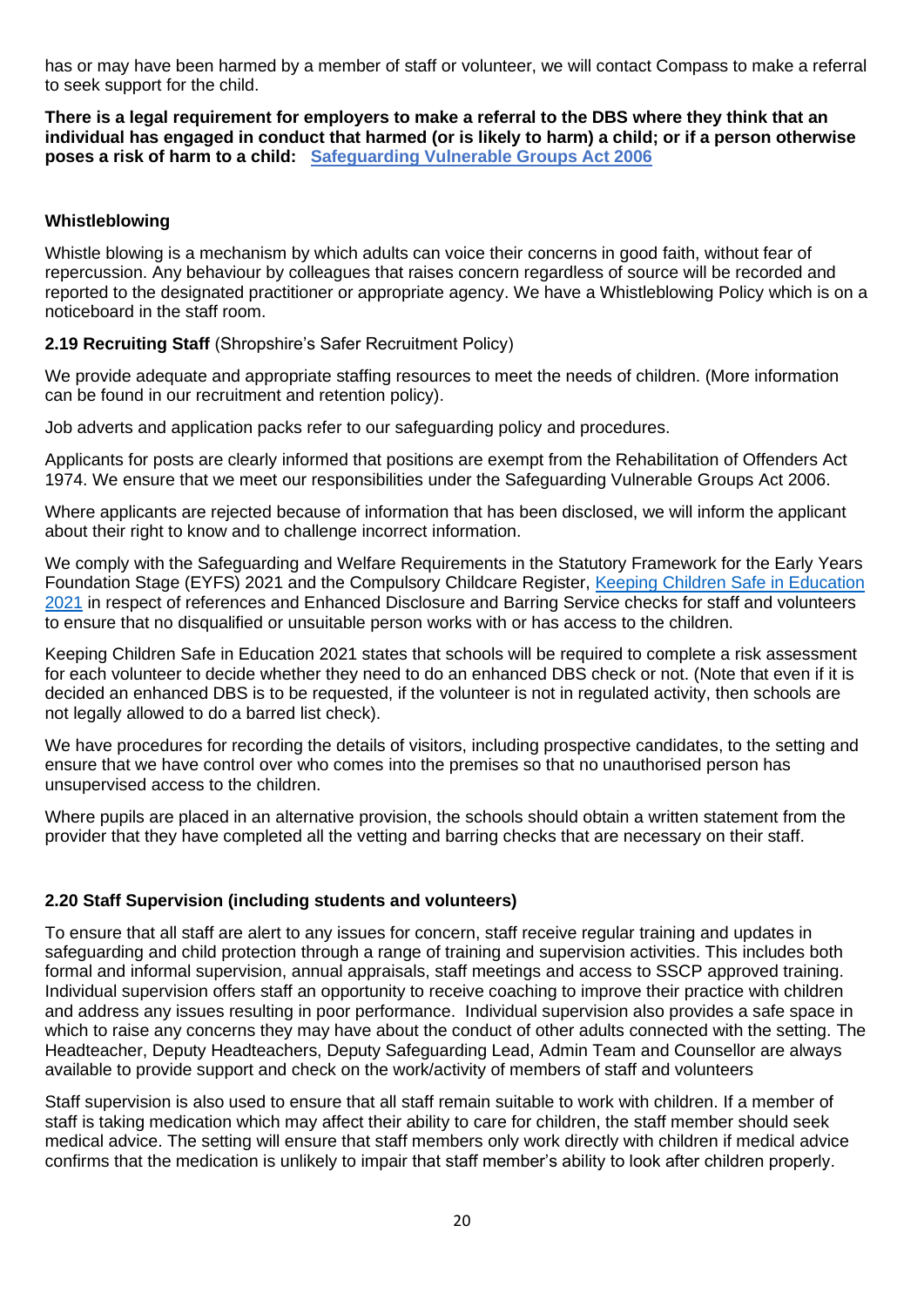Staff are also required to disclose any information, which may lead to their disqualification as outlined in The Statutory Framework for the EYFS 2021 3.14-3.18 and Keeping Children Safe in Education 2021.

### **2.21 Resolution of professional disagreements**

When practitioners are working together in the complex business of safeguarding children there will inevitably be occasions when there are professional differences of opinion or concerns about practice decisions, actions or lack of actions to a referral, assessment or the progress of child's plan. In these circumstances practitioners have a duty to take action to address professional disagreements as soon as they arise in a way that is appropriate and proportionate

Examples of case-specific professional disagreements include:

- When there is disagreement about the response to a referral made by one agency to another agency or service (e.g. decision making).
- When there is disagreement about the outcome of an assessment.
- When there is serious concern about the implementation of a child's Plan and disagreement about how this should be addressed (e.g. agreed actions not being followed through).
- When there is serious concern about the effectiveness of a child's Plan in bringing about the necessary changes and disagreement about how this should be addressed (e.g. drift/delay).
- When there is disagreement over the sharing of information in a case.

Designated Safeguarding Leads and managers will consult with the procedures for resolving professional disagreements by accessing it on the West Midlands Child Protection Procedures [website](http://westmidlands.procedures.org.uk/local-content/4gjN/escalation-policy-resolution-of-professional-disagreements/?b=ShropshirePage%20generated%20in%200.0112%20seconds.) . Designated Safeguarding Leads will record any actions taken and outcomes on file.

### **2.22 Use of school/setting premises for non-school/college activities**

The governing bodies or proprietors hire or rent out school or college facilities/premises to organisations or individuals (for example to community groups, sports associations, and service providers to run community or extra-curricular activities) they ensure that appropriate arrangements are in place to keep children safe.

When services or activities are provided by the governing body or proprietor, under the direct supervision or management of their school or college staff, their arrangements for child protection will apply. However, where services or activities are provided separately by another body this is not necessarily the case. The governing body or proprietor should therefore seek assurance that the body concerned has appropriate safeguarding and child protection policies and procedures in place (including inspecting these as needed); and ensure that there are arrangements in place to liaise with the school or college on these matters where appropriate. The governing body or proprietor should also ensure safeguarding requirements are included in any transfer of control agreement (i.e. lease or hire agreement), as a condition of use and occupation of the premises; and that failure to comply with this would lead to termination of the agreement.

| Signature: | Date Policy adopted: |
|------------|----------------------|
| Position   | <b>Review Date:</b>  |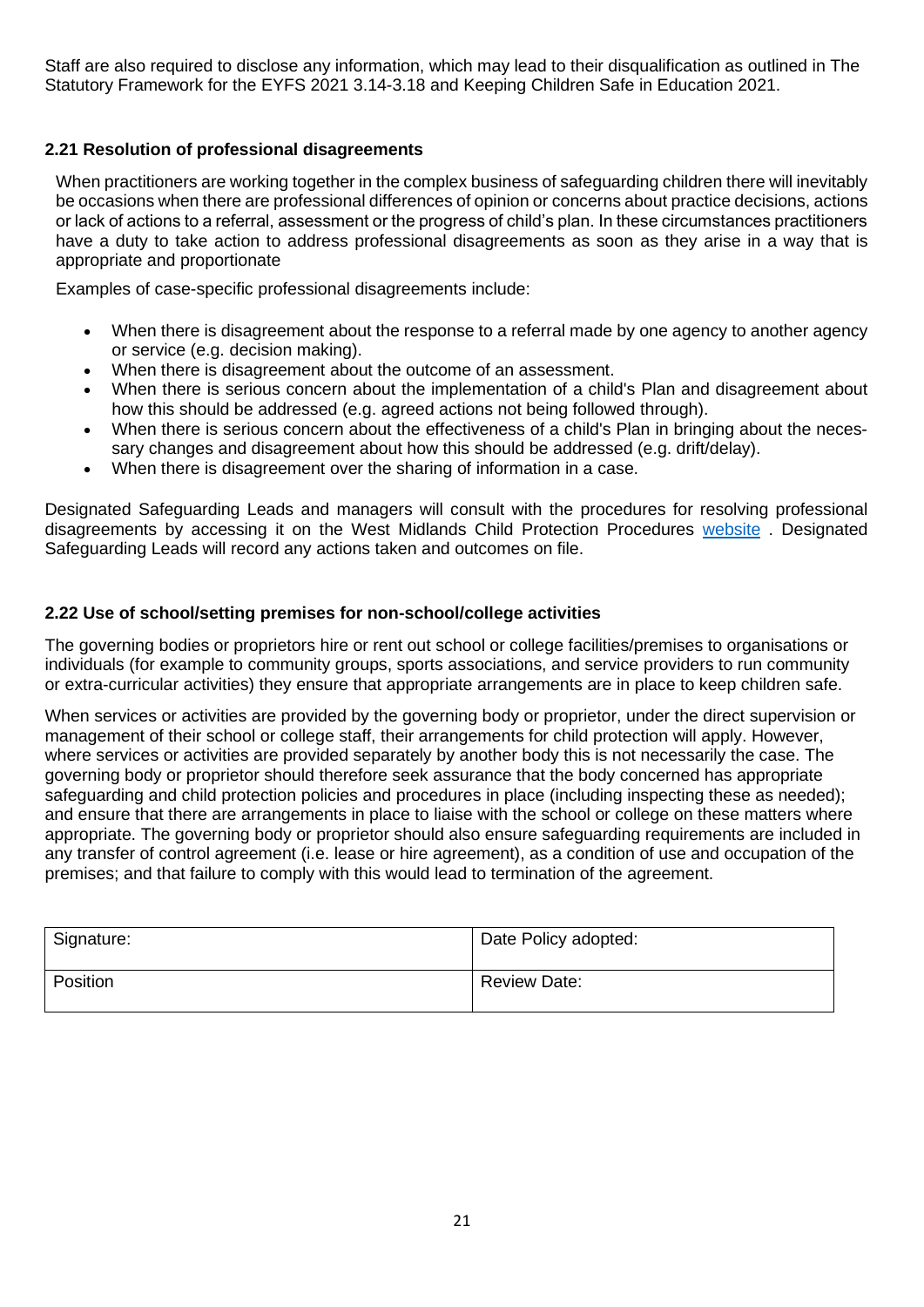### **Early Years**

### **The role of the Designated Safeguarding Lead**

The Registered Person/Body should ensure an appropriate practitioner must be designated to take lead responsibility for safeguarding children as the designated safeguarding lead.

The designated safeguarding lead should take lead responsibility for safeguarding and child protection (including online safety). This should be explicit in the role holder's job description.

This person should have the appropriate status and authority within the setting to carry out the duties of the post. The role of the designated safeguarding lead carries a significant level of responsibility, and they should be given the additional time, funding, training, resources and support they need to carry out the role effectively.

Their additional responsibilities include providing advice and support to other staff on child welfare, safeguarding and child protection matters, taking part in strategy discussions and interagency meetings, and/or supporting other staff to do so, and to contributing to the assessment of children.

### **Deputy designated safeguarding leads**

It is a matter for individual settings as to whether they choose to have one or more deputy designated safeguarding leads. Any deputies should be trained to the same standard as the designated safeguarding lead and the role should be explicit in their job description.

Whilst the activities of the designated safeguarding lead can be delegated to appropriately trained deputies, the ultimate lead responsibility for child protection, as set out above, remains with the designated safeguarding lead, this lead responsibility should not be delegated.

### **Availability**

There must be a designated safeguarding lead (or a deputy) always be available for staff in the setting to discuss any safeguarding concerns.

Whilst generally speaking the designated safeguarding lead (or deputy) would be expected to be available in person, it is a matter for individual setting, working with the designated safeguarding lead, to define what "available" means and whether in exceptional circumstances availability via phone and or Skype or other such media is acceptable.

It is a matter for the setting and the designated safeguarding lead to arrange adequate and appropriate cover arrangements for any out of hours/out of term activities.

### **Manage referrals**

The designated safeguarding lead is expected to refer cases:

- of suspected abuse and neglect to the local authority children's social care as required and support staff who make referrals to local authority children's social care;
- to the Channel programme where there is a radicalisation concern as required and support staff who make referrals to the Channel programme;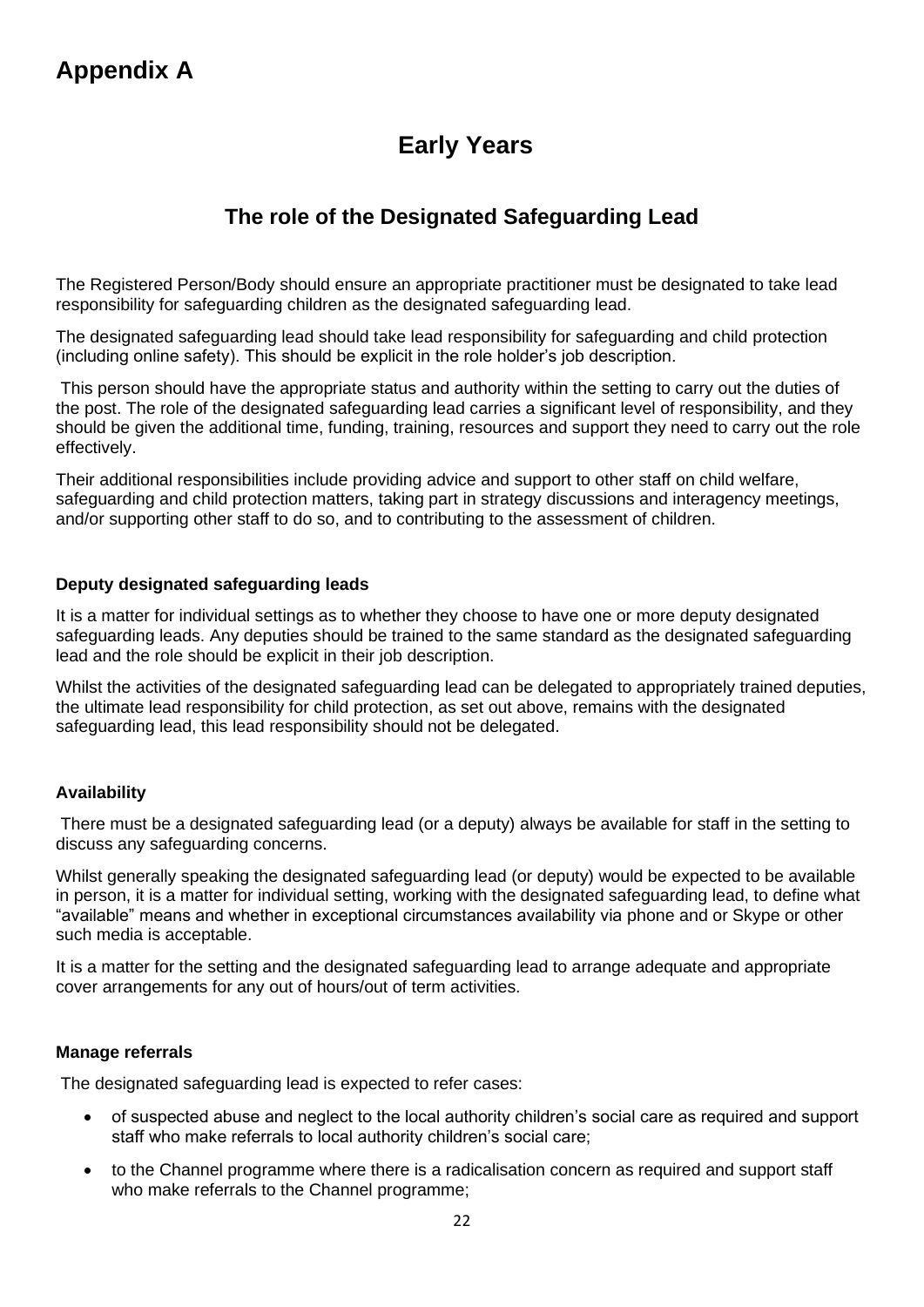- where a person is dismissed or left due to risk/harm to a child to the Disclosure and Barring Service as required; and
- where a crime may have been committed to the Police as required. NPCC When to call the police should help understand when to consider calling the police and what to expect when working with the police.

### **Working with others**

The designated safeguarding lead is expected to:

- act as a source of support, advice and expertise for all staff;
- act as a point of contact with the safeguarding partners;
- liaise with the headteacher or principal to inform him or her of issues- especially ongoing enquiries under section 47 of the Children Act 1989 and police investigations;
- as required, liaise with the "case manager" (as per Part four) and the local authority designated officer(s) (LADO) for child protection concerns in cases which concern a staff member;
- liaise with staff (especially special educational needs coordinators (SENCOs), or the named person with oversight for SEN in a setting) on matters of safety and safeguarding and welfare (including online and digital safety) and when deciding whether to make a referral by liaising with relevant agencies so that children's needs are considered holistically;
- promote supportive engagement with parents and/or carers in safeguarding and promoting the welfare of children, including where families may be facing challenging circumstances;
- work with the Registered Person/Body and relevant senior staff, taking lead responsibility for promoting educational outcomes by knowing the welfare, safeguarding and child protection issues that children in need are experiencing, or have experienced, and identifying the impact that these issues might be having on children's attendance, engagement and achievement at the setting. This includes:
- ensure that the setting knows who its cohort of children who have or have had a social worker are, understanding their academic progress and attainment, and maintaining a culture of high aspirations for this cohort; and,
- support staff to provide additional academic support or reasonable adjustments to help children who have or have had a social worker reach their potential, recognising that even when statutory social care intervention has ended, there is still a lasting impact on children's educational outcomes.

### **Information sharing and managing the child protection file**

The designated safeguarding lead is responsible for ensuring that child protection files are kept up to date. Information should be kept confidential and stored securely. It is good practice to keep concerns and referrals in a separate child protection file for each child.

Records should include:

- a clear and comprehensive summary of the concern;
- details of how the concern was followed up and resolved;
- a note of any action taken, decisions reached and the outcome.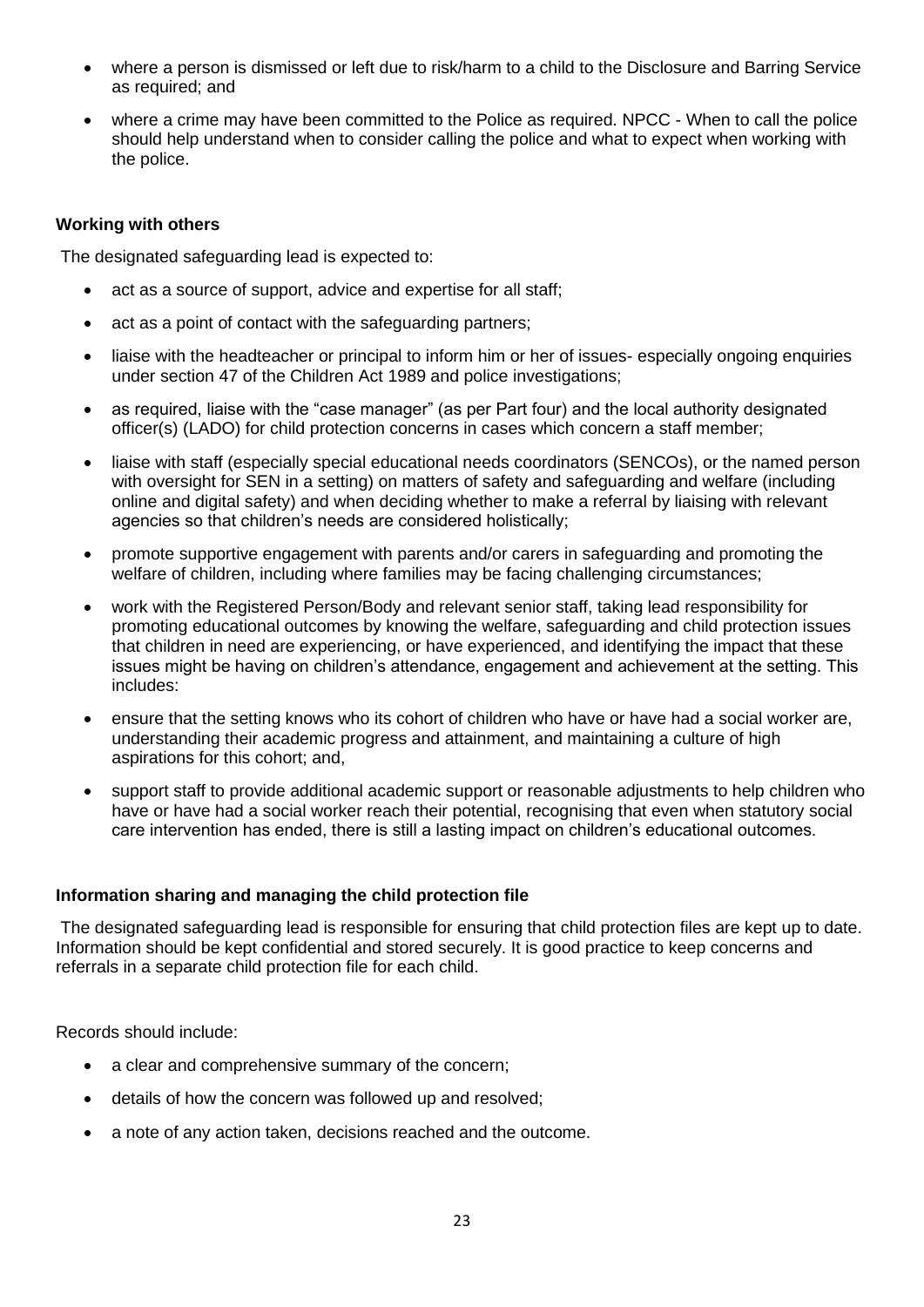They should ensure the file is only accessed by those who need to see it and where the file or content within it is shared, this happens in line with information sharing guidance.

Where children leave the setting the designated safeguarding lead should ensure their child protection file is transferred to the new setting/school as soon as possible. This should be transferred separately from any other files on the child being shared, ensuring secure transit, and confirmation of receipt should be obtained.

Receiving settings/schools should ensure key staff such as designated safeguarding leads and SENCOs, are aware as required. Lack of information about their circumstances can impact on the child's safety, welfare and educational outcomes. In addition to the child protection file, the designated safeguarding lead should also consider if it would be appropriate to share any additional information with the new setting/school in advance of a child leaving to help them put in place the right support to safeguard this child and to help the child thrive in the next setting/school. For example, information that would allow the new setting/school to continue supporting children who have had a social worker and been victims of abuse and have that support in place for when the child arrives.

### **Raising Awareness**

The designated safeguarding lead should:

- ensure each member of staff has access to, and understands, the setting's child protection policy and procedures, especially new and part-time staff;
- ensure the setting's child protection policy is reviewed annually (as a minimum) and the procedures and implementation are updated and reviewed regularly, and work with the Registered Person/Body regarding this;
- ensure the child protection policy is available publicly and parents know referrals about suspected abuse or neglect may be made and the role of the setting in this;
- link with the safeguarding partner arrangements to make sure staff are aware of any training opportunities and the latest local policies, procedures and guidance and required audit processes from the Shropshire Safeguarding Community Partnership (SSCP).
- help promote educational outcomes by sharing the information about the welfare, safeguarding and child protection issues that children who have or have had a social worker are experiencing with appropriate staff.

### **Training, knowledge and skills**

The designated safeguarding lead (and any deputies) should undergo training to provide them with the knowledge and skills required to carry out the role.

The designated safeguarding lead should undertake Prevent awareness training. Training should provide designated safeguarding leads with a good understanding of their own role, how to identify, understand and respond to specific needs that can increase the vulnerability of children, as well as specific harms that can put children at risk, and the processes, procedures and responsibilities of other agencies, particularly children's social care, so they:

- understand the assessment process for providing early help and statutory intervention, including local criteria for action and local authority children's social care referral arrangements;
- have a working knowledge of how local authorities conduct a child protection case conference and a child protection review conference and be able to attend and contribute to these effectively when required to do so;
- understand the importance of the role the designated safeguarding lead has in providing information and support to children social care in order to safeguard and promote the welfare of children;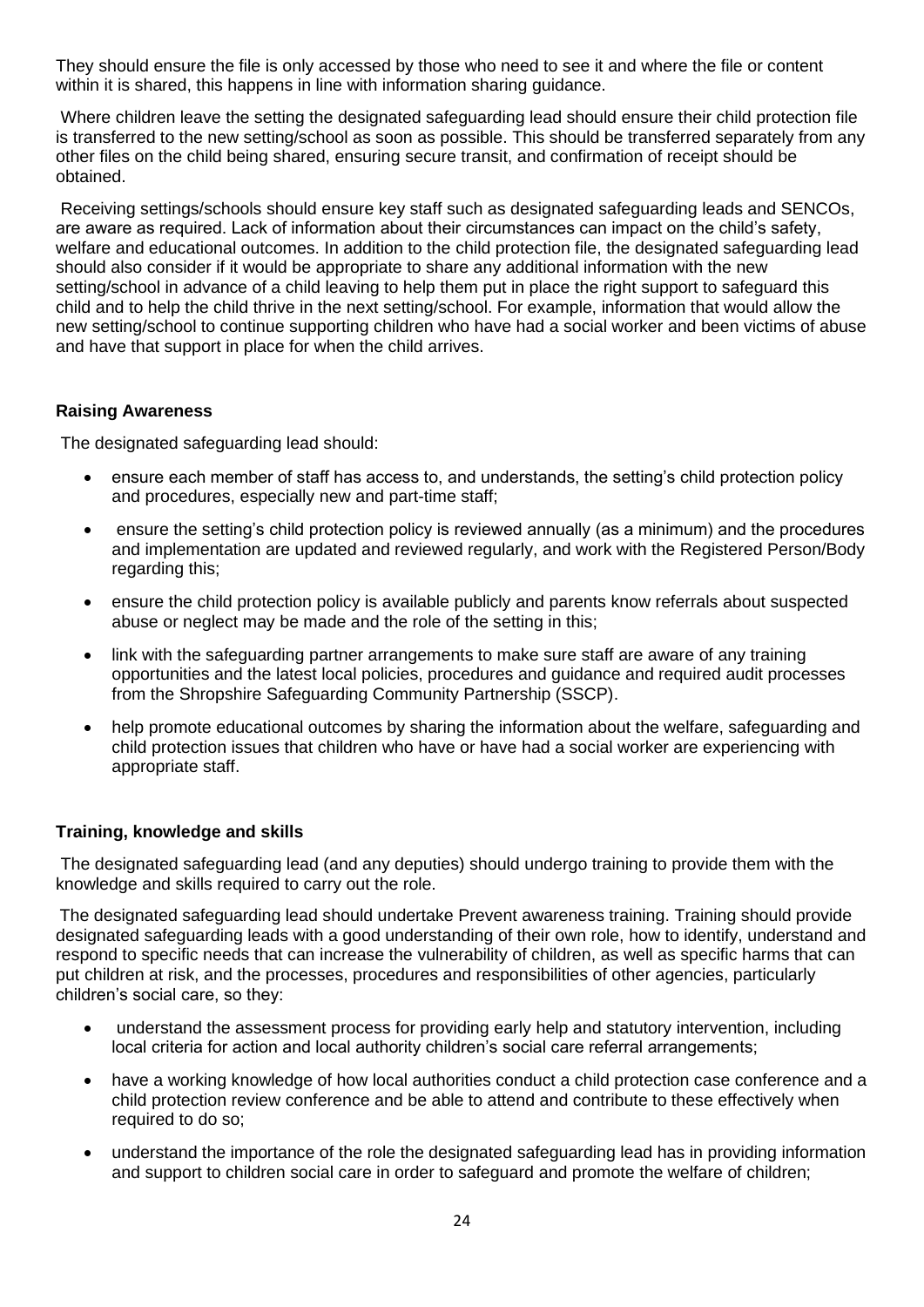- understand the lasting impact that adversity and trauma can have, including on children's behaviour, mental health and wellbeing, and what is needed in responding to this in promoting educational outcomes;
- are alert to the specific needs of children in need, those with special educational needs and disabilities (SEND), those with relevant health conditions and young carers;
- understand the importance of information sharing, both within the setting, and with the safeguarding partners, other agencies, organisations and practitioners;
- understand and support the setting with regards to the requirements of the Prevent duty and can provide advice and support to staff on protecting children from the risk of radicalisation;
- can understand the unique risks associated with online safety and be confident that they have the relevant knowledge and up to date capability required to keep children safe;
- can recognise the additional risks that children with special educational needs and disabilities (SEND) face online, for example, from online bullying, grooming and radicalisation and are confident they have the capability to support children with SEND to stay safe online;
- obtain access to resources and attend any relevant or refresher training courses; and,
- encourage a culture of listening to children and taking account of their wishes and feelings, among all staff, in any measures the setting may put in place to protect them.

In addition to the formal training set out above, their knowledge and skills should be refreshed (this might be via e-bulletins, meeting other designated safeguarding leads, or simply taking time to read and digest safeguarding developments) at regular intervals, as required, and at least annually, to allow them to understand and keep up with any developments relevant to their role.

### **Providing support to staff**

Training should support the designated safeguarding lead in developing expertise, so they can support and advise staff and help them feel confident on welfare, safeguarding and child protection matters. This includes specifically to:

- ensure that staff are supported during the referrals processes; and
- support staff to consider how safeguarding, welfare and educational outcomes are linked.

#### **Listen to the voice of children and understand their views.**

It is important that children feel heard and understood. Therefore, designated safeguarding leads should be supported in developing knowledge and skills to:

- encourage a culture of listening to children and taking account of their wishes and feelings, among all staff, and in any measures the setting may put in place to protect them; and
- understand the difficulties that children may have in approaching staff about their circumstances and consider how to build trusted relationships which facilitate communication

#### **Holding and sharing information**

The critical importance of recording, holding, using and sharing information effectively is set out in the Statutory Framework for the Early Years Foundation Stage (2021) Section 3 – The Safeguarding and Welfare Requirements 3.69 – 3.72 and the Information sharing: Advice for practitioners providing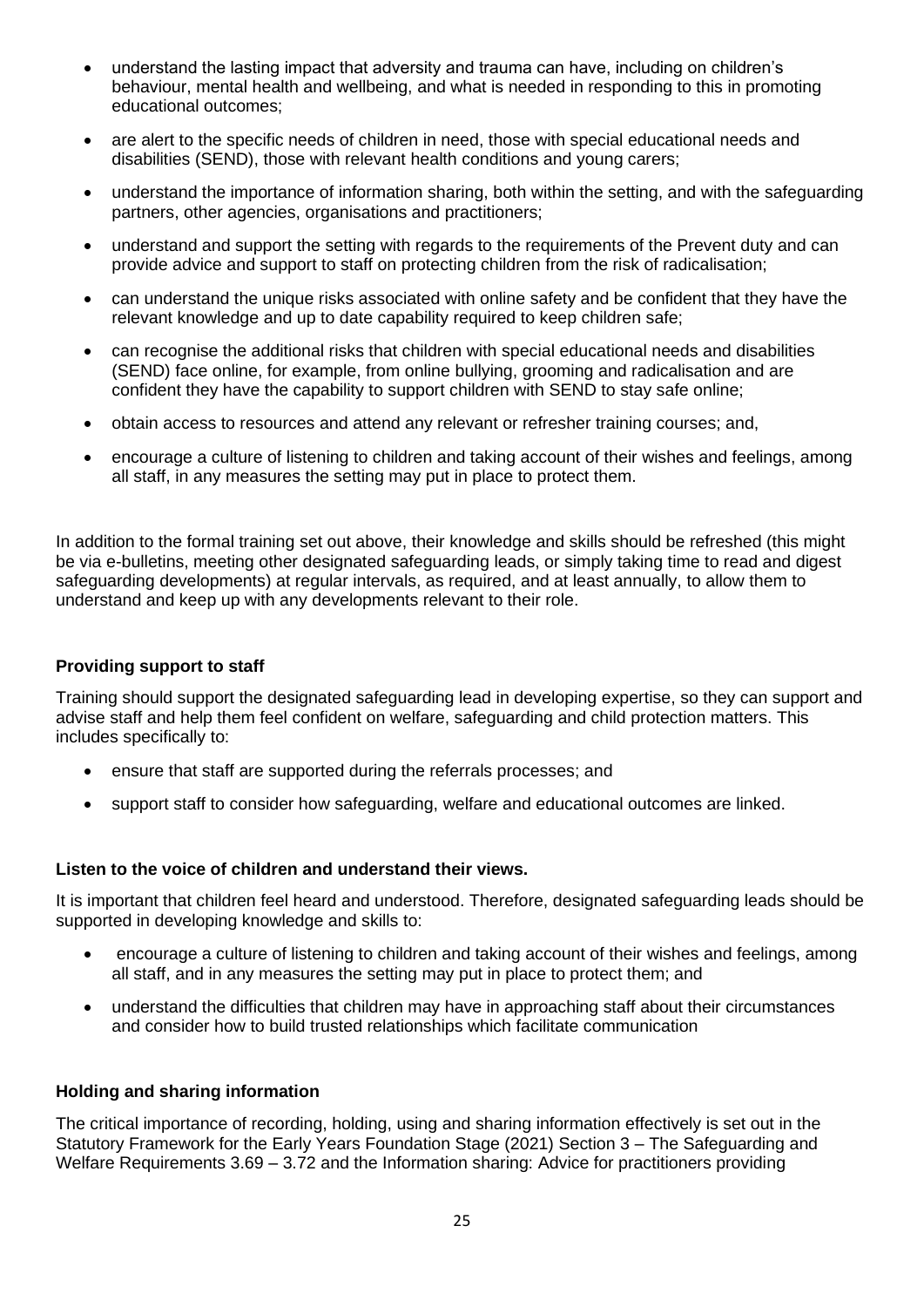safeguarding services to children, young people, parents and carers 2018 and therefore the designated safeguarding lead should be equipped to:

- understand the importance of information sharing, both within the setting and with other setting's/school's on transfer, and with the safeguarding partners, other agencies, organisations and practitioners;
- understand relevant data protection legislation and regulations, especially the Data Protection Act 2018 and the UK General Data Protection Regulation (UK GDPR); and
- be able to keep detailed, accurate, secure written records of concerns and referrals and understand the purpose of this record-keeping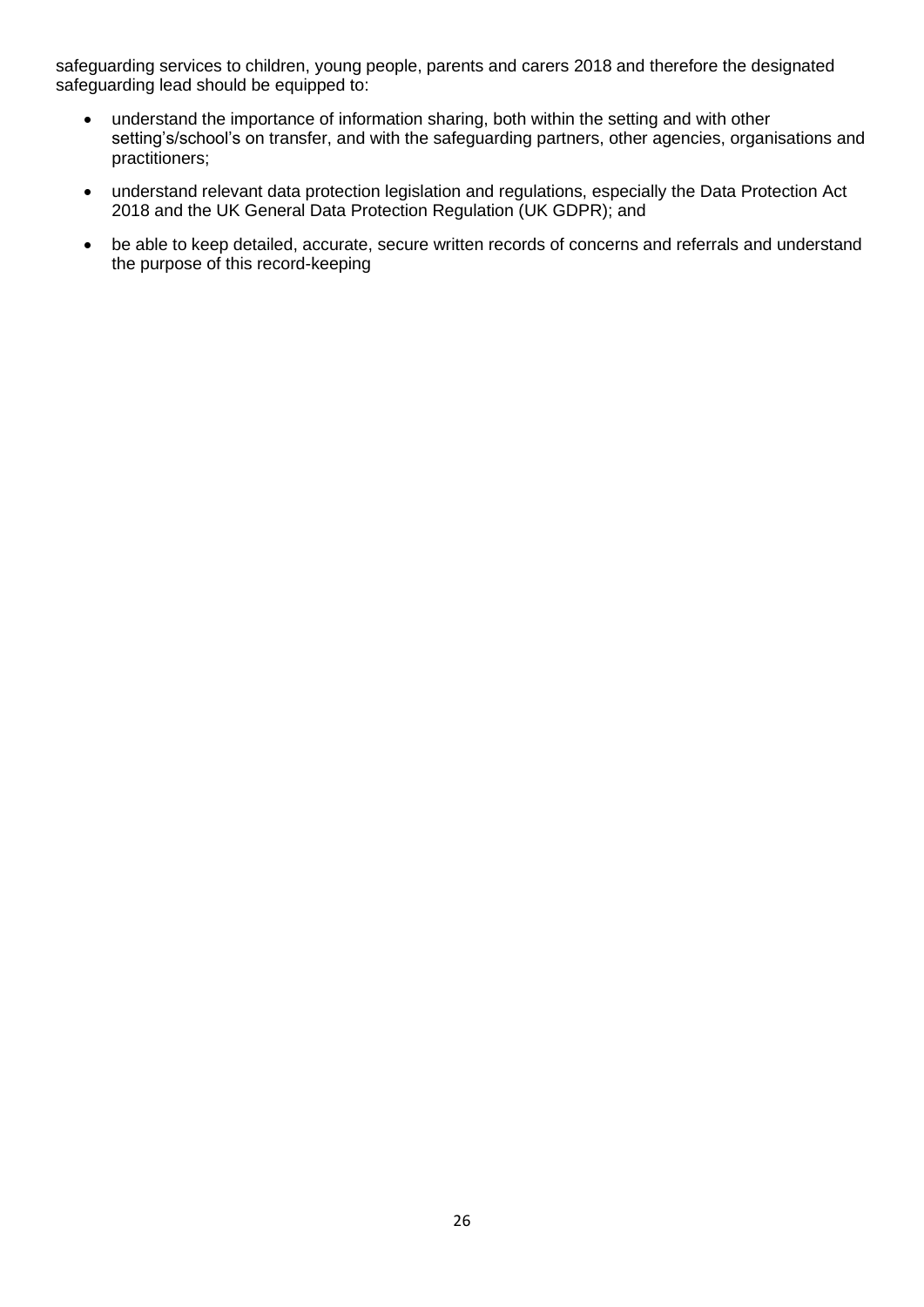### **School/College**

### **The role of the Designated Safeguarding Lead**

Governing bodies and proprietors should ensure an appropriate senior member of staff, from the school or college leadership team, is appointed to the role of designated safeguarding lead.

The designated safeguarding lead should take lead responsibility for safeguarding and child protection (including online safety). This should be explicit in the role holder's job description.

This person should have the appropriate status and authority within the school or college to carry out the duties of the post. The role of the designated safeguarding lead carries a significant level of responsibility, and they should be given the additional time, funding, training, resources and support they need to carry out the role effectively.

Their additional responsibilities include providing advice and support to other staff on child welfare, safeguarding and child protection matters, taking part in strategy discussions and interagency meetings, and/or supporting other staff to do so, and to contributing to the assessment of children.

### **Deputy designated safeguarding leads**

It is a matter for individual schools and colleges as to whether they choose to have one or more deputy designated safeguarding leads. Any deputies should be trained to the same standard as the designated safeguarding lead and the role should be explicit in their job description.

Whilst the activities of the designated safeguarding lead can be delegated to appropriately trained deputies, the ultimate lead responsibility for child protection, as set out above, remains with the designated safeguarding lead, this lead responsibility should not be delegated.

### **Availability**

During term time the designated safeguarding lead (or a deputy) should always be available (during school or college hours) for staff in the school or college to discuss any safeguarding concerns.

Whilst generally speaking the designated safeguarding lead (or deputy) would be expected to be available in person, it is a matter for individual schools and colleges, working with the designated safeguarding lead, to define what "available" means and whether in exceptional circumstances availability via phone and or Skype or other such media is acceptable.

It is a matter for individual schools and colleges and the designated safeguarding lead to arrange adequate and appropriate cover arrangements for any out of hours/out of term activities.

### **Manage referrals**

The designated safeguarding lead is expected to refer cases:

- of suspected abuse and neglect to the local authority children's social care as required and support staff who make referrals to local authority children's social care;
- to the Channel programme where there is a radicalisation concern as required and support staff who make referrals to the Channel programme;
- where a person is dismissed or left due to risk/harm to a child to the Disclosure and Barring Service as required; and
- where a crime may have been committed to the Police as required. NPCC When to call the police should help understand when to consider calling the police and what to expect when working with the police.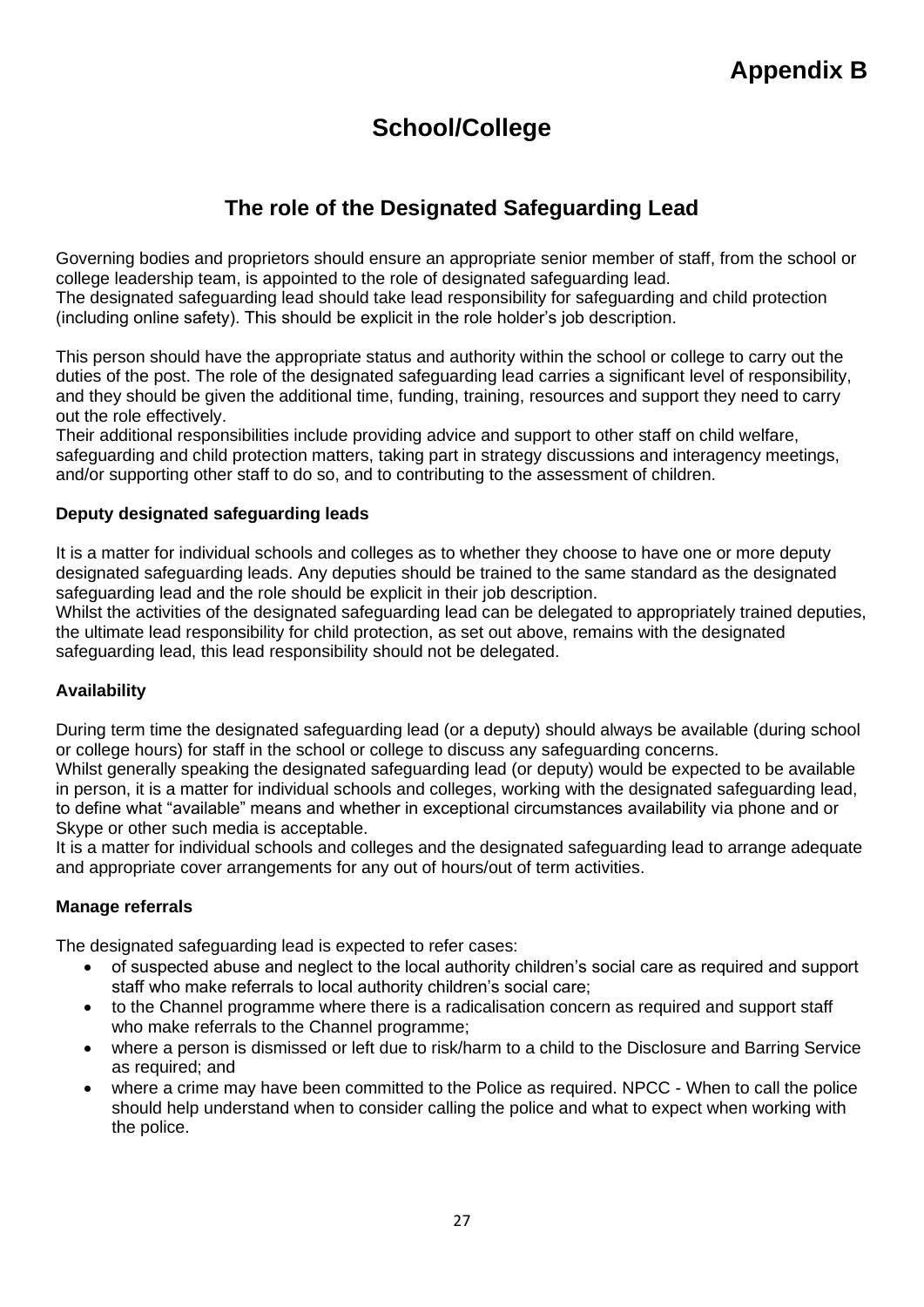### **Working with others**

The designated safeguarding lead is expected to:

- act as a source of support, advice and expertise for all staff:
- act as a point of contact with the safeguarding partners;
- liaise with the headteacher or principal to inform him or her of issues- especially ongoing enquiries under section 47 of the Children Act 1989 and police investigations;
- as required, liaise with the "case manager" (as per Part four) and the local authority designated officer(s) (LADO) for child protection concerns in cases which concern a staff member;
- liaise with staff (especially teachers, pastoral support staff, school nurses, IT Technicians, senior mental health leads and special educational needs coordinators (SENCOs), or the named person with oversight for SEN in a college and Senior Mental Health Leads) on matters of safety and safeguarding and welfare (including online and digital safety) and when deciding whether to make a referral by liaising with relevant agencies so that children's needs are considered holistically;
- liaise with the senior mental health lead and, where available, the Mental Health Support Team, where safeguarding concerns are linked to mental health:
- promote supportive engagement with parents and/or carers in safeguarding and promoting the welfare of children, including where families may be facing challenging circumstances;
- work with the headteacher and relevant strategic leads, taking lead responsibility for promoting educational outcomes by knowing the welfare, safeguarding and child protection issues that children in need are experiencing, or have experienced, and identifying the impact that these issues might be having on children's attendance, engagement and achievement at school or college. This includes:
- ➢ ensure that the school or college knows who its cohort of children who have or have had a social worker are, understanding their academic progress and attainment, and maintaining a culture of high aspirations for this cohort; and,
- $\triangleright$  support teaching staff to provide additional academic support or reasonable adjustments to help children who have or have had a social worker reach their potential, recognising that even when statutory social care intervention has ended, there is still a lasting impact on children's educational outcomes.

### **Information sharing and managing the child protection file**

The designated safeguarding lead is responsible for ensuring that child protection files are kept up to date. Information should be kept confidential and stored securely. It is good practice to keep concerns and referrals in a separate child protection file for each child.

Records should include:

- a clear and comprehensive summary of the concern;
- details of how the concern was followed up and resolved;
- a note of any action taken, decisions reached and the outcome.

They should ensure the file is only accessed by those who need to see it and where the file or content within it is shared, this happens in line with information sharing advice as set out in Keeping Children Safe in Education 2021 Part one and Part two of the guidance.

Where children leave the school or college (including in year transfers) the designated safeguarding lead should ensure their child protection file is transferred to the new school or college as soon as possible, and within 5 days for an in-year transfer or within the first 5 days of the start of a new term. This should be transferred separately from the main pupil file, ensuring secure transit, and confirmation of receipt should be obtained.

Receiving schools and colleges should ensure key staff such as designated safeguarding leads and SENCOs or the named person with oversight for SEN in colleges, are aware as required. Lack of information about their circumstances can impact on the child's safety, welfare and educational outcomes. In addition to the child protection file, the designated safeguarding lead should also consider if it would be appropriate to share any additional information with the new school or college in advance of a child leaving to help them put in place the right support to safeguard this child and to help the child thrive in the school or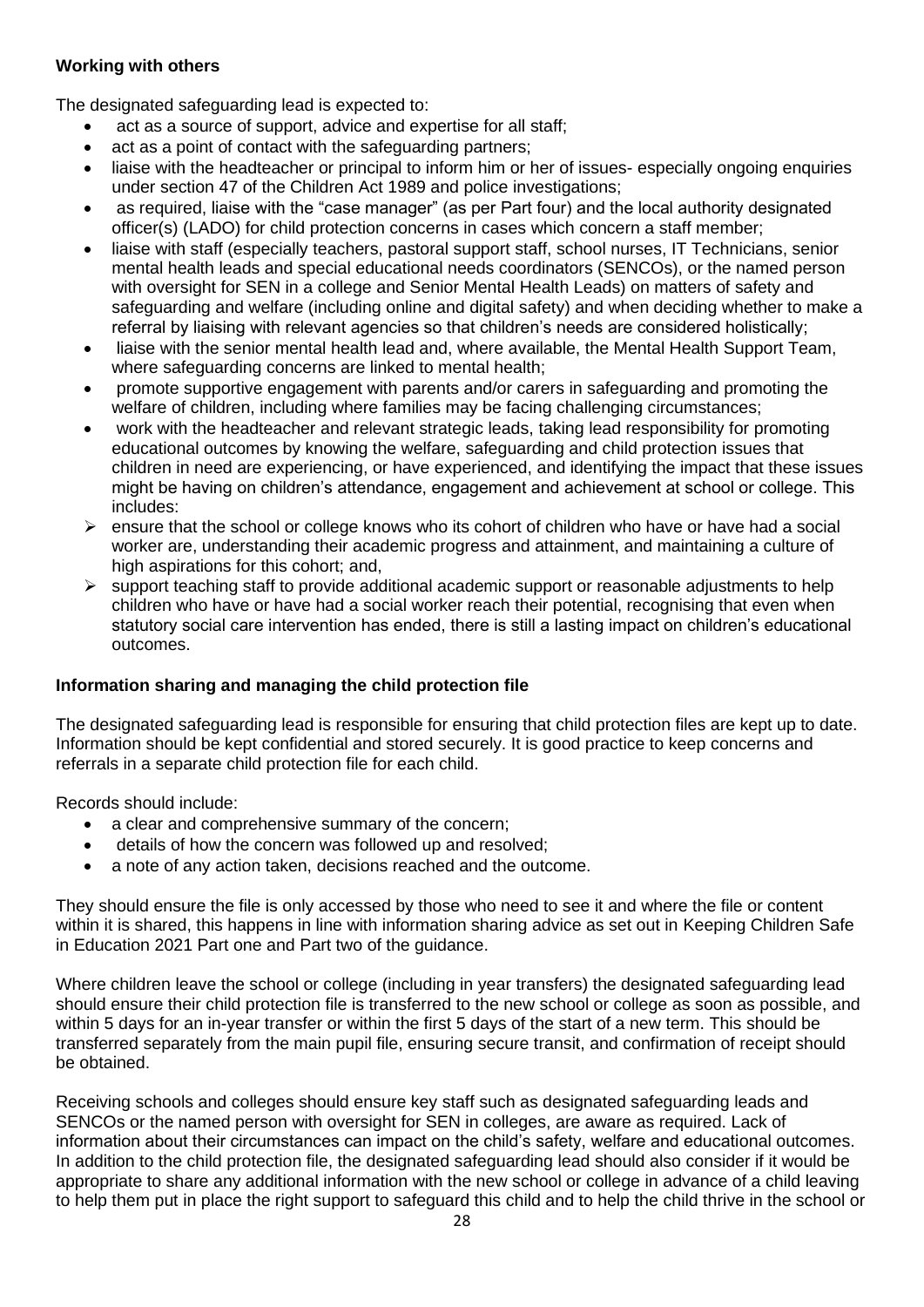college. For example, information that would allow the new school or college to continue supporting children who have had a social worker and been victims of abuse and have that support in place for when the child arrives.

### **Raising Awareness**

The designated safeguarding lead should:

- ensure each member of staff has access to, and understands, the school's or college's child protection policy and procedures, especially new and part-time staff;
- ensure the school's or college's child protection policy is reviewed annually (as a minimum) and the procedures and implementation are updated and reviewed regularly, and work with governing bodies or proprietors regarding this;
- ensure the child protection policy is available publicly and parents know referrals about suspected abuse or neglect may be made and the role of the school or college in this
- link with the safeguarding partner arrangements to make sure staff are aware of any training opportunities and the latest local policies, procedures and guidance and required audit processes from the Shropshire Safeguarding Community Partnership (SSCP)
- help promote educational outcomes by sharing the information about the welfare, safeguarding and child protection issues that children who have or have had a social worker are experiencing with teachers and school and college leadership staff.

### **Training, knowledge and skills**

The designated safeguarding lead (and any deputies) should undergo training to provide them with the knowledge and skills required to carry out the role. This training should be updated at least every two years.

The designated safeguarding lead should undertake Prevent awareness training. Training should provide designated safeguarding leads with a good understanding of their own role, how to identify, understand and respond to specific needs that can increase the vulnerability of children, as well as specific harms that can put children at risk, and the processes, procedures and responsibilities of other agencies, particularly children's social care, so they:

- understand the assessment process for providing early help and statutory intervention, including local criteria for action and local authority children's social care referral arrangements;
- have a working knowledge of how local authorities conduct a child protection case conference and a child protection review conference and be able to attend and contribute to these effectively when required to do so;
- understand the importance of the role the designated safeguarding lead has in providing information and support to children social care in order to safeguard and promote the welfare of children;
- understand the lasting impact that adversity and trauma can have, including on children's behaviour, mental health and wellbeing, and what is needed in responding to this in promoting educational outcomes;
- are alert to the specific needs of children in need, those with special educational needs and disabilities (SEND), those with relevant health conditions and young carers;
- understand the importance of information sharing, both within the school and college, and with the safeguarding partners, other agencies, organisations and practitioners;
- understand and support the school or college with regards to the requirements of the Prevent duty and can provide advice and support to staff on protecting children from the risk of radicalisation;
- can understand the unique risks associated with online safety and be confident that they have the relevant knowledge and up to date capability required to keep children safe whilst they are online at school or college:
- can recognise the additional risks that children with special educational needs and disabilities (SEND) face online, for example, from online bullying, grooming and radicalisation and are confident they have the capability to support children with SEND to stay safe online;
- obtain access to resources and attend any relevant or refresher training courses; and,
- encourage a culture of listening to children and taking account of their wishes and feelings, among all staff, in any measures the school or college may put in place to protect them.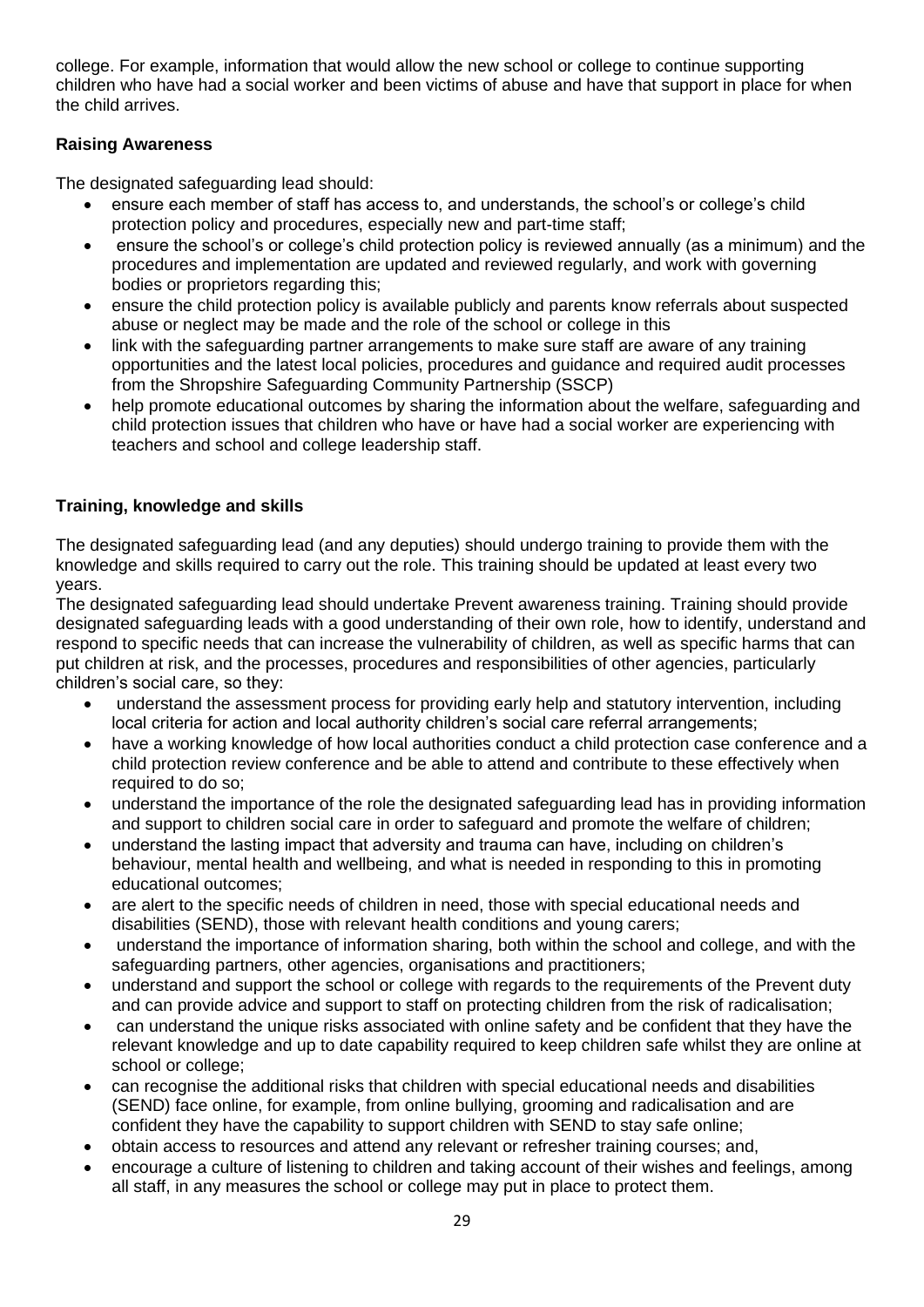In addition to the formal training set out above, their knowledge and skills should be refreshed (this might be via e-bulletins, meeting other designated safeguarding leads, or simply taking time to read and digest safeguarding developments) at regular intervals, as required, and at least annually, to allow them to understand and keep up with any developments relevant to their role.

### **Providing support to staff**

Training should support the designated safeguarding lead in developing expertise, so they can support and advise staff and help them feel confident on welfare, safeguarding and child protection matters. This includes specifically to:

- ensure that staff are supported during the referrals processes; and
- support staff to consider how safeguarding, welfare and educational outcomes are linked, including to inform the provision of academic and pastoral support.

### **Understanding the views of children**

It is important that children feel heard and understood. Therefore, designated safeguarding leads should be supported in developing knowledge and skills to:

- encourage a culture of listening to children and taking account of their wishes and feelings, among all staff, and in any measures the school or college may put in place to protect them; and
- understand the difficulties that children may have in approaching staff about their circumstances and consider how to build trusted relationships which facilitate communication

### **Holding and sharing information**

The critical importance of recording, holding, using and sharing information effectively is set out in Parts one, two and five of Keeping Children Safe in Education 2021 guidance, and therefore the designated safeguarding lead should be equipped to:

- understand the importance of information sharing, both within the school and college, and with other schools and colleges on transfer including in-year and between primary and secondary education, and with the safeguarding partners, other agencies, organisations and practitioners;
- understand relevant data protection legislation and regulations, especially the Data Protection Act 2018 and the UK General Data Protection Regulation (UK GDPR); and
- be able to keep detailed, accurate, secure written records of concerns and referrals and understand the purpose of this record-keeping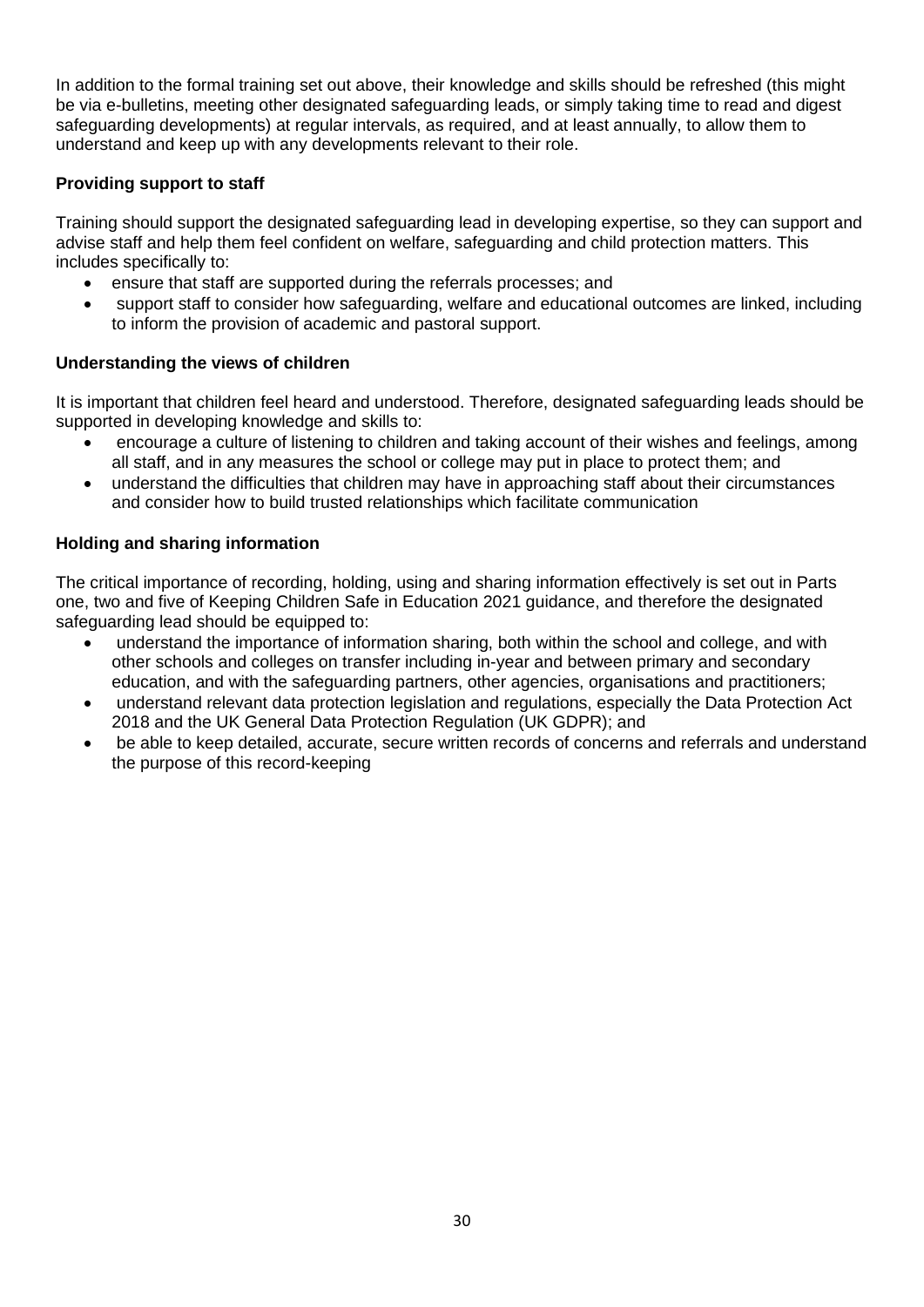### **Appendix C**

### **FILE TRANSFER RECORD AND RECEIPT**

PART 1: To be completed by sending / transferring setting, school or college

| <b>NAME OF CHILD:</b>                         |                                                        |
|-----------------------------------------------|--------------------------------------------------------|
| DOB:                                          |                                                        |
| NAME OF SCHOOL/SETTING SENDING CP<br>FILE:    |                                                        |
| ADDRESS OF SCHOOL/SETTING SENDING<br>CP FILE: |                                                        |
| <b>METHOD OF DELIVERY:</b>                    | <b>SECURE POST</b><br>BY HAND<br><b>ELECTRONICALLY</b> |
| DATE FILE SENT:                               |                                                        |
| NAME OF DSL TRANSFERRING<br>FILE:             |                                                        |
| NAME OF PERSON TRANFERRING TO:                |                                                        |
| SIGNATURE:                                    |                                                        |

PART 2: To be completed by receiving setting, school or college

| <b>NAME OF</b>         |  |
|------------------------|--|
| <b>SCHOOL/SETTING</b>  |  |
| <b>RECEIVING FILE:</b> |  |
| <b>ADDRESS OF</b>      |  |
| <b>SCHOOL/SETTING</b>  |  |
| <b>RECEIVING FILE:</b> |  |
| <b>DATE RECEIVED:</b>  |  |
|                        |  |
| <b>NAME OF PERSON</b>  |  |
| <b>RECEIVING FILE:</b> |  |
| <b>DATE</b>            |  |
| <b>CONFIRMATION</b>    |  |
| OF RECEIPT SENT:       |  |
| SIGNATURE:             |  |
|                        |  |

*Receiving School: Please complete Part 2 and return this form to the Designated Safeguarding Lead listed in Part 1 above. You are advised to keep a copy for your own reference.*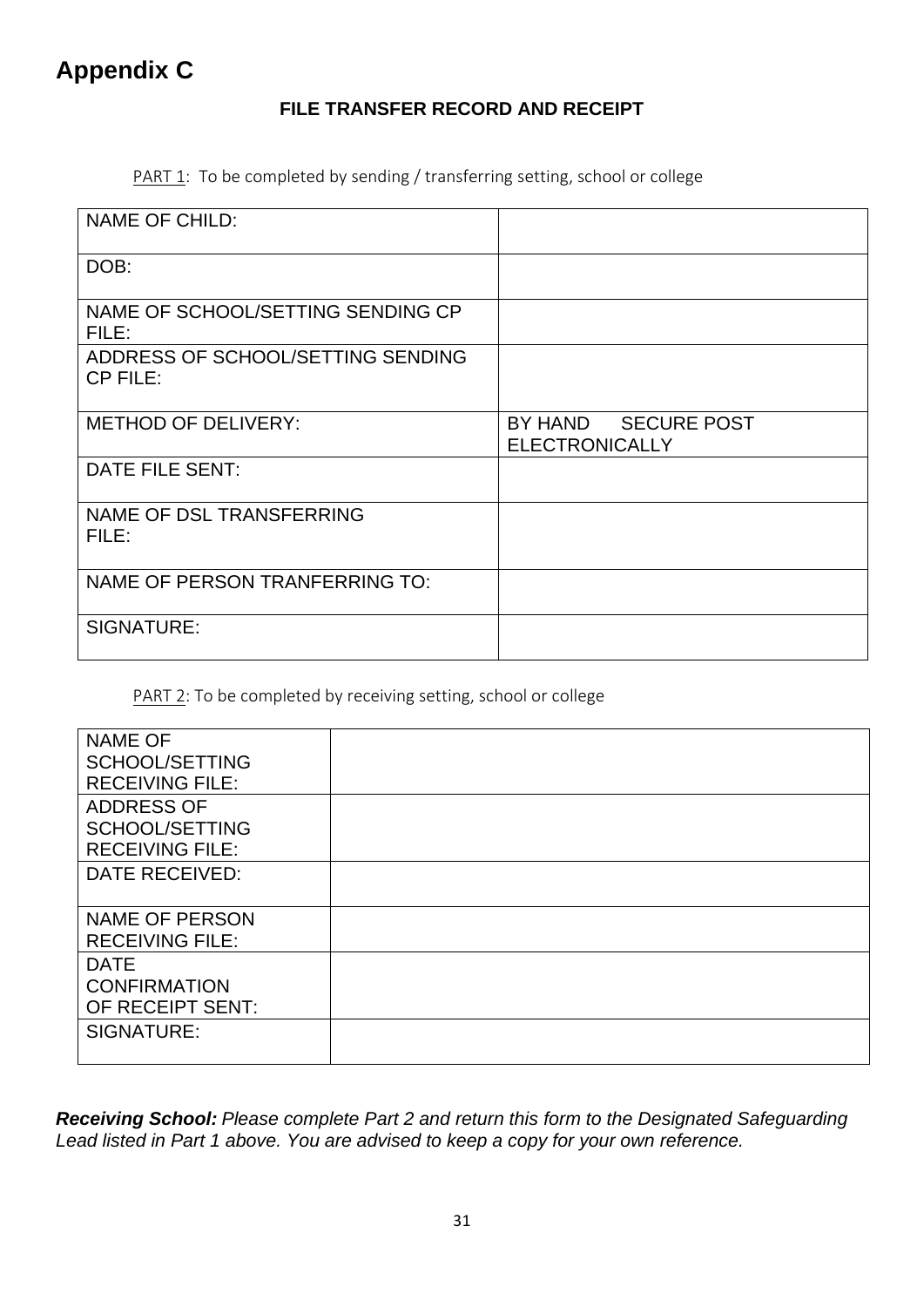### **Fundamental British Values in the Early Years**

Democracy: making decisions together

As part of the focus on self-confidence and self-awareness as cited in Personal, Social and Emotional Development:

- Managers and staff can encourage children to see their role in the bigger picture, encouraging children to know their views count, value each other's views and values and talk about their feelings, for example when they do or do not need help. When appropriate demonstrate democracy in action, for example, children sharing views on what the theme of their role play area could be with a show of hands.
- Staff can support the decisions that children make and provide activities that involve turn taking, sharing and collaboration. Children should be given opportunities to develop enquiring minds in an atmosphere where questions are valued.

Rule of law: understanding rules matter as cited in Personal Social and Emotional development As part of the focus on managing feelings and behaviour:

- Staff can ensure that children understand their own and others' behaviour and its consequences and learn to distinguish right from wrong.
- Staff can collaborate with children to create the rules and the codes of behaviour, for example, to agree the rules about tidying up and ensure that all children understand rules apply to everyone.

### Individual liberty: freedom for all

As part of the focus on self-confidence & self-awareness and people & communities as cited in Personal Social and Emotional development and Understanding the World:

- Children should develop a positive sense of themselves. Staff can provide opportunities for children to develop their self-knowledge, self-esteem and increase their confidence in their own abilities, for example through allowing children to take risks on an obstacle course, mixing colours, talking about their experiences and learning.
- Staff should encourage a range of experiences that allow children to explore the language of feelings and responsibility, reflect on their differences and understand we are free to have different opinions, for example in a small group discuss what they feel about transferring into Reception Class.

Mutual respect and tolerance: treat others as you want to be treated

As part of the focus on people & communities, managing feelings & behaviour and making relationships as cited in Personal Social and Emotional development and Understanding the World:

- Managers and leaders should create an ethos of inclusivity and tolerance where views, faiths, cultures and races are valued, and children are engaged with the wider community.
- Children should acquire a tolerance and appreciation of and respect for their own and other cultures; know about similarities and differences between themselves and others and among families, faiths, communities, cultures and traditions and share and discuss practices, celebrations and experiences.

Staff should encourage and explain the importance of tolerant behaviours such as sharing and respecting other's opinions.

Staff should promote diverse attitudes and challenge stereotypes, for example, sharing stories that reflect and value the diversity of children's experiences and providing resources and activities that challenge gender, cultural and racial stereotyping.

A minimum approach, for example having notices on the walls or multi-faith books on the shelves will fall short of 'actively promoting'.

It is NOT acceptable to: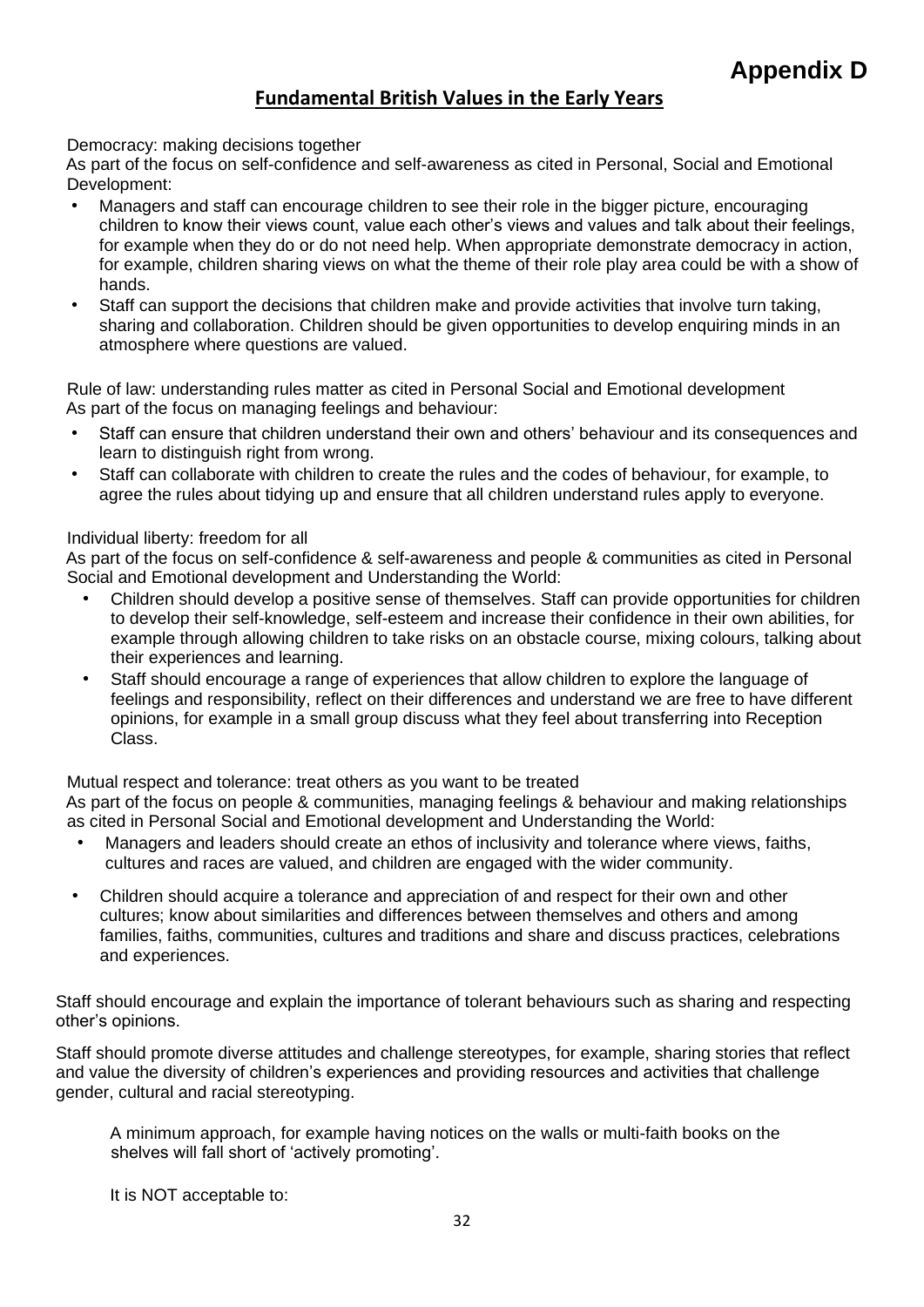- actively promote intolerance of other faiths, cultures and races
- fail to challenge gender stereotypes and routinely segregate girls and boys
- isolate children from their wider community
- fail to challenge behaviours (whether of staff, children or parents) that are not in line with the fundamental British values of democracy, rule of law, individual liberty, mutual respect and tolerance for those with different faiths and beliefs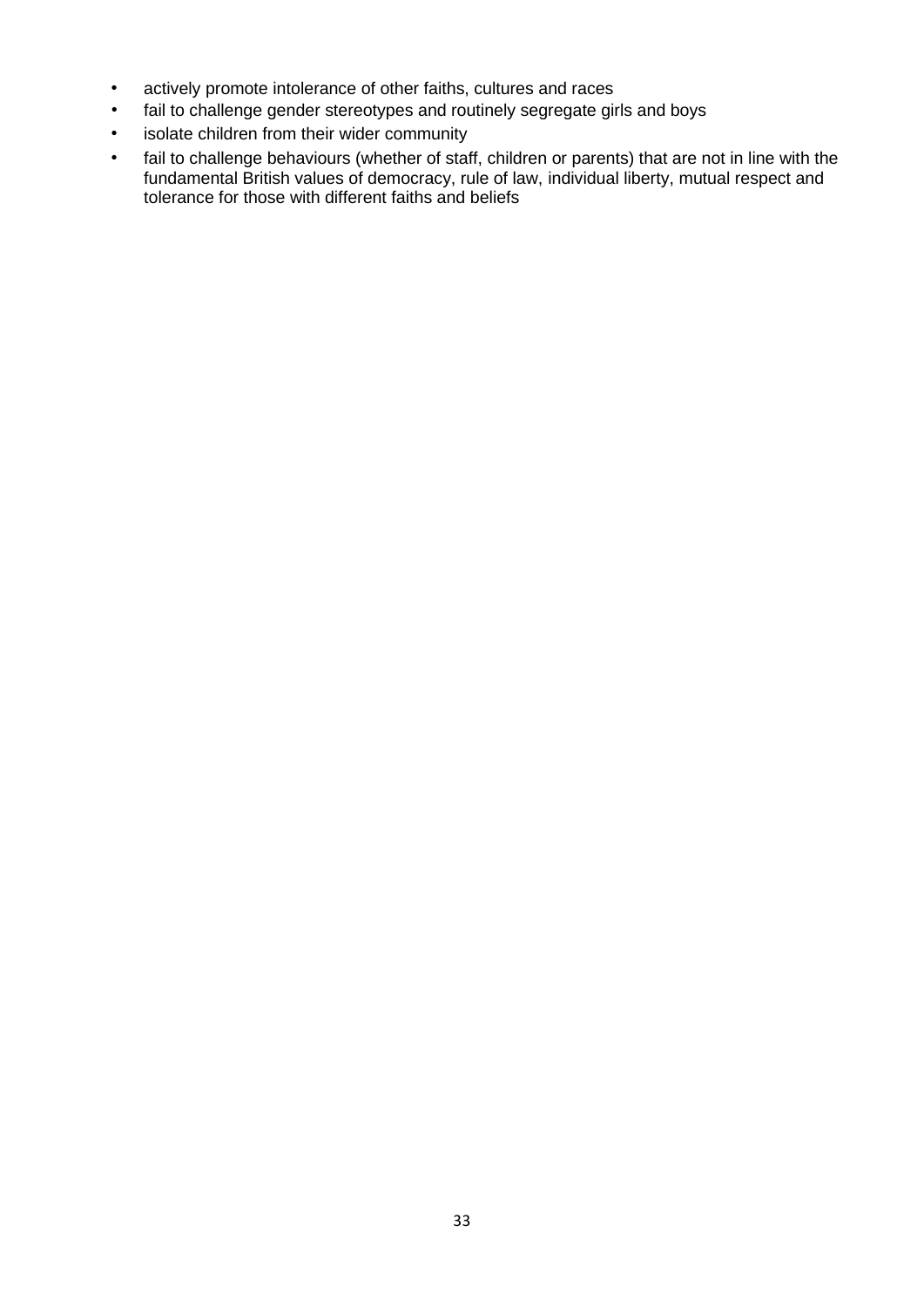### Appendix E - Applicable to early years settings only **Serious injuries, accidents and illnesses**

The setting must tell Ofsted about any of the following in relation to serious injuries, accidents and illnesses:

- the death of a child
- anything that requires resuscitation
- admittance to hospital for more than 24 hours
- a broken bone or fracture
- dislocation of any major joint, such as the shoulder, knee, hip or elbow
- any loss of consciousness
- severe breathing difficulties, including asphyxia
- anything leading to hypothermia or heat-induced illness
- any confirmed cases of coronavirus (COVID-19) in staff or children

### **Minor injuries**

The setting does not need to tell Ofsted about minor injuries, even if treated at a hospital (for less than 24 hours). These include:

- animal and insect bites, such as a bee sting that doesn't cause an allergic reaction
- sprains, strains and bruising, for example if a child sprains their wrist tripping over their shoelaces
- cuts and grazes
- minor burns and scalds
- dislocation of minor joints, such as a finger or toe
- wound infections

### **Eyes**

The setting must report to Ofsted if a child suffers any loss of sight, whether it is temporary or permanent. You must also tell us about any:

- penetrating injury to the child's eye
- chemical or hot metal burn to the child's eye

### **Substances and electricity**

If a child in our care suffers any injury from, or requires medical treatment for, any of the following situations we must tell Ofsted:

- from absorption of any substance:
	- o by inhalation
	- o by ingestion
	- o through the skin
- from an electric shock or electrical burn
- where there is reason to believe it resulted from exposure to:
	- o a harmful substance
	- o a biological agent
	- o a toxin
	- o an infected material

The setting must fulfil our legal requirements and submit the online report to Ofsted as soon as reasonably practicable, but no later than 14 days by completing the on-line reporting process at <https://www.gov.uk/guidance/report-a-serious-childcare-incident>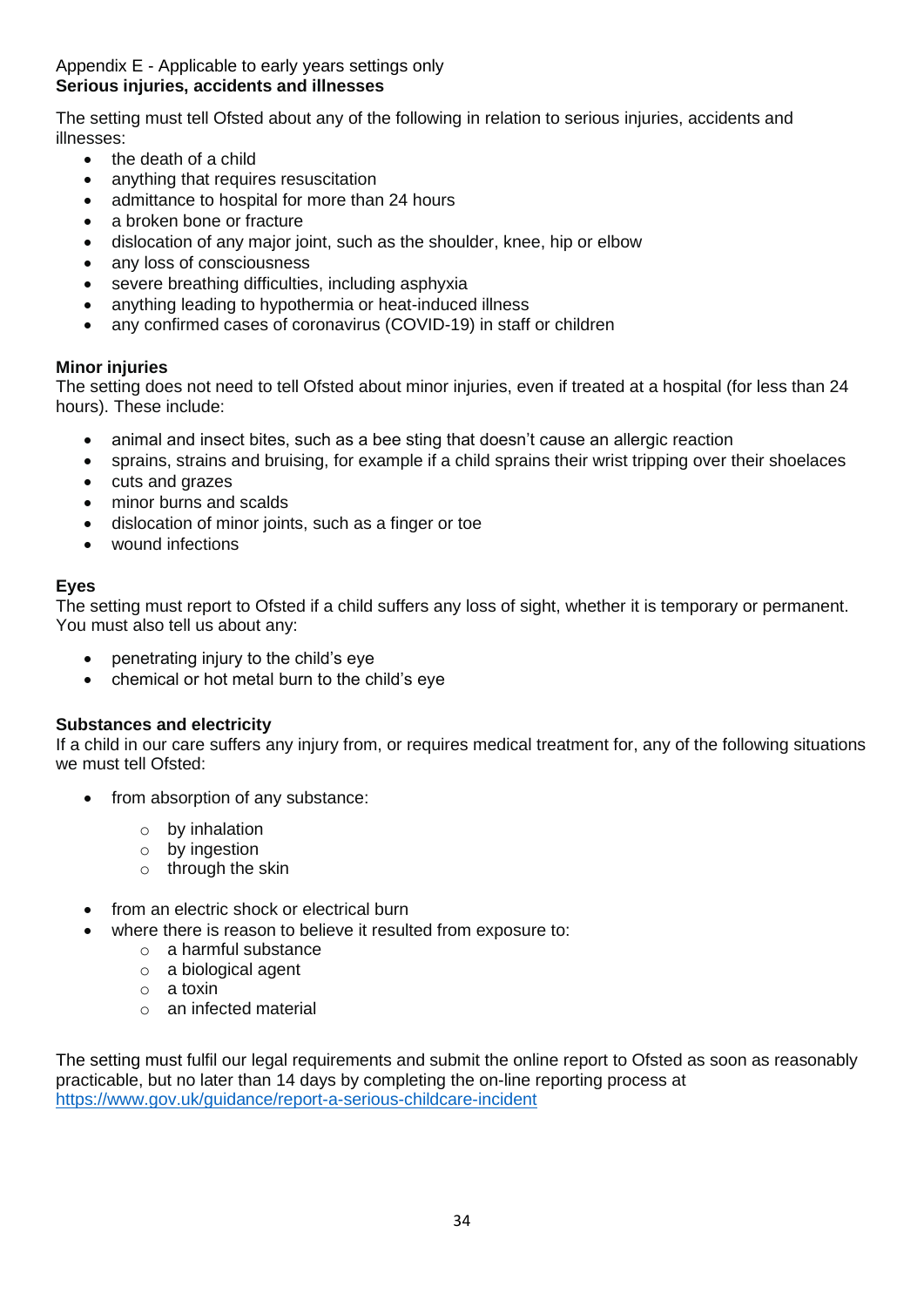## **Alternative Provision Quality Assurance Checklist**

Name of alternative provision:

### Name of person completing checklist (from host school):

If the alternative provision hasn't been quality assured by the Local Authority or another recognised provider the host School must quality assure the placement.

This quality assurance document must be completed prior to working with a new alternative provision and annually thereafter.

|                |                                                                                                                                                                                                                                                                      | On file/<br>evidence<br>of check | Date &<br>Initial |
|----------------|----------------------------------------------------------------------------------------------------------------------------------------------------------------------------------------------------------------------------------------------------------------------|----------------------------------|-------------------|
| $\mathbf{1}$   | Has the provision been quality assured by the Local Authority? Y/N                                                                                                                                                                                                   |                                  |                   |
|                | If so, written evidence must be obtained evidencing quality assurance.                                                                                                                                                                                               |                                  |                   |
| $\overline{2}$ | Is the alternative provision registered as an independent school with the DfE?<br>Y/N                                                                                                                                                                                |                                  |                   |
|                | The criteria to be registered as an independent school is that;<br>- full-time <sup>1</sup> education is provided for five or more pupils of compulsory<br>school age                                                                                                |                                  |                   |
|                | Or<br>-full-time education is provided for one or more pupils with an EHC plan or<br>who is "looked after" by a local authority                                                                                                                                      |                                  |                   |
|                | 1 - There is no legal definition of what constitutes 'full-time' education. However, DfE would consider<br>an institution to be providing full-time education if it is intended to provide, or does provide, all, or sub-<br>stantially all, of a child's education. |                                  |                   |
| $\mathsf 3$    | What is the provider's DfE number? (If applicable)                                                                                                                                                                                                                   |                                  |                   |
| $\sqrt{4}$     | Copy of signed Service Level Agreement (SLA) / contract (attached)                                                                                                                                                                                                   |                                  |                   |
| 5              | Is there a clear governance structure within the Alternative provision? Y/N                                                                                                                                                                                          |                                  |                   |
| 6              | Does the referral process include the requirement for a detailed pupil profile                                                                                                                                                                                       |                                  |                   |
|                | from the host school prior to agreement of placement? Y/N                                                                                                                                                                                                            |                                  |                   |
| 7              | Pupil's attendance should be monitored daily. Is this included in the SLA? Y/N<br>Copy of providers Attendance policy attached.                                                                                                                                      |                                  |                   |
| 8              | Is there a procedure for when pupils fail to attend? Y/N                                                                                                                                                                                                             |                                  |                   |
| 9              | Is there adequate access to resources for all pupils who access the provision?                                                                                                                                                                                       |                                  |                   |
|                | Y/N                                                                                                                                                                                                                                                                  |                                  |                   |
| 10             | Is there inclusive practice with regards to positive behaviour management,                                                                                                                                                                                           |                                  |                   |
|                | attendance and punctuality? Y/N                                                                                                                                                                                                                                      |                                  |                   |
|                | Pro-actively promote and support the regular attendance of pupils                                                                                                                                                                                                    |                                  |                   |
|                | Effective reward/incentive strategies to promote participation                                                                                                                                                                                                       |                                  |                   |
| 11             | Is there regular assessment and review of pupil progress? Y/N                                                                                                                                                                                                        |                                  |                   |
|                | Provision agree to share weekly progress reports                                                                                                                                                                                                                     |                                  |                   |
| 12             | Are risk assessments completed for activities that pupils may undertake? Y/N                                                                                                                                                                                         |                                  |                   |
|                | (copy attached)                                                                                                                                                                                                                                                      |                                  |                   |
| 13             | Is there a full and clear pupil induction procedure regarding health and safety<br>and fire evacuation? Y/N                                                                                                                                                          |                                  |                   |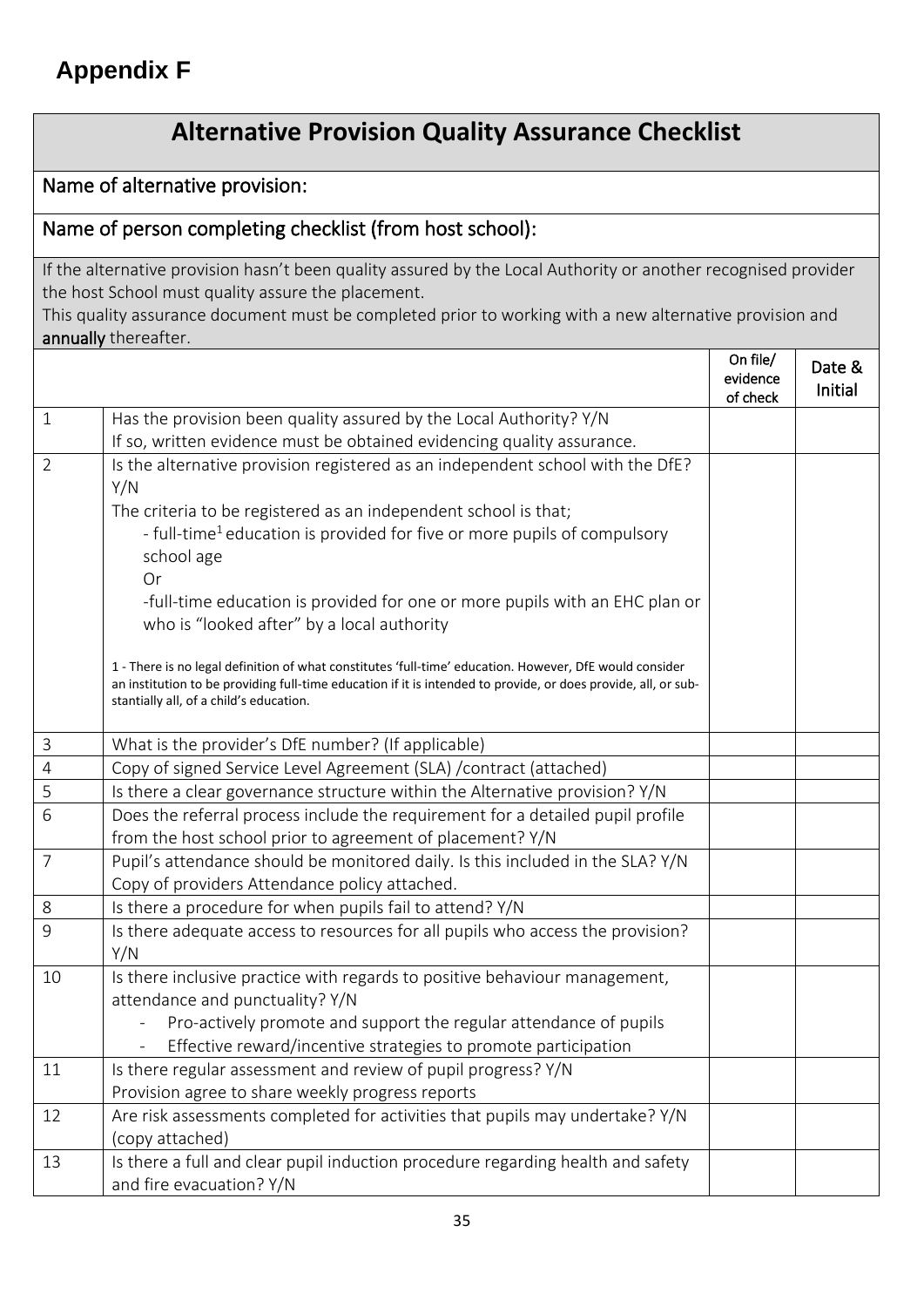| 14                 |                                                                                                            | Are there robust procedures in place to safeguard children in line with KCSIE?                                |                 |  |  |
|--------------------|------------------------------------------------------------------------------------------------------------|---------------------------------------------------------------------------------------------------------------|-----------------|--|--|
|                    | Y/N                                                                                                        |                                                                                                               |                 |  |  |
| 15                 |                                                                                                            | Copy of providers Safeguarding/Child protection policy attached.                                              |                 |  |  |
|                    | Y/N                                                                                                        | Has evidence of staff receiving accredited child protection training been seen?                               |                 |  |  |
|                    |                                                                                                            | Has evidence of DSL receiving training for their role been seen? Y/N                                          |                 |  |  |
|                    |                                                                                                            | Have contact details for DSL been provided? Y/N (attached).                                                   |                 |  |  |
| 16                 |                                                                                                            | Copy of public liability insurance document attached.                                                         |                 |  |  |
| 17                 |                                                                                                            | Is there a policy for when members of staff are working alone with pupils? Y/N                                |                 |  |  |
|                    |                                                                                                            | (copy attached)                                                                                               |                 |  |  |
| 18                 |                                                                                                            | Does the provider have an ICT policy that includes mobile phones? Y/N (copy                                   |                 |  |  |
|                    | attached)                                                                                                  |                                                                                                               |                 |  |  |
| 19                 |                                                                                                            | Copy of health and safety policy attached.                                                                    |                 |  |  |
| 20                 |                                                                                                            | Has written confirmation from the provider that staff vetting checks have                                     |                 |  |  |
|                    |                                                                                                            | been undertaken been received? Y/N                                                                            |                 |  |  |
|                    |                                                                                                            | Checks include;                                                                                               |                 |  |  |
|                    |                                                                                                            | an identity check;                                                                                            |                 |  |  |
|                    | $\bullet$                                                                                                  | a barred list check;                                                                                          |                 |  |  |
|                    | $\bullet$                                                                                                  | an enhanced DBS check/certificate;                                                                            |                 |  |  |
|                    |                                                                                                            | a prohibition from teaching check;                                                                            |                 |  |  |
|                    | $\bullet$                                                                                                  | further checks on people who have lived or worked outside the UK                                              |                 |  |  |
|                    |                                                                                                            | a check of professional qualifications, where required; and                                                   |                 |  |  |
|                    |                                                                                                            | a check to establish the person's right to work in the United Kingdom.                                        |                 |  |  |
|                    |                                                                                                            |                                                                                                               |                 |  |  |
|                    | Has confirmation of these checks been added to the host school Single Central<br>Record on the agency tab? |                                                                                                               |                 |  |  |
| 21                 | Is there a Designated First Aid Officer and suitable equipment available? Y/N                              |                                                                                                               |                 |  |  |
|                    | Qualified First Aiders identified<br>$\overline{\phantom{a}}$                                              |                                                                                                               |                 |  |  |
|                    |                                                                                                            | Recording system for accidents including informing host school and                                            |                 |  |  |
|                    |                                                                                                            | home                                                                                                          |                 |  |  |
|                    |                                                                                                            | Historical or current RIDDOR investigations                                                                   |                 |  |  |
|                    | Evidence of full first aid kit                                                                             |                                                                                                               |                 |  |  |
| 22                 | Has confirmation been received from the provider that a representative will                                |                                                                                                               |                 |  |  |
|                    |                                                                                                            | attend or contribute to multi-agency meetings (e.g. Child protection                                          |                 |  |  |
|                    |                                                                                                            | conferences and core group) when necessary? Y/N                                                               |                 |  |  |
| <b>Action Plan</b> |                                                                                                            |                                                                                                               |                 |  |  |
|                    |                                                                                                            | If 'no' is answered to any of the questions in Part 2 an action plan must be formulated to obtain information |                 |  |  |
| Action             |                                                                                                            | Area for improvement                                                                                          | Intended action |  |  |
| reference          |                                                                                                            |                                                                                                               |                 |  |  |
| number.            |                                                                                                            |                                                                                                               |                 |  |  |
|                    |                                                                                                            |                                                                                                               |                 |  |  |
|                    |                                                                                                            |                                                                                                               |                 |  |  |
|                    |                                                                                                            |                                                                                                               |                 |  |  |
|                    |                                                                                                            |                                                                                                               |                 |  |  |
|                    |                                                                                                            |                                                                                                               |                 |  |  |
|                    |                                                                                                            |                                                                                                               |                 |  |  |
|                    |                                                                                                            |                                                                                                               |                 |  |  |
|                    |                                                                                                            |                                                                                                               |                 |  |  |
|                    |                                                                                                            |                                                                                                               |                 |  |  |
|                    |                                                                                                            |                                                                                                               |                 |  |  |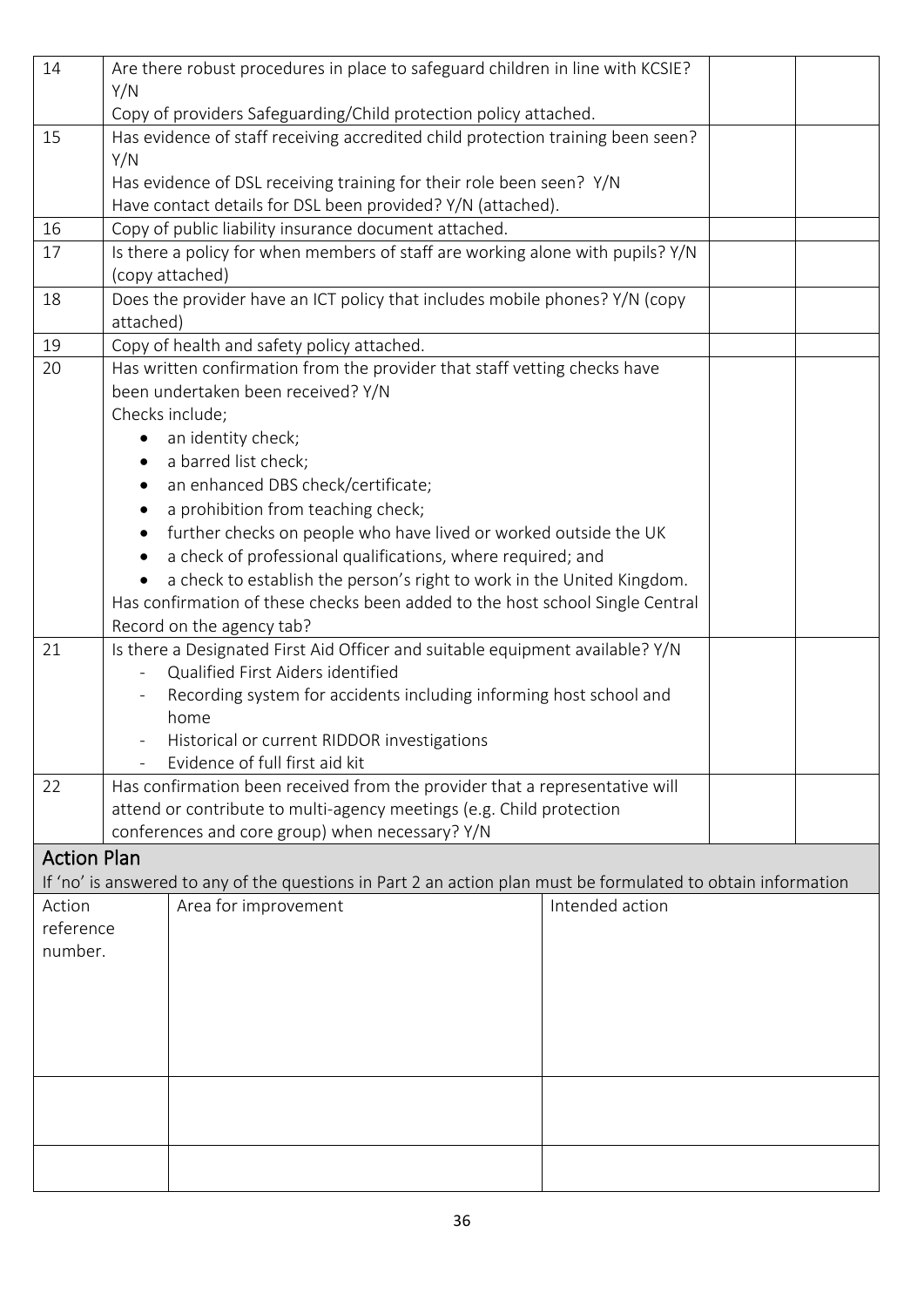| Signed by host school |  |
|-----------------------|--|
|                       |  |

Signed by Alternative Provision Date

37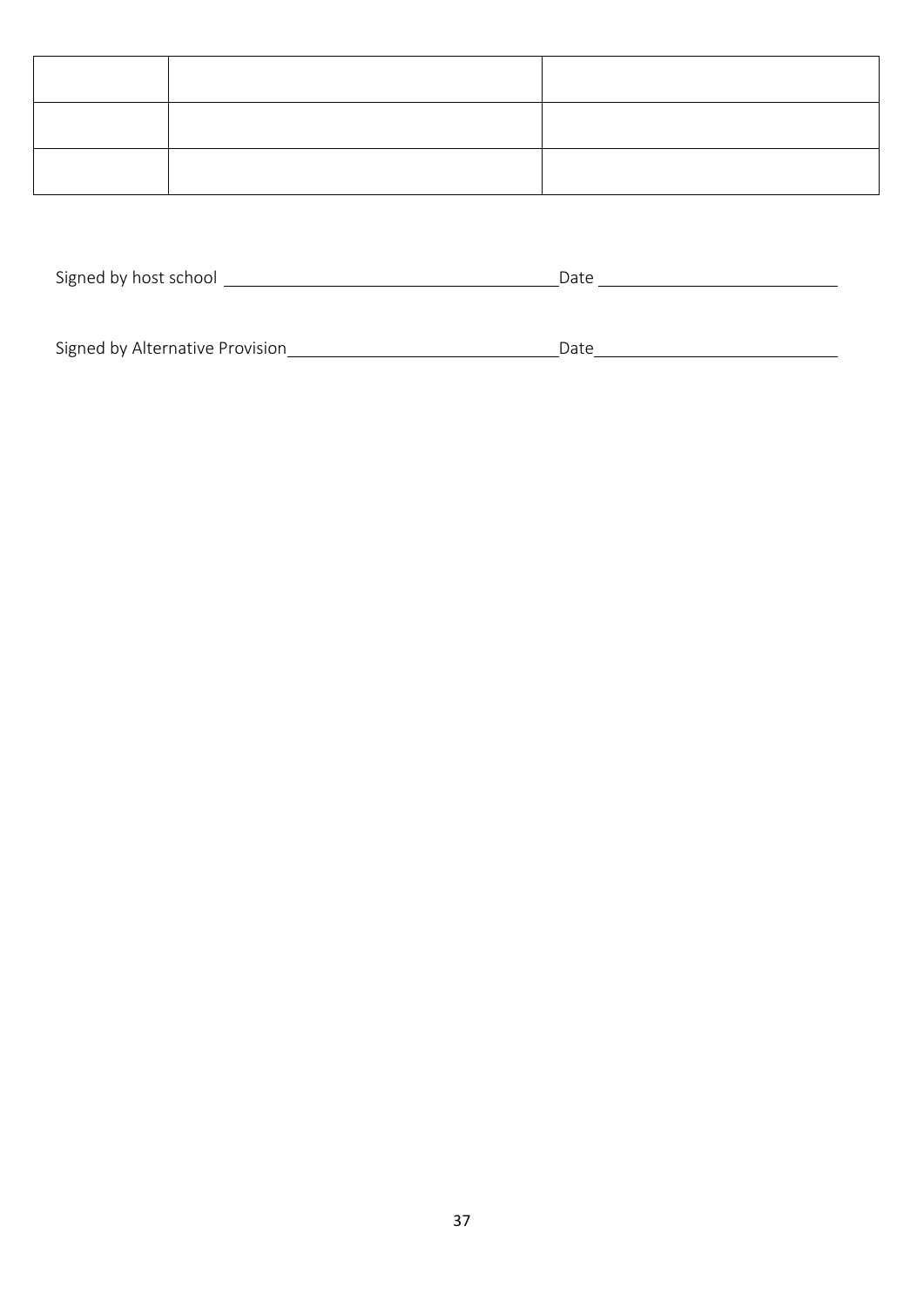# **The Local Authority Designated Officer (LADO)**

### *Duty to refer*

In addition to informing Ofsted, the Case Manager (e.g., Registered Person, Designated Safeguarding Lead) has a duty to refer any concerns to the LADO where it is alleged that a person who works\* with children has:

- behaved in a way that has harmed a child, or may have harmed a child and/or;
- possibly committed a criminal offence against or related to a child and/or;
- behaved towards a child or children in a way that indicates he or she may pose a risk of harm to children; and/or
- behaved or may have behaved in a way that indicates they may not be suitable to work with children.

Responsibility would also include reporting applications to work or volunteer with children and young people from adults who are barred from doing so as this poses a potential risk of significant harm to children and young people.

### **The LADO should be informed of ALL allegations that come to the Registered Persons/Designated Safeguarding Lead's (DSL) attention within 1 working day of the manager becoming aware of the allegation.**

In cases where the nature of the allegation has not required immediate referral to the Compass or the Police, the Registered Person/DSL and the LADO will decide jointly as to whether such a referral is necessary and who will make it.

The LADO should also be informed of any allegations that are made directly to the police or Compass. **It is important that even apparently less serious allegations are seen to be followed up objectively by someone independent of the organisation concerned. Therefore, the LADO should be informed of ALL allegations that come to the employers' attention.** 

### **The role of the Local Authority Designated Officer**

The LADO will advise the employer of any action that may be necessary, whether an investigation will take place, and if so, what form the investigation will take. It is their role to provide on-going advice and liaison and to monitor the progress of cases. This may include:

- Advising the employer on next steps, such as the need to inform the child's parents; advice on dismissal or suspension of the member of staff accused; the decision as to whether the case will be investigated and by whom.
- Regularly monitoring the progress of cases to ensure that they are dealt with as quickly as possible consistent with a fair and thorough process.
- Liaising with the employer to provide advice and support when required/requested.
- Oversight and management of individual cases.

If an allegation is substantiated and the employer dismisses the person or ceases to use that person's services, the employer should consult with the LADO about whether a referral to the Disclosure and Barring Service is required.

### **Referral to the LADO should form part of your disciplinary and whistleblowing procedures.**